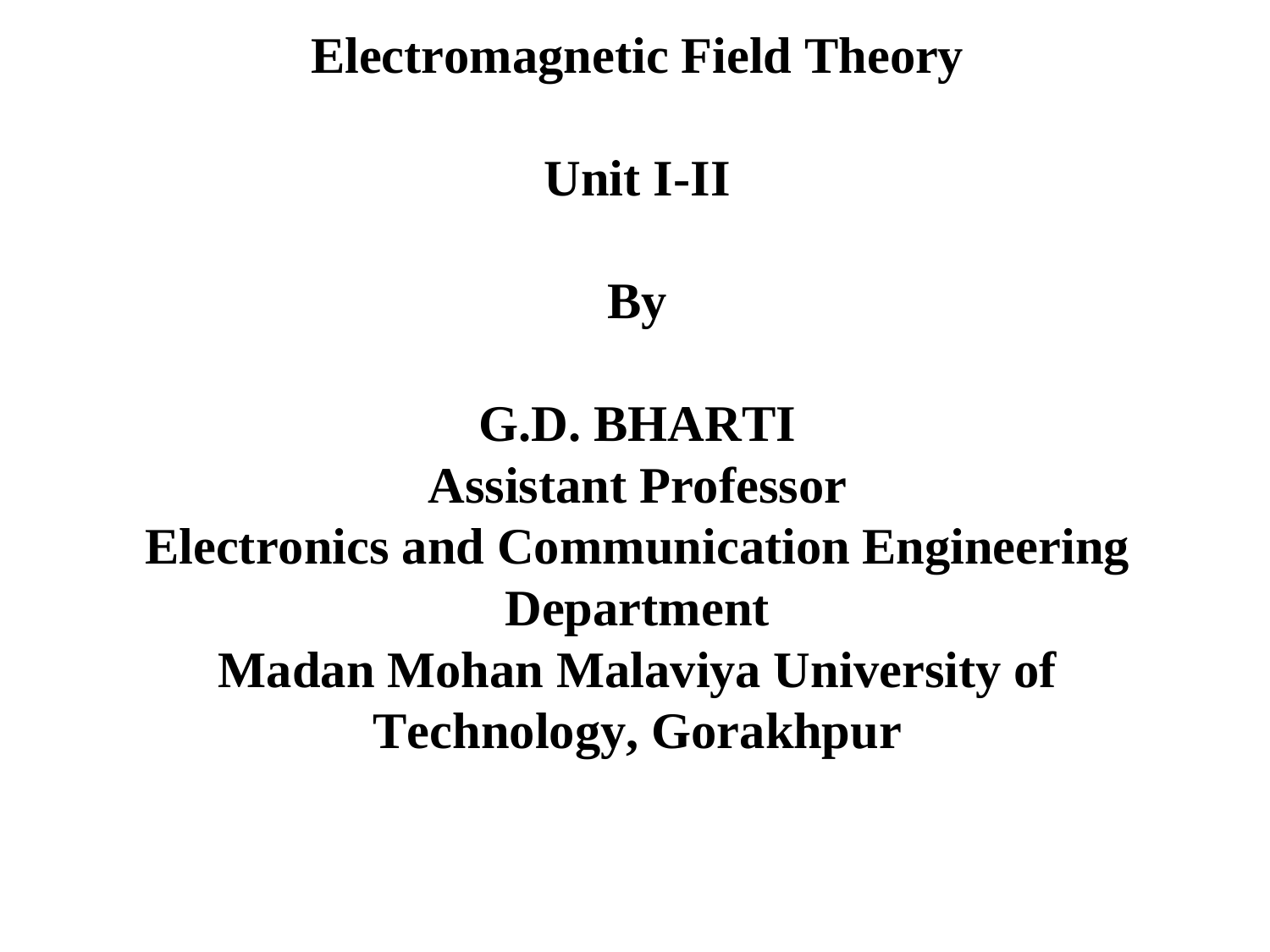#### *Coulomb's Law*

It states that the force F between two point charges  $Q_1$  and  $Q_2$  is

$$
F=\frac{kQ_1Q_2}{R^2}
$$

In Vector form

$$
\mathbf{F}_{12} = \frac{Q_1 Q_2}{4\pi \varepsilon_o R^3} \mathbf{R}_{12}
$$
  
Or 
$$
\mathbf{F}_{12} = \frac{Q_1 Q_2 (\mathbf{r}_2 - \mathbf{r}_1)}{4\pi \varepsilon_o |\mathbf{r}_2 - \mathbf{r}_1|^3}
$$



If we have more than two point charges

$$
\mathbf{F} = \frac{Q}{4\pi\epsilon_o} \sum_{k=1}^{N} \frac{Q_k(\mathbf{r} - \mathbf{r}_k)}{|\mathbf{r} - \mathbf{r}_k|^3}
$$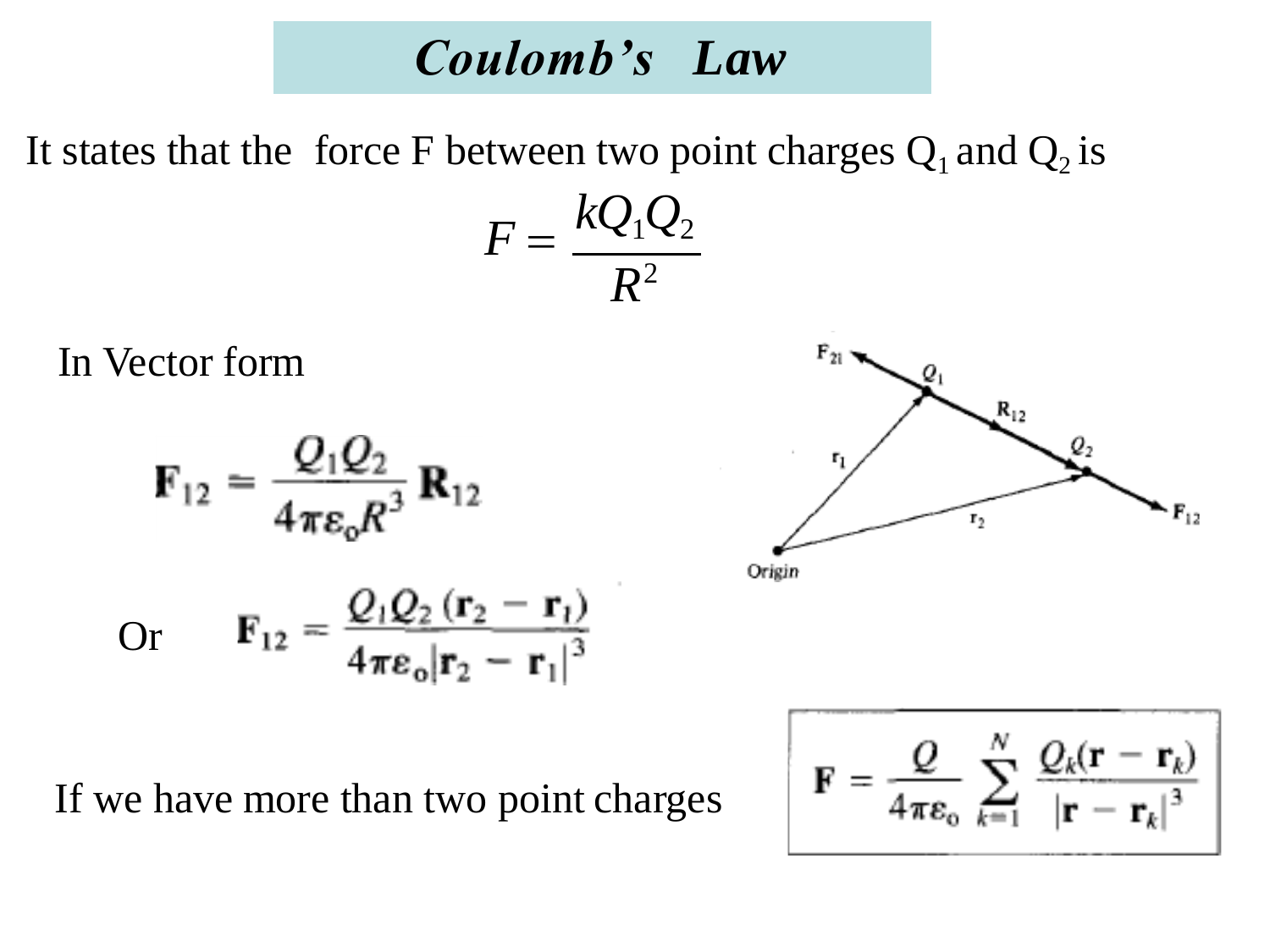#### *Electric Field Intensity*

*F* Electric Field Intensity is the force per unit charge when placed in the electric field

$$
E=\frac{r}{Q}
$$

In Vector form

$$
E = \frac{Q(\mathbf{r} - \mathbf{r}')}{4\pi\varepsilon_o|\mathbf{r} - \mathbf{r}'|^3}
$$

If we have more than two point charges

$$
\mathbf{E} = \frac{1}{4\pi\epsilon_0} \sum_{k=1}^{N} \frac{Q_k(\mathbf{r} - \mathbf{r}_k)}{|\mathbf{r} - \mathbf{r}_k|^3}
$$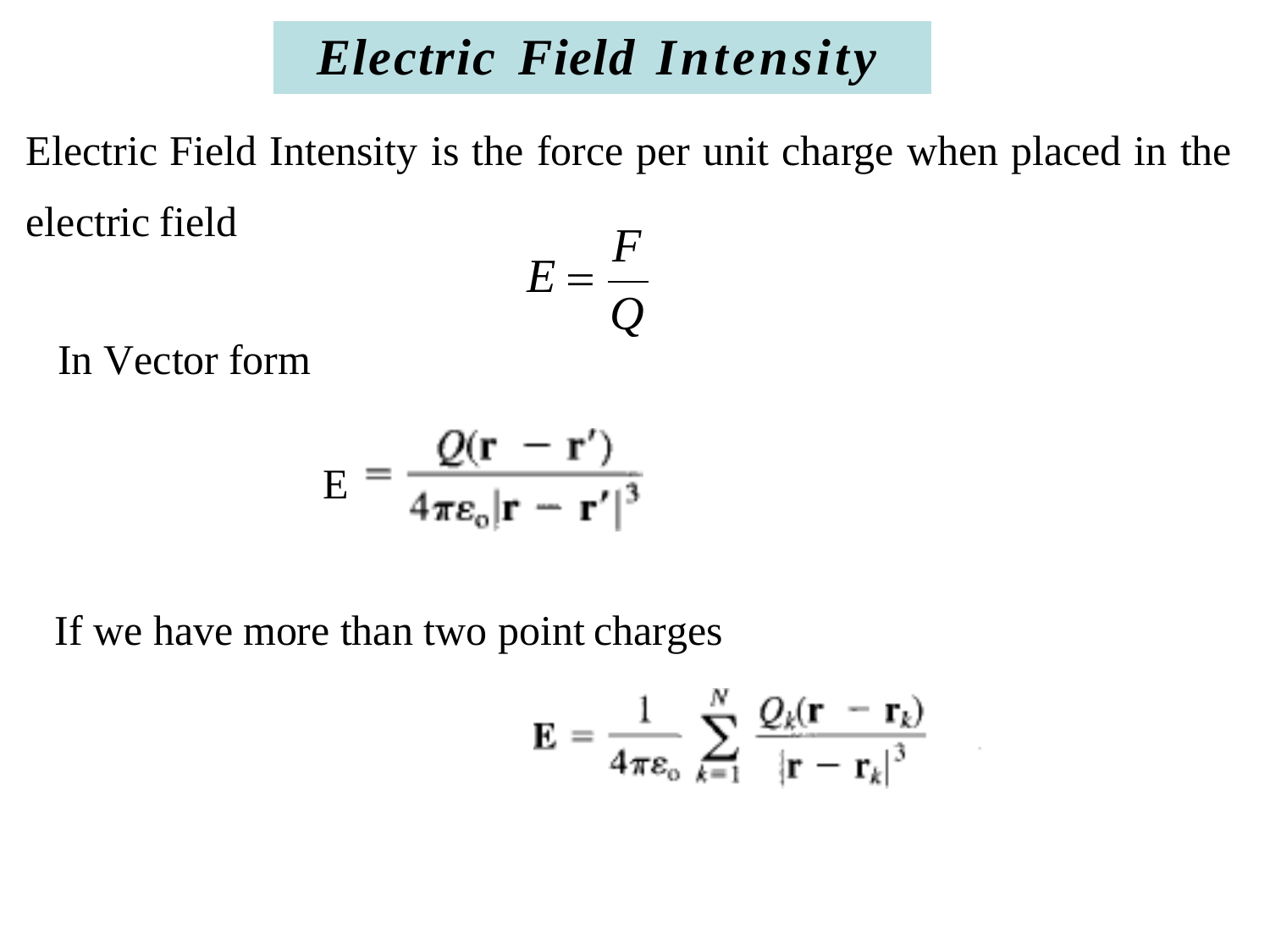#### *Electric Field due to Continuous Charge* If there is a continuous chan  $\mathbf{r}$ *s* ge *tr* d *i*  $\mathbf{1}$ *b* st *u* r.<br>Il *t* b *i* r<br>U *o* ti *n* on say along a line, on a surface, or in a volume



The charge element dQ and the total charge Q due to these charge distributions can be obtained by

$$
dQ = \rho_L dl \rightarrow Q = \int_L \rho_L dl \qquad \text{(line charge)}
$$
  

$$
dQ = \rho_S dS \rightarrow Q = \int_S \rho_S dS \qquad \text{(surface charge)}
$$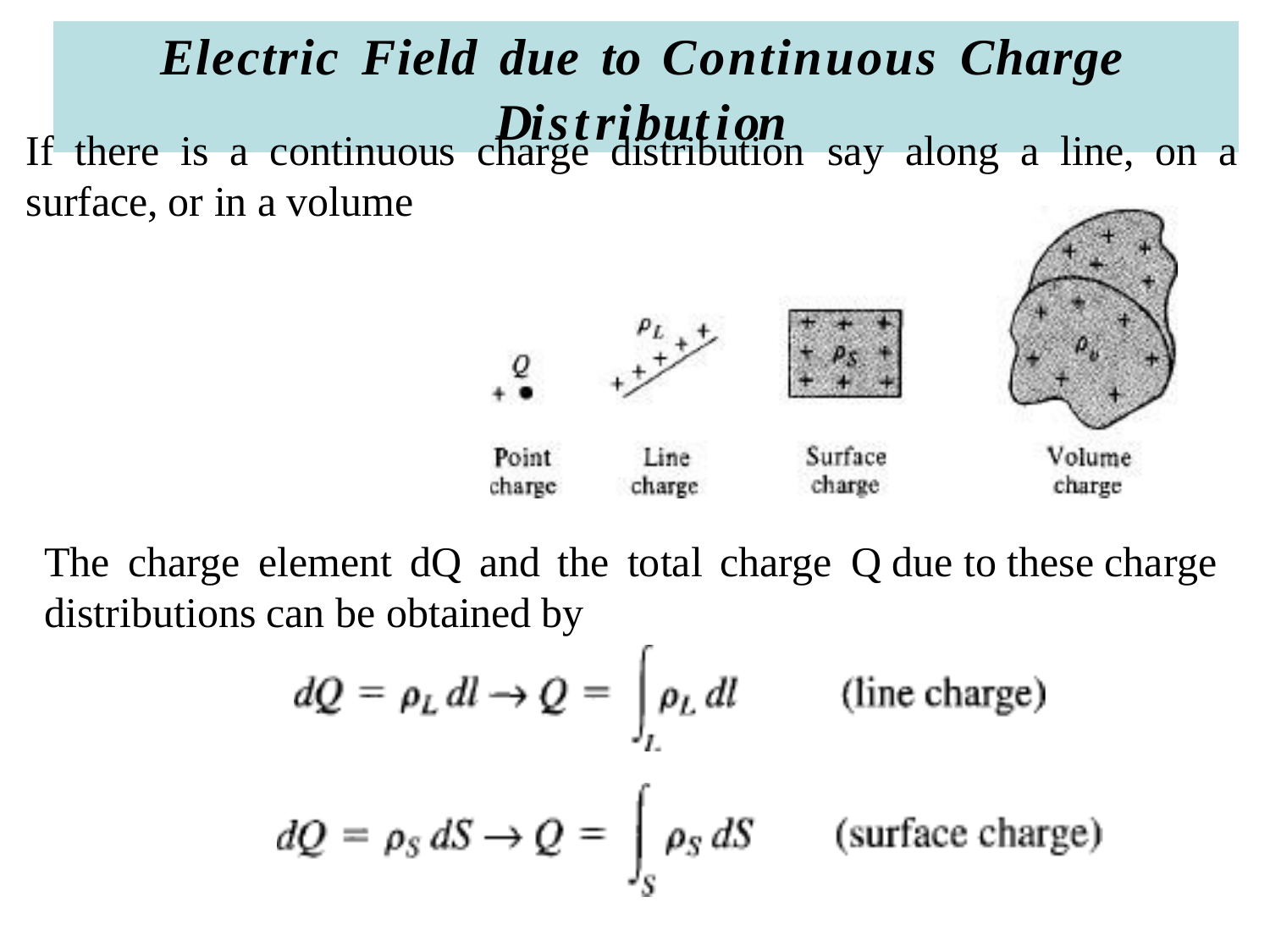$$
dQ = \rho_v dv \rightarrow Q = \int_v \rho_v dv \qquad \text{(volume charge)}
$$

The electric field intensity due to each charge distribution  $\rho_L$ ,  $\rho_s$  and  $\rho_V$  may be given by the summation of the field contributed by the numerous point charges making up the charge distribution.

$$
\mathbf{E} = \int \frac{\rho_L dl}{4\pi \epsilon_o R^2} \mathbf{a}_R \qquad \text{(line charge)}
$$
\n
$$
\mathbf{E} = \int \frac{\rho_S dS}{4\pi \epsilon_o R^2} \mathbf{a}_R \qquad \text{(surface charge)}
$$
\n
$$
\mathbf{E} = \int \frac{\rho_v dv}{4\pi \epsilon_o R^2} \mathbf{a}_R \qquad \text{(volume charge)}
$$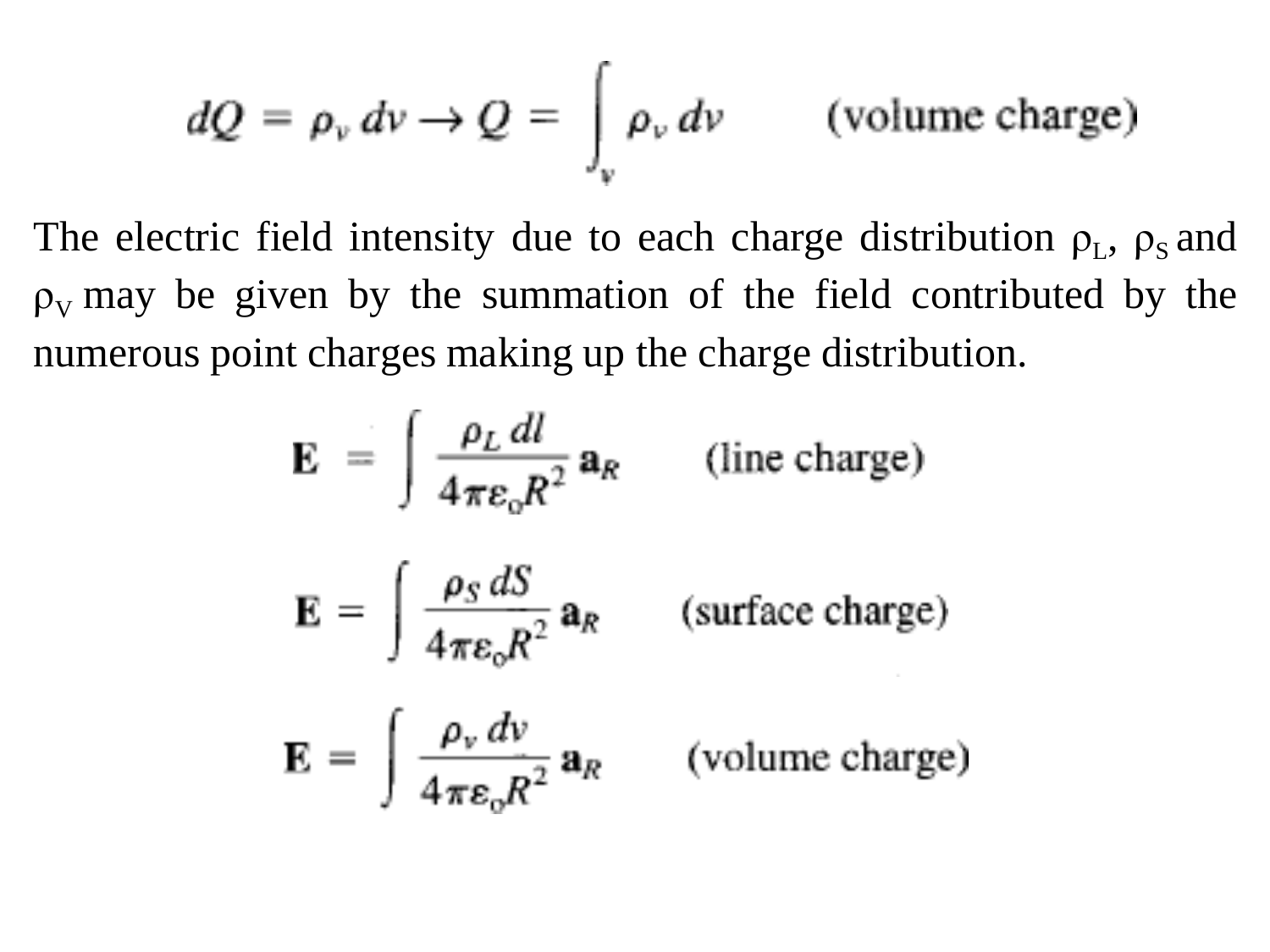## *Electric Flux Density*

The electric field intensity depends on the medium in which the charges are placed.

Suppose a vector field D independent of the medium is defined by

$$
D = \varepsilon_o E
$$

The electric flux  $\psi$  in terms of D can be defined as

$$
\mathbf{\Psi} = \int \mathbf{D} \cdot d\mathbf{S}
$$

The vector field D is called the electric flux density and is measured in coulombs per square meter.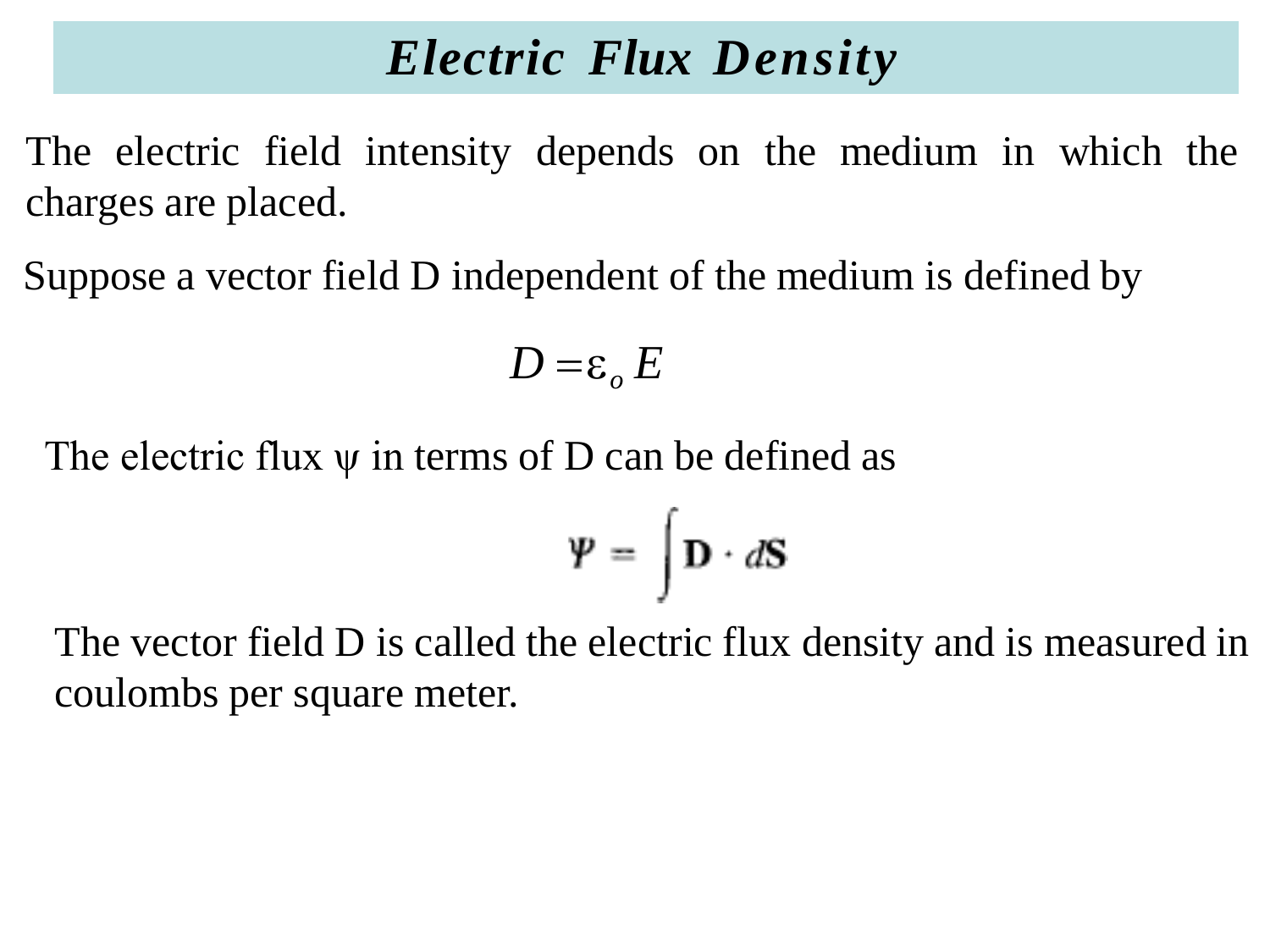#### *Electric Flux Density*

For an infinite sheet the electric flux density D is given by

$$
\mathbf{D}=\frac{\rho_S}{2}\,\mathbf{a}_n
$$

For a volume charge distribution the electric flux density D is given by

$$
\mathbf{D} = \int \frac{\rho_v dv}{4\pi R^2} \,\mathbf{a}_R
$$

In both the above equations D is a function of charge and position only (independent of medium)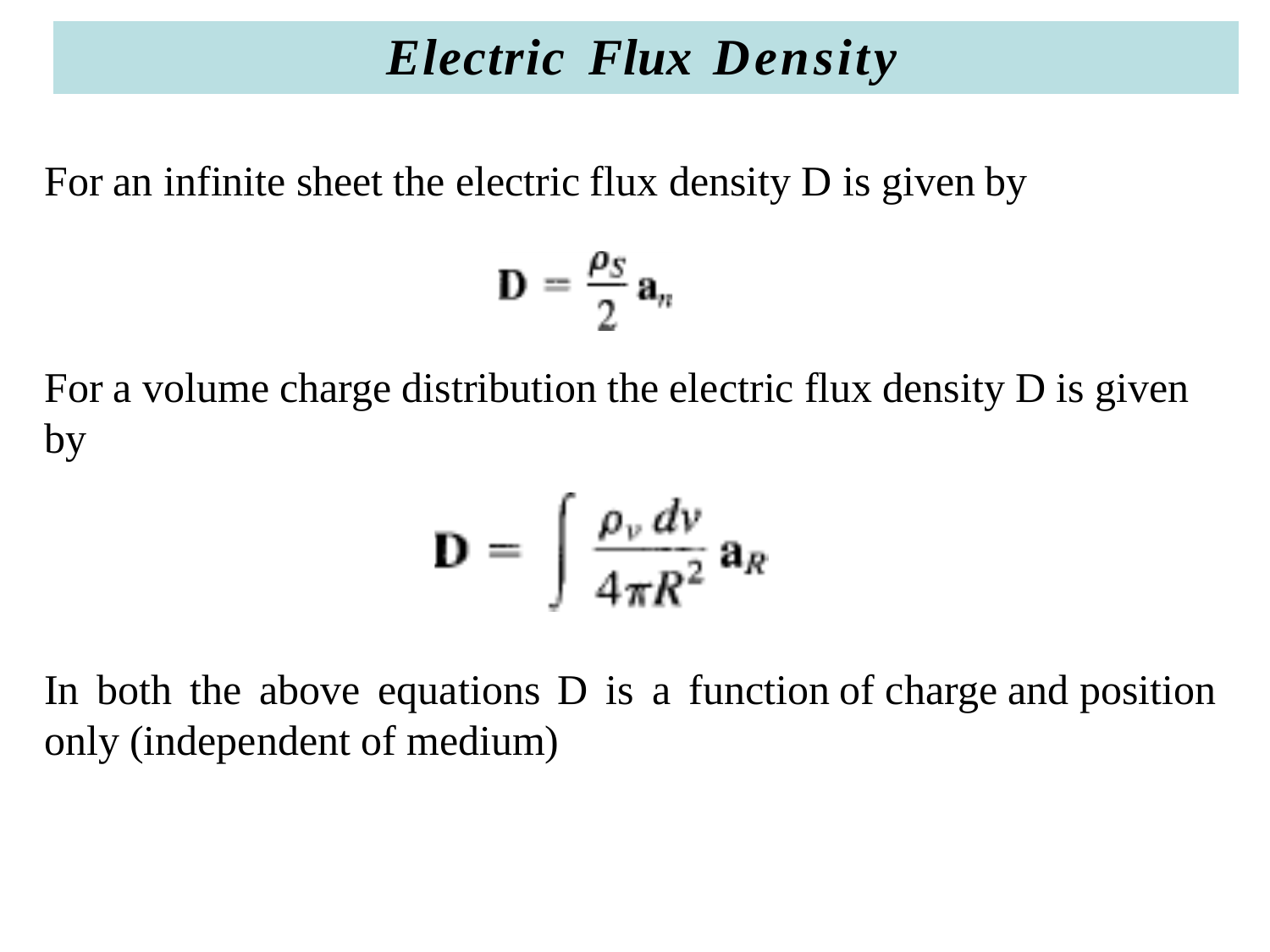#### *Gauss Law*

It states that the total electric flux  $\psi$  through any closed surface is equal to the total charge enclosed by that surface.

$$
\Psi = \oint d\Psi = \oint \mathbf{D} \cdot d\mathbf{S}
$$
  
Total charge enclosed  $Q = \int \rho_v dv$   

$$
Q = \oint \mathbf{D} \cdot d\mathbf{S} = \int \rho_v dv
$$

$$
Q = \oint_{S} \mathbf{D} \cdot d\mathbf{S} = \int_{v} \rho_{v} dv \qquad (i)
$$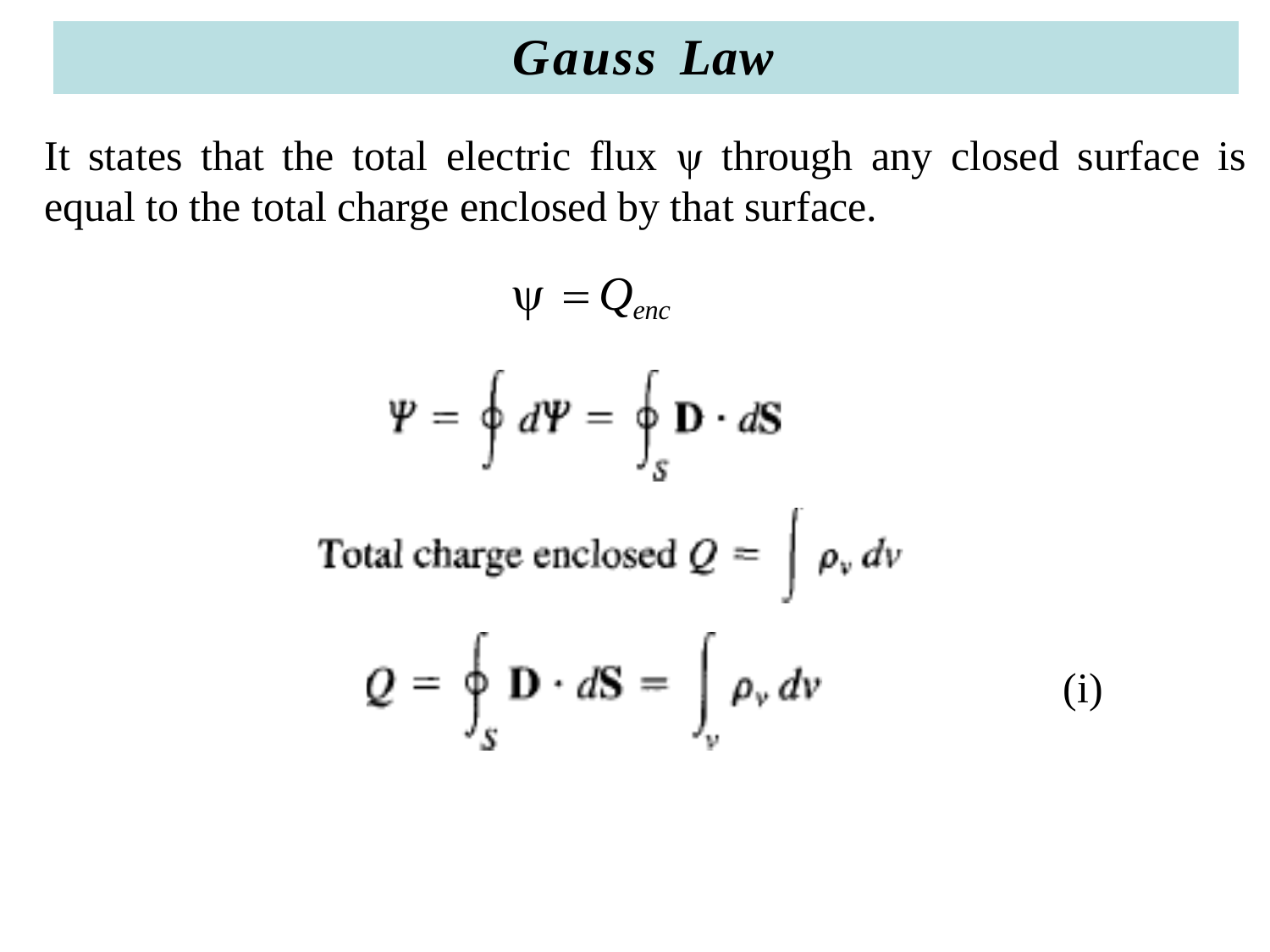Using Divergence Theorem

$$
\oint_{S} \mathbf{D} \cdot d\mathbf{S} = \int_{\nu} \nabla \cdot \mathbf{D} \, d\nu \tag{ii}
$$

Comparing the two volume integrals in (i) and (ii)

$$
\rho_{\nu} = \nabla \cdot \mathbf{D}
$$

This is the first Maxwell's equation.

It states that the volume charge density is the same as the divergence of the electric flux density.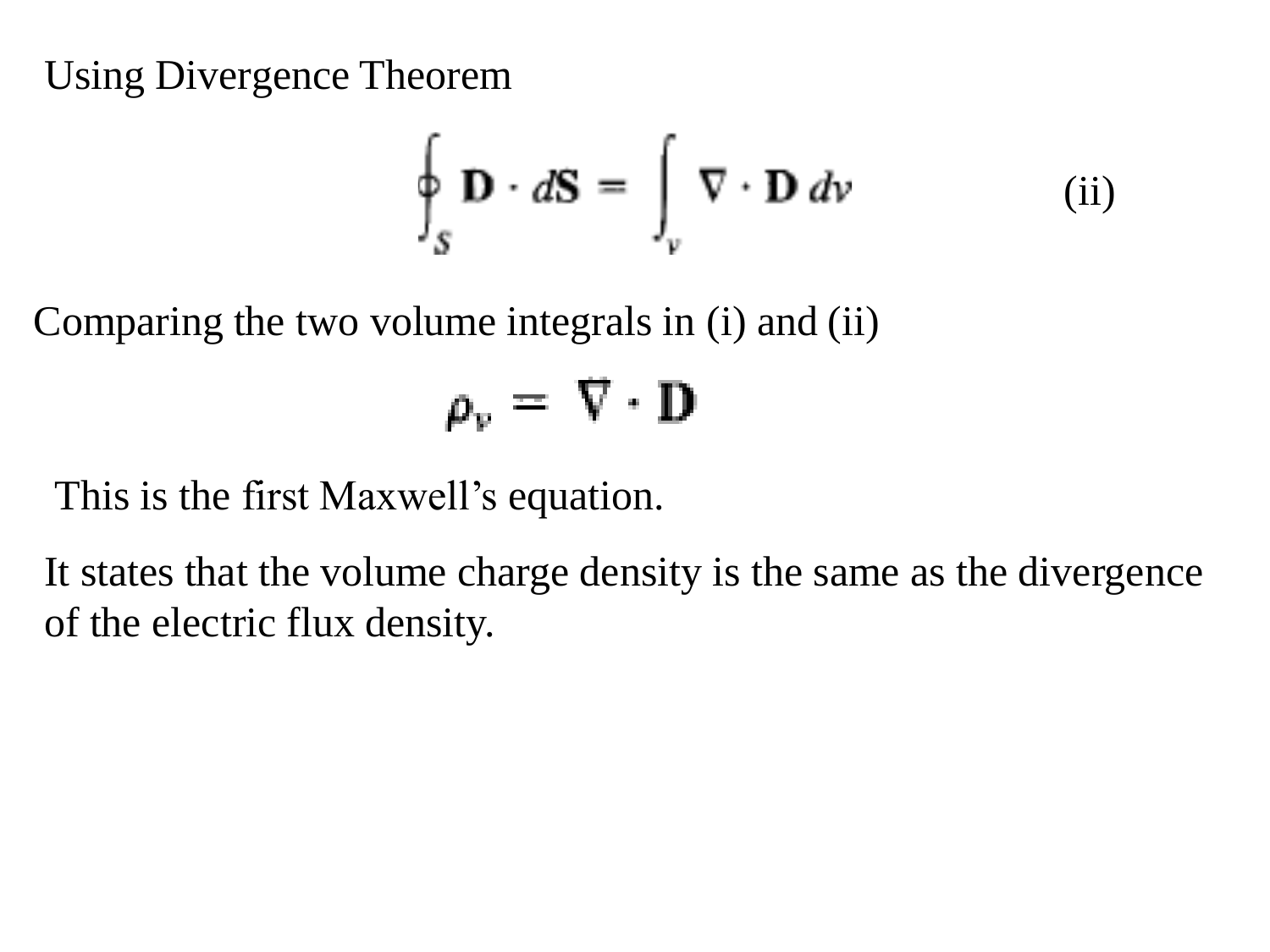## *Electric Potential*

Electric Field intensity, E due to a charge distribution can be obtained from Coulomb's Law.

or using Gauss Law when the charge distribution is symmetric.

We can obtain E without involving vectors by using the electric scalar potential V.

From Coulomb's Law the force on point charge Q is

$$
\overline{F} = \overline{Q}\overline{E}
$$

The work done in displacing the charge by length dl is

$$
dW = -\vec{F} . dl = -Q\vec{E} . dl
$$

The negative sign indicates that the work is being done by an external agent.

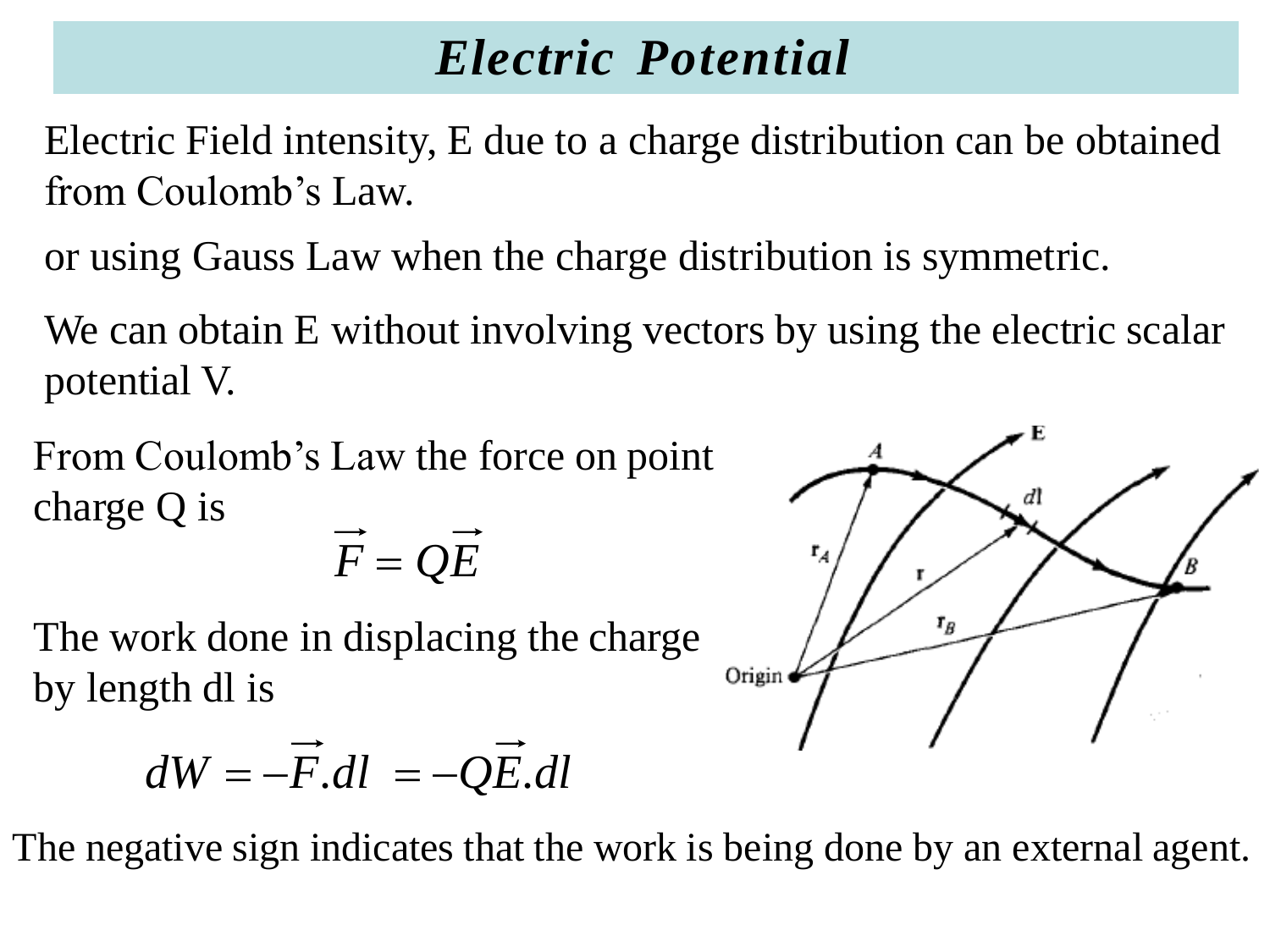The total work done or the potential energy required in moving the point charge Q from A to B is *<sup>B</sup>*  $W = -Q\int \vec{E} \cdot d\vec{l}$ 

Dividing the above equation by Q gives the potential energy per unit charge.

$$
\frac{W}{Q} = -\int_{A}^{B} \vec{E} \cdot dl = V_{AB}
$$

*A*

*VAB* is known as the potential difference between points A and B.

1. If  $V_{AB}$  is negative, there is loss in potential energy in moving Q from A to B (work is being done by the field) $V$ ,  $i_{AB}$  is positive, there is a gain in potential energy in the movement (an external agent does the work).

2. It is independent of the path taken. It is measured in Joules per Coulomb referred as Volt.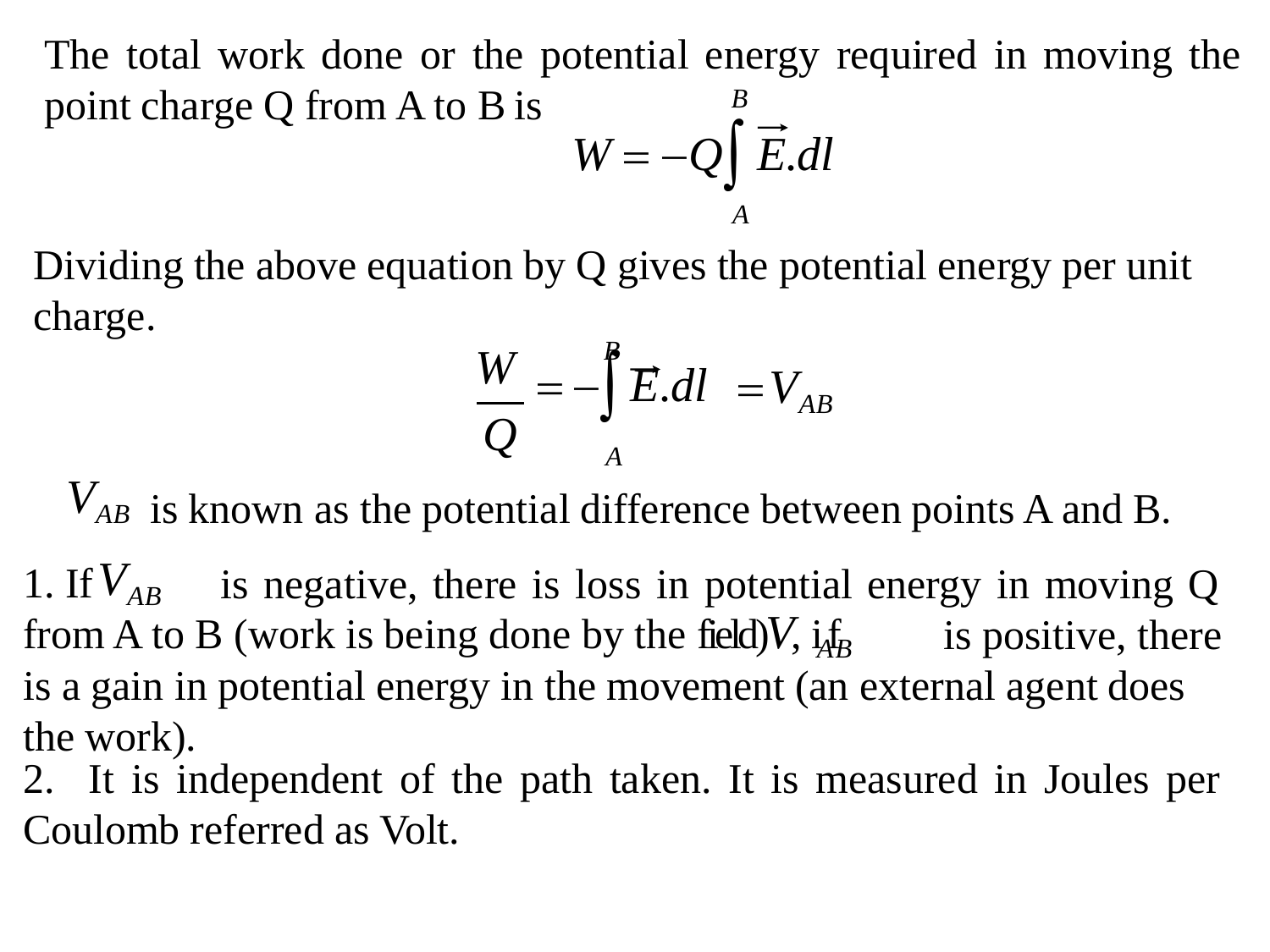The potential at any point due to a point charge Q located at the origin is

$$
V = \frac{Q}{4\pi\epsilon_o r}
$$

The potential at any point is the potential difference between that point and a chosen point at which the potential is zero.

Assuming zero potential at infinity, the potential at a distance r from the point charge is the work done per unit charge by an external agent in transferring a test charge from infinity to that point.

$$
V = -\int_{-\infty}^{r} \vec{E} \cdot d\vec{l}
$$

If the point charge Q is not at origin but at a point whose position vector is *r* ' , the potential  $V(r)$ ) at  $\vec{r}$  becomes

$$
V(\vec{r}) = \frac{Q}{4\pi\varepsilon_o |\vec{r} - \vec{r}'|}
$$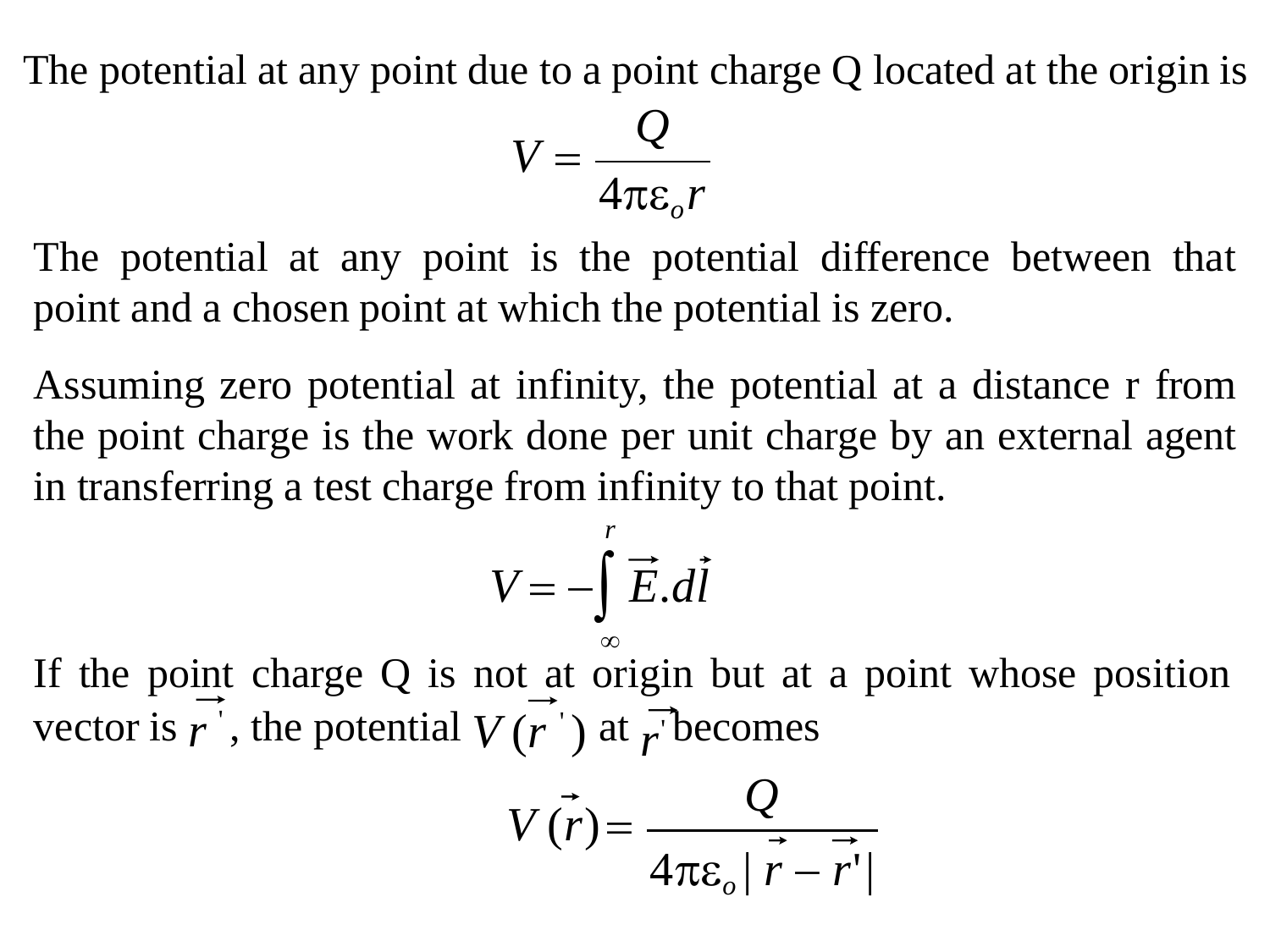For n point charges  $Q_1$ ,  $Q_2$ ,  $Q_3$ ..... $Q_n$  located at points with position vectors  $r_1, r_2, r_3, \ldots, r_n$  the potential at  $\overline{r}$  is  $\sum_{k=1}^{\infty}$  |  $r - r_k$ | *n*  $V(r) = \frac{\Box 1}{4\pi c} \sum_{k=1}^{n} \frac{Q_k}{r^2}$  $4\pi \varepsilon_o$ 

If there is continuous charge distribution instead of point charges then the potential at  $\vec{r}$  becomes

$$
V(\mathbf{r}) = \frac{1}{4\pi\epsilon_0} \int_L \frac{\rho_L(\mathbf{r}')dl'}{|\mathbf{r} - \mathbf{r}'|}
$$
 (line charge)

$$
V(\mathbf{r}) = \frac{1}{4\pi\epsilon_0} \int_S \frac{\rho_S(\mathbf{r}')dS'}{|\mathbf{r} - \mathbf{r}'|}
$$
 (surface charge)  
1 -  $\int \rho_s(\mathbf{r}')dV'$ 

$$
V(\mathbf{r}) = \frac{1}{4\pi\epsilon_o} \int_{v} \frac{\rho_v(\mathbf{r}')dv'}{|\mathbf{r} - \mathbf{r}'|}
$$
 (volume charge)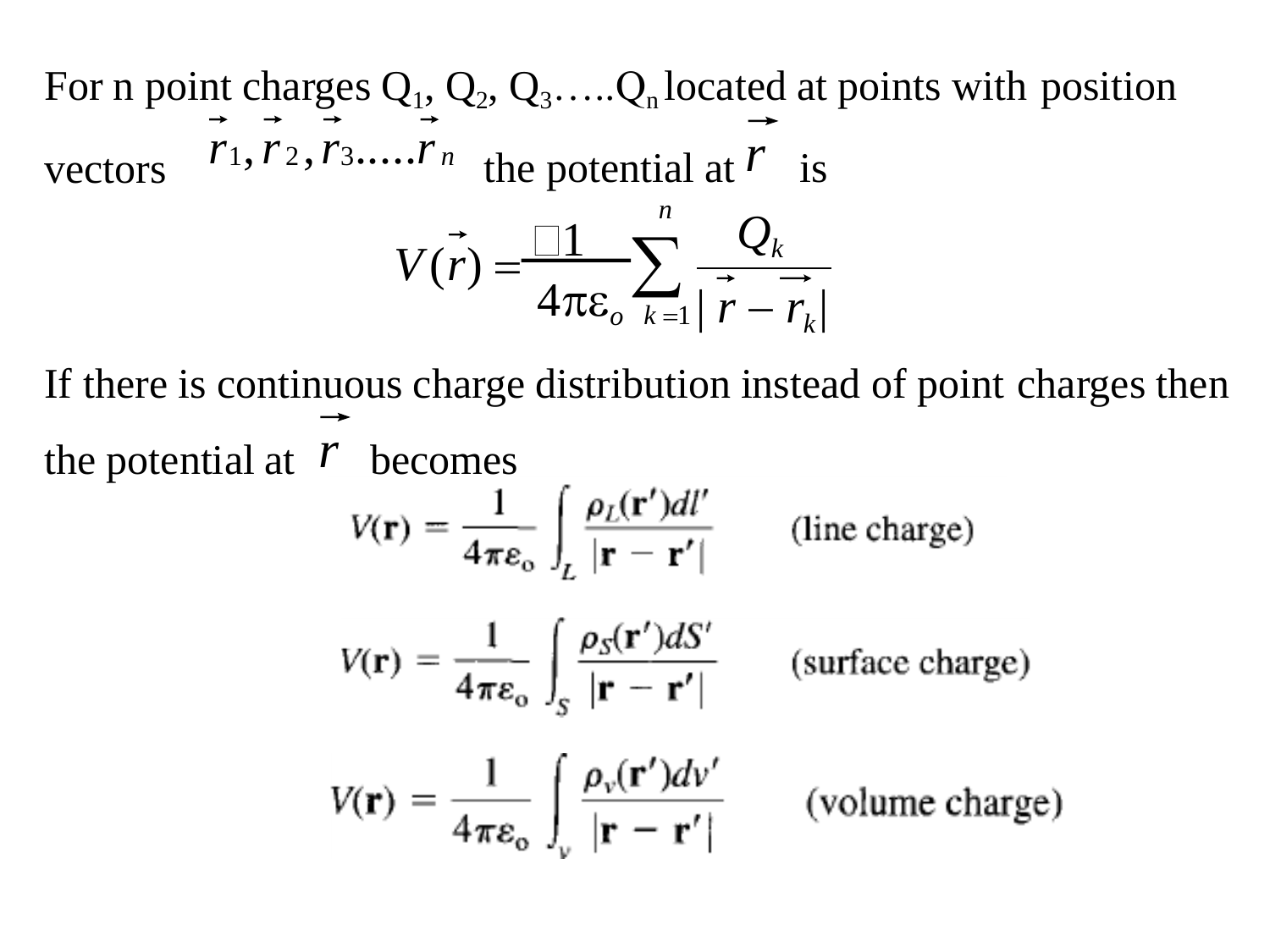#### *Relationship between E and V*

The potential difference between points A and B is independent of the path taken

$$
V_{AB} = -V_{BA}
$$
  
\n
$$
V_{AB} = -\int_{A}^{B} \vec{E} \cdot d\vec{l} \quad \text{and} \quad V_{BA} = \int_{B}^{A} \vec{E} \cdot d\vec{l} \qquad \text{and} \qquad V_{AB} + V_{BA} = \oint_{B} \vec{E} \cdot d\vec{l} = 0
$$
  
\n
$$
\oint \vec{E} \cdot d\vec{l} = 0 \qquad \qquad (i)
$$

It means that the line integral of *E* along a closed path must be zero.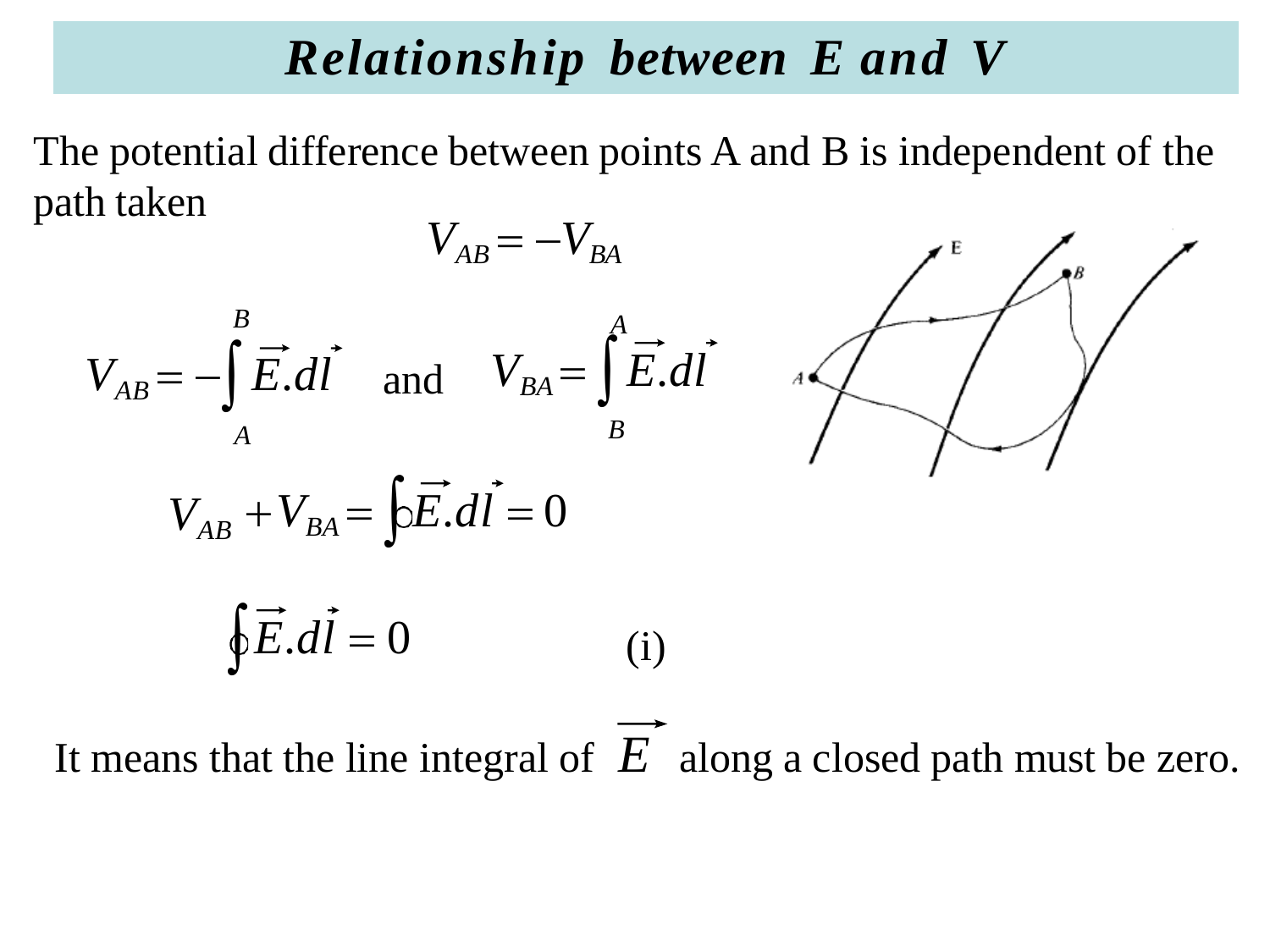Physically it means that no net work is done in moving a charge along a closed path in an electrostatic field.

Applying Stokes's theorem to equation (i)

$$
\oint \vec{E}.\vec{dl} = \int (\vec{\nabla} \times \vec{E}).\vec{dS} = 0
$$

$$
\vec{\nabla} \times \vec{E} = 0 \tag{ii}
$$

Equation (i) and (ii) are known as Maxwell's equation for static electric fields.

Equation (i) isin integral form while equation (ii) is in differential form, both depicting conservative nature of an electrostatic field.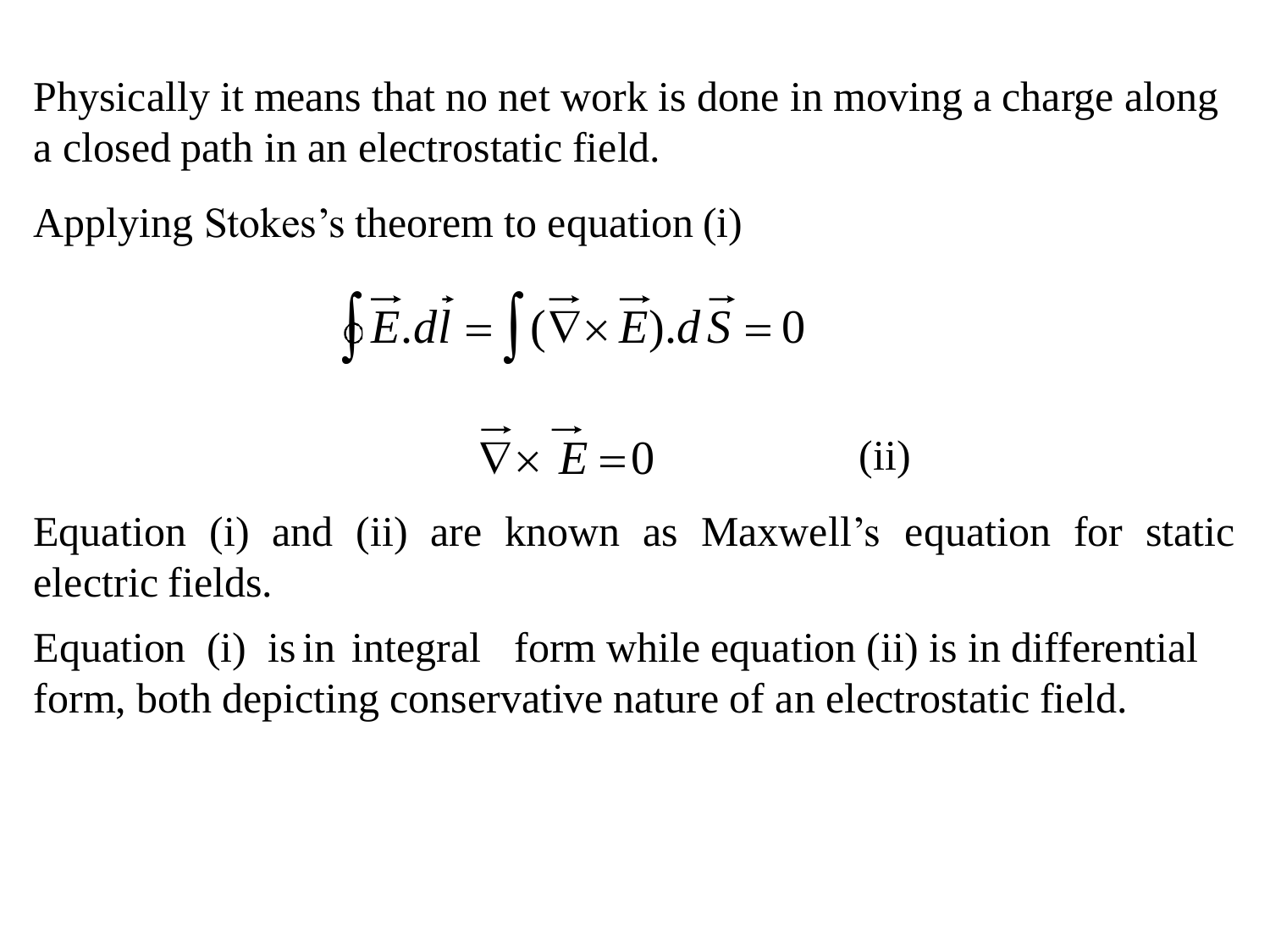$$
\overrightarrow{E} = -\nabla V
$$

It means Electric Field Intensity is the gradient of V.

The negative sign shows that the direction of *E* is opposite to thedirection in which V increases.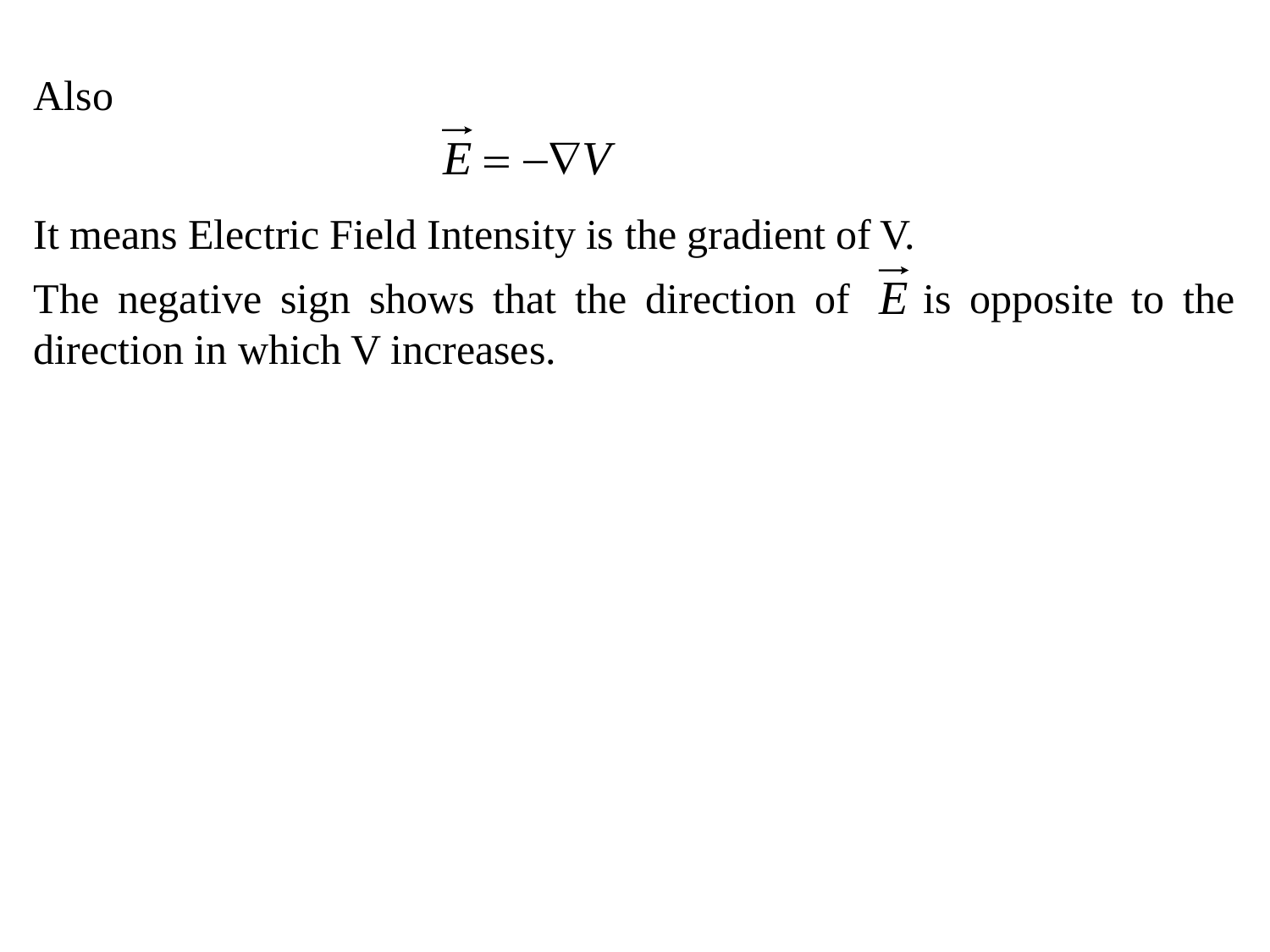## *Polarization in Dielectrics*

Consider an atom of the dielectric consisting of an electron cloud (-Q) and a positive nucleus  $(+Q)$ .

When an electric field  $\Rightarrow$  is applied, the positive charge is displaced the negative charge is displaced by  $\rightarrow$  in the opposite *E* from its equilibrium position in the direction of  $\rightarrow$  by  $\rightarrow$  while  $\vec{E}$   $\vec{F}_+ = QE$ 

*F*<sup>−</sup> = *QE*

direction.



A dipole results from the displacement of charges and the dielectric is polarized. In polarized the electron cloud is distorted by the applied electric field.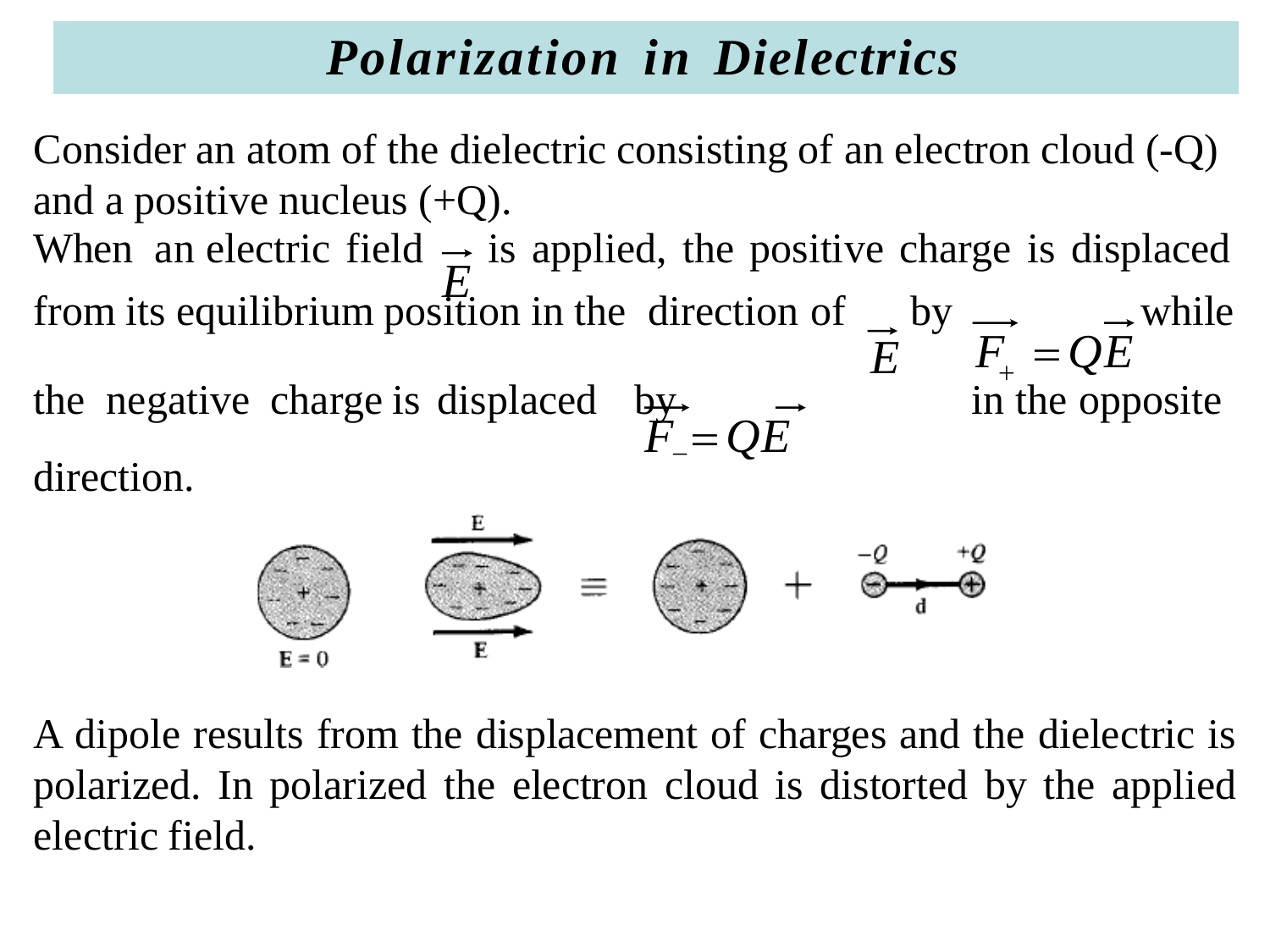This distorted charge distribution is equivalent to the original distribution plus the dipole whose moment is

$$
\vec{p} = Q\vec{d}
$$

where  $d$  is the distance vector between  $-Q$  to  $+Q$ .

If there are N dipoles in a volume  $\Delta v$  of the dielectric, the total dipole moment due to the electric field

$$
Q_1\mathbf{d}_1 + Q_2\mathbf{d}_2 + \cdots + Q_N\mathbf{d}_N = \sum_{k=1}^N Q_k\mathbf{d}_k
$$

For the measurement of intensity of polarization, we define polarization *P* (coulomb per square meter) as dipole moment per unit volume

$$
\mathbf{P} = \frac{\lim_{\Delta v \to 0} \sum_{k=1}^{N} Q_k \mathbf{d}_k}{\Delta v}
$$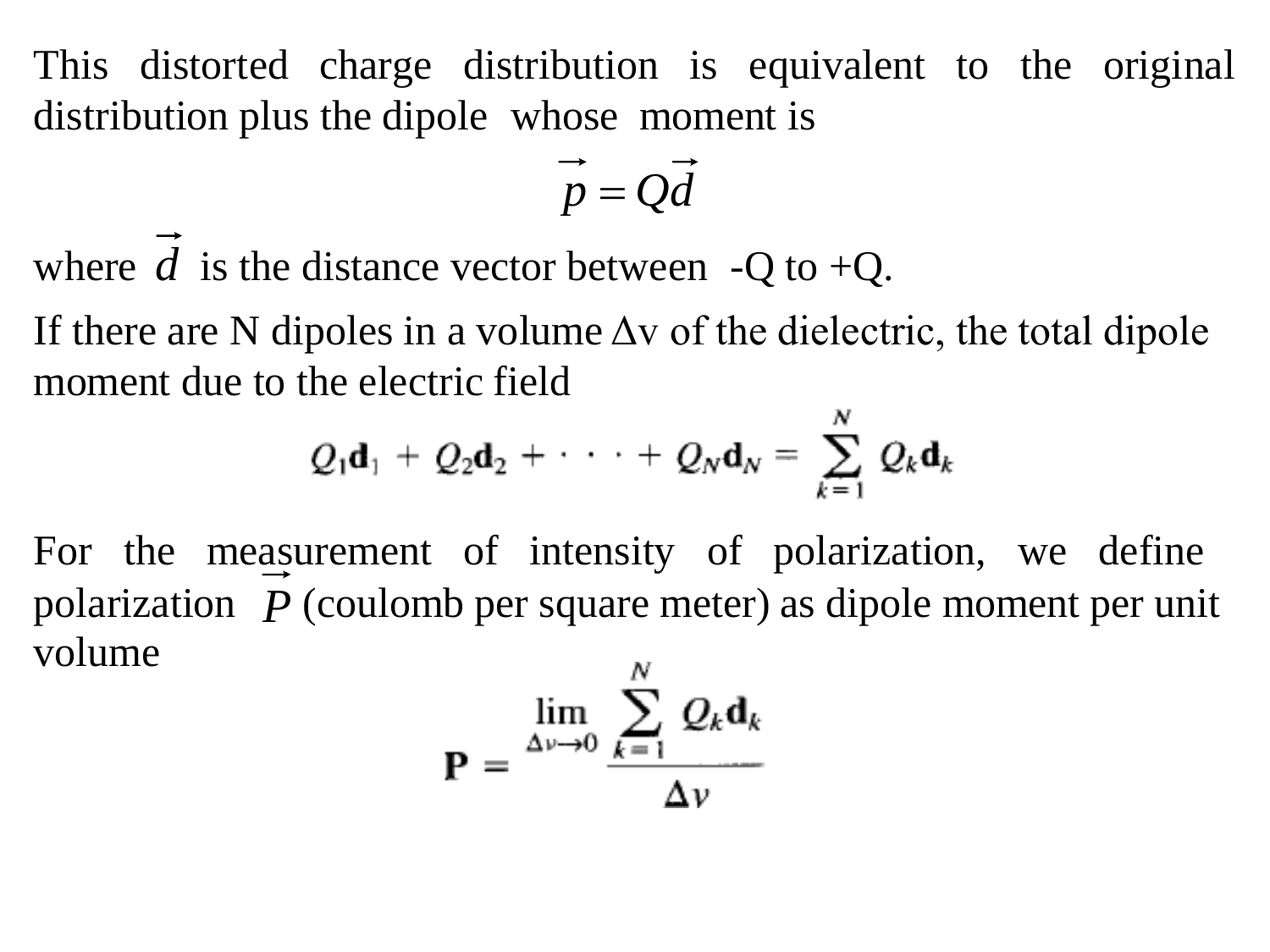The major effect of the electric field on the dielectric is the creation of dipole moments that align themselves in the direction of electric field.

This type of dielectrics are said to be non-polar. eg:  $H_2$ ,  $N_2$ ,  $O_2$ 

Other types of molecules that have in-built permanent dipole moments are called polar. eg: H<sub>2</sub>O, HCl

When electric field is applied to a polar material then its permanent dipole experiences a torque that tends to align its dipole moment in the direction of the electric field.

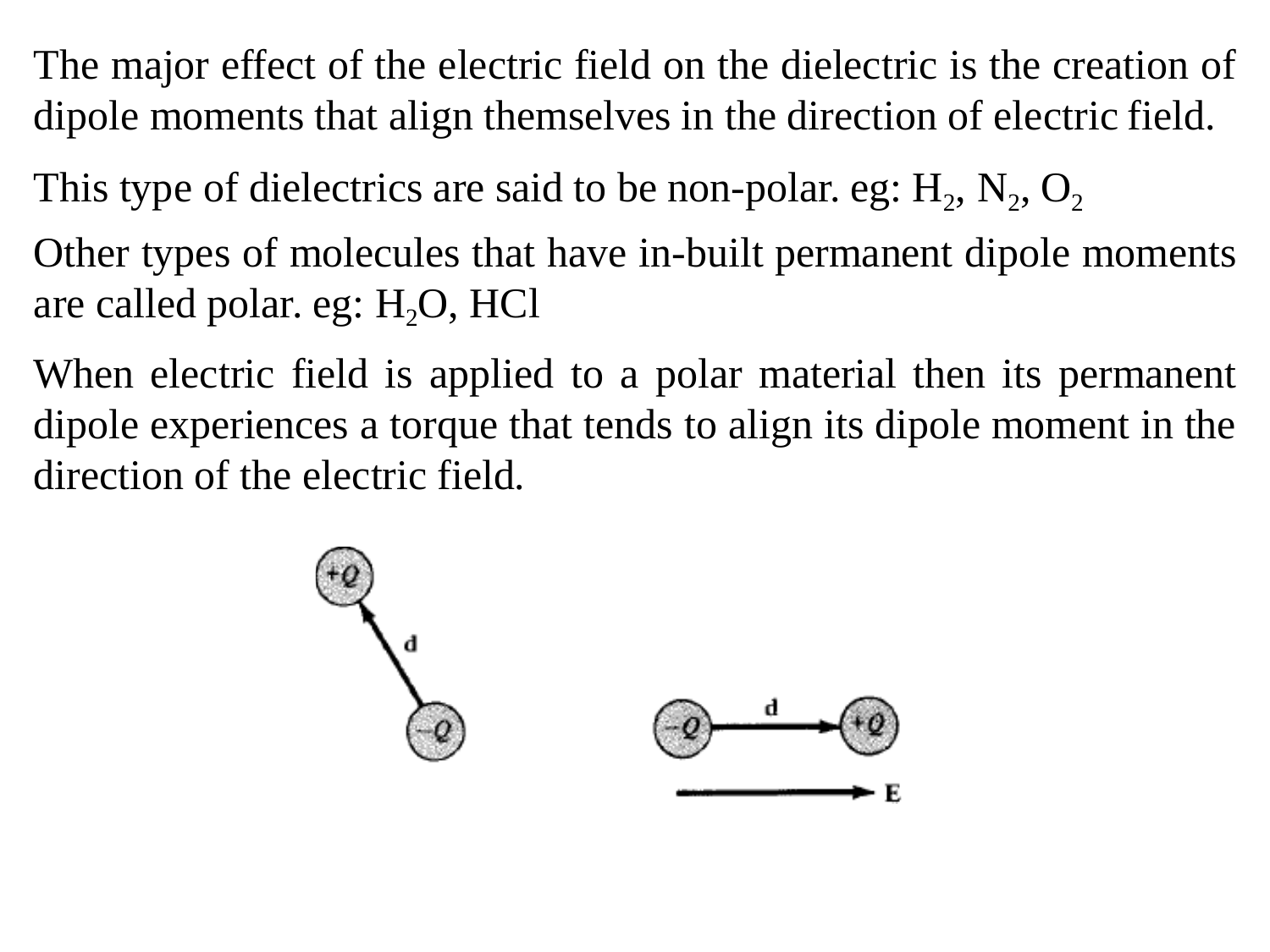## *Field due to a Polarized Dielectric*

Consider a dielectric material consisting of dipoles with Dipole moment  $\overrightarrow{p}$  per unit volume.

The potential dV at an external point O due to *Pdv*'

$$
dV = \frac{\mathbf{P} \cdot \mathbf{a}_R \, dv'}{4\pi\varepsilon_0 R^2} \qquad (i)
$$

 $\lambda$ 

where  $R^2 = (x-x^2)^2+(y-y^2)^2+(z-z^2)^2$  and R is the distance between volume element dv' and the point O.



$$
\text{But } \qquad \frac{\mathbf{P} \cdot \mathbf{a}_R}{R^2} = \mathbf{P} \cdot \nabla' \left(\frac{1}{R}\right) \qquad \qquad ^{x}
$$

Applying the vector identity  $\nabla \cdot f \mathbf{A} = f \nabla \cdot \mathbf{A} + \mathbf{A} \cdot \nabla f$ 

$$
\mathbf{A}\cdot\nabla'f=\nabla'\cdot f\mathbf{A}-f\nabla'\cdot\mathbf{A}
$$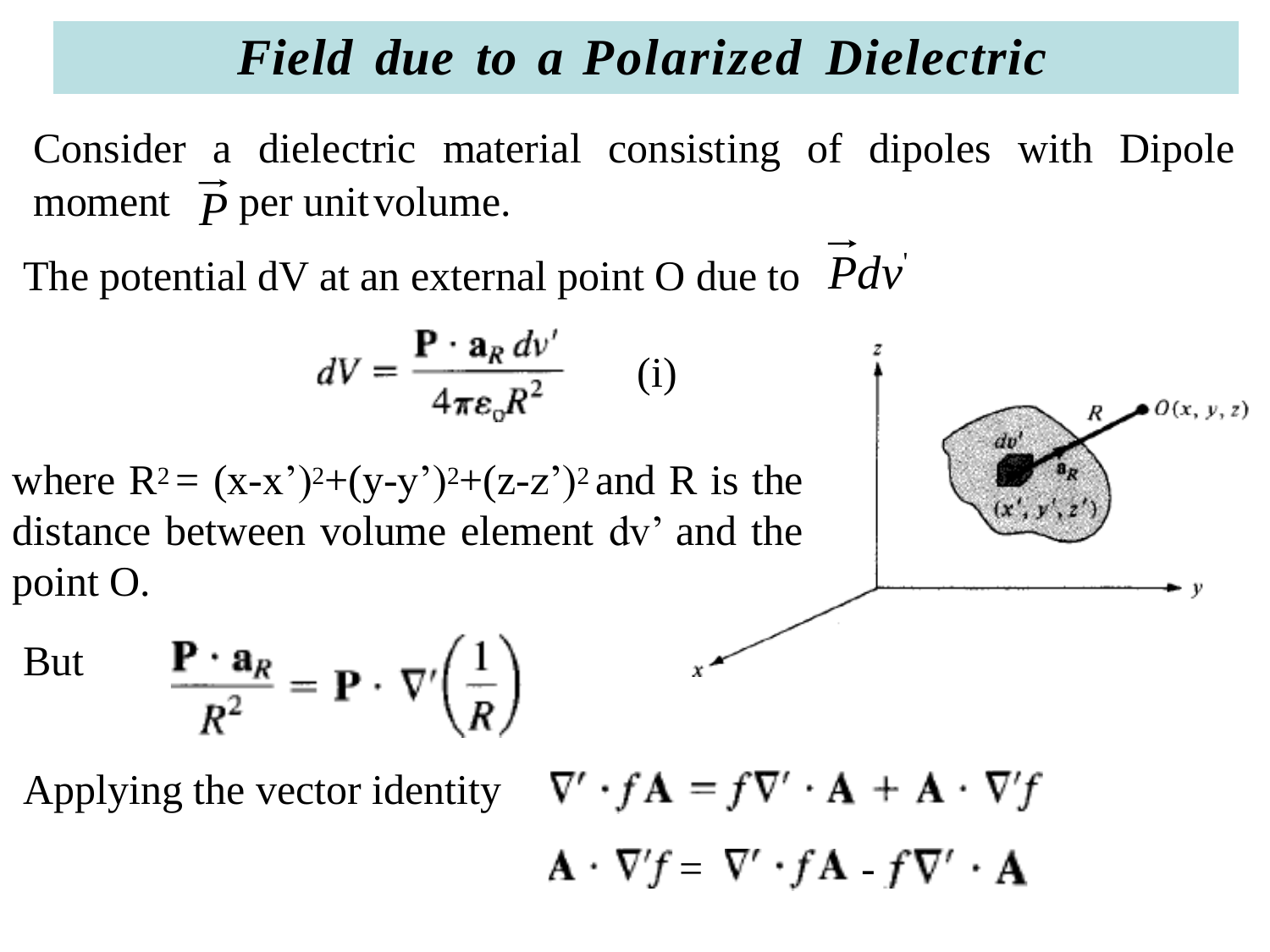$$
\frac{\mathbf{P} \cdot \mathbf{a}_R}{R^2} = \nabla' \cdot \frac{\mathbf{P}}{R} - \frac{\nabla' \cdot \mathbf{P}}{R}
$$

Put this in (i) and integrate over the entire volume v' of the dielectric

$$
V = \int_{v'} \frac{1}{4\pi\varepsilon_o} \left[ \nabla' \cdot \frac{\mathbf{P}}{R} - \frac{1}{R} \nabla' \cdot \mathbf{P} \right] dv'
$$

Applying Divergence Theorem to the first term

$$
V = \int_{S'} \frac{\mathbf{P} \cdot \mathbf{a}'_n}{4 \pi \varepsilon_0 R} dS' + \int_{v'} \frac{-\nabla' \cdot \mathbf{P}}{4 \pi \varepsilon_0 R} dv' \qquad (ii)
$$

where  $\mathbf{a}_n$ ' is the outward unit normal to the surface  $dS'$  of the dielectric The two terms in (ii) denote the potential due to surface and volume charge distributions with densities

$$
\rho_{ps} = \mathbf{P} \cdot \mathbf{a}_n
$$

$$
\rho_{pv} = -\nabla \cdot \mathbf{P}
$$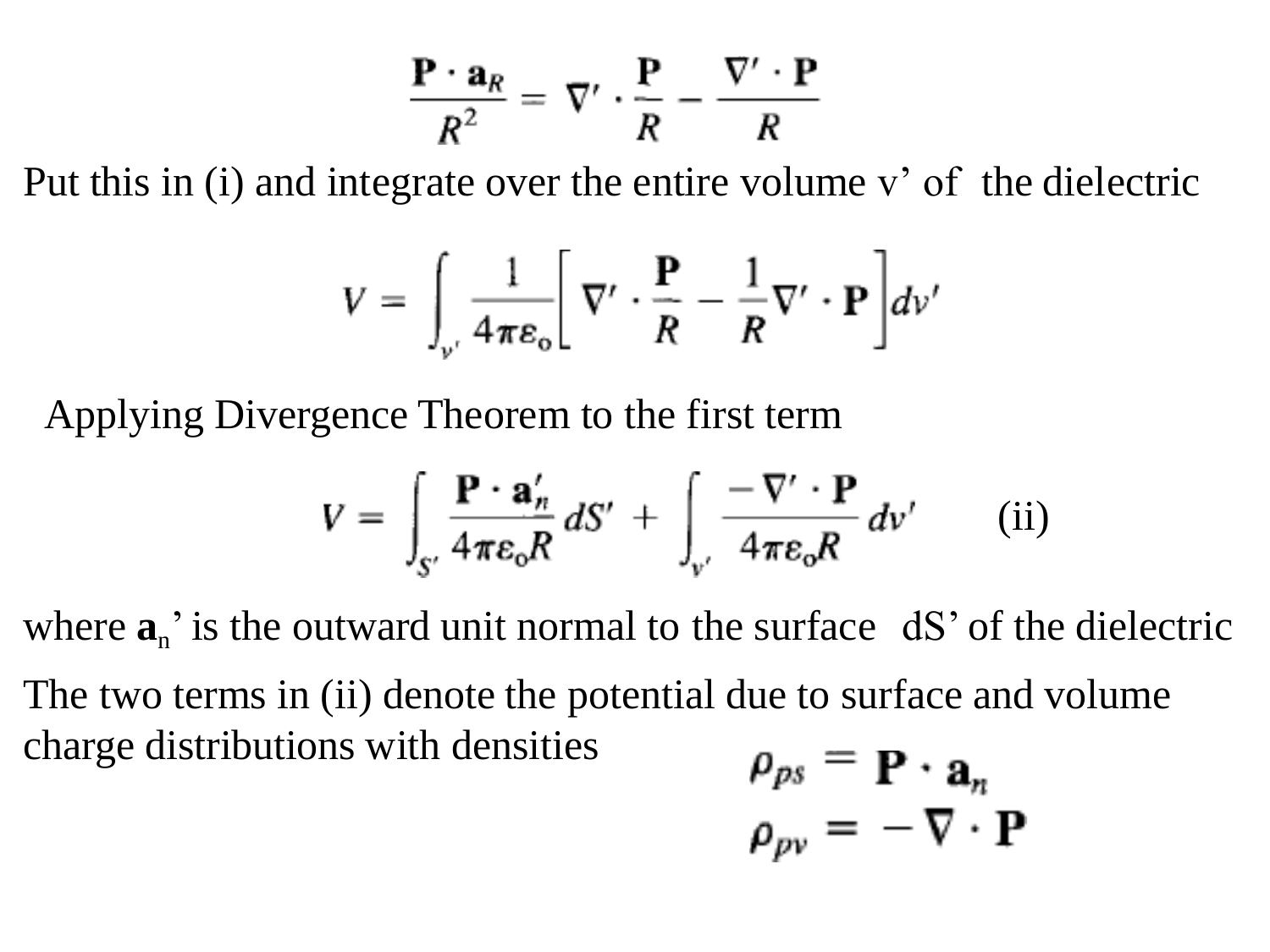where  $\rho_{ps}$  and  $\rho_{pv}$  are the bound surface and volume charge densities.

Bound charges are those which are not free to move in the dielectric material.

Equation (ii) says that where polarization occurs, an equivalent volume charge density,  $\rho_{pv}$  is formed throughout the dielectric while an equivalent surface charge density,  $\rho_{ps}$  is formed over the surface of dielectric.

The total positive bound charge on surface S bounding the dielectric is

$$
Q_b = \oint \mathbf{P} \cdot d\mathbf{S} = \int \rho_{ps} dS
$$

while the charge that remains inside S is

$$
-Q_b = \int_{\nu} \rho_{pv} dv = - \int_{\nu} \nabla \cdot \mathbf{P} dv
$$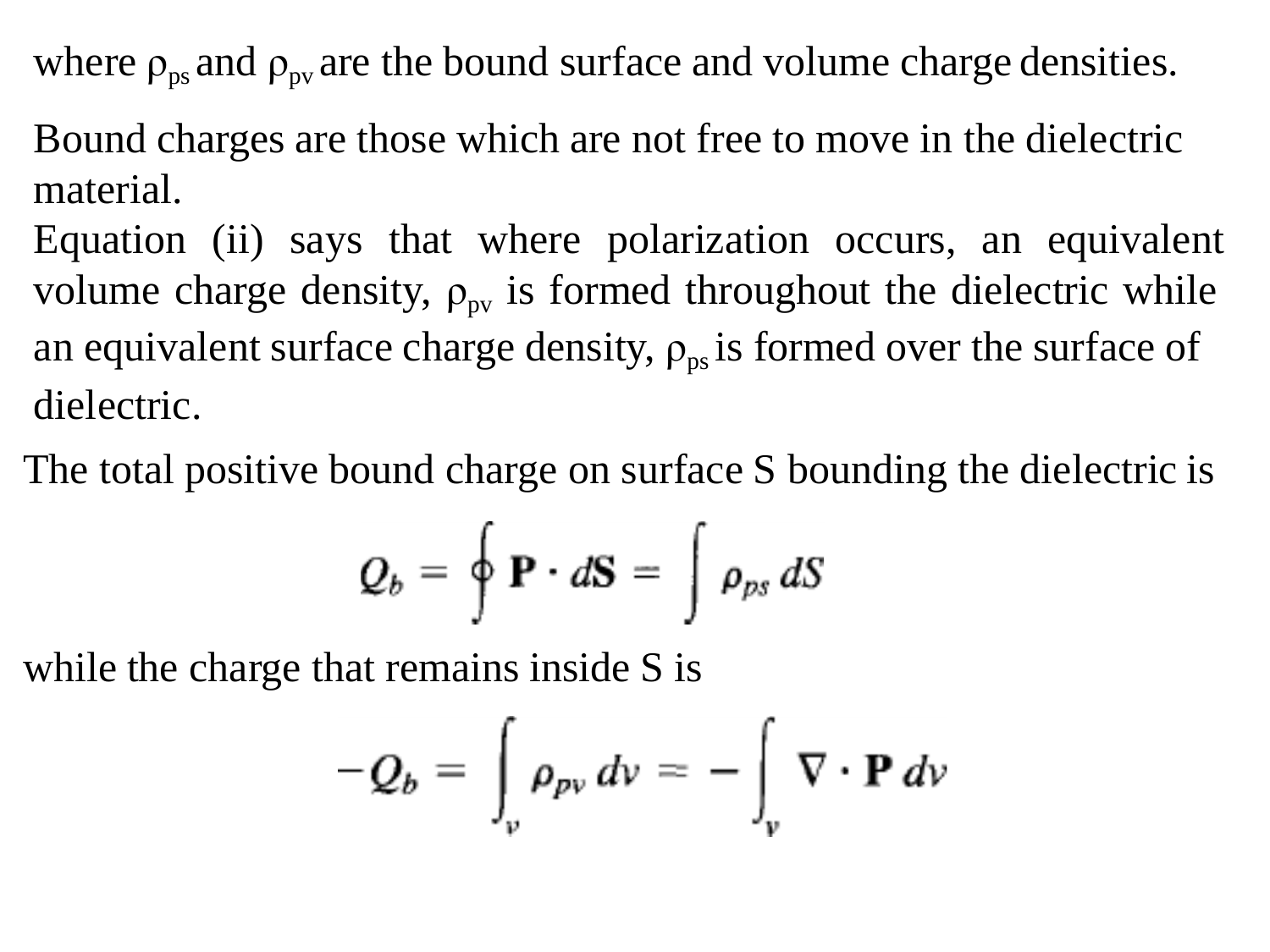Total charge on dielectric remains zero.

Total charge = 
$$
\oint_{S} \rho_{ps} dS + \int_{\nu} \rho_{pv} dv = Q_b - Q_b = 0
$$

When dielectric contains free charge If  $\rho$ <sub>v</sub> is the free volume charge density then the total volume charge density  $\rho_t$ 

$$
\rho_{t} = \rho_{v} + \rho_{pv} = \nabla \cdot \varepsilon_{0} \mathbf{E}
$$

Hence

$$
\rho_{\nu} = \nabla \cdot \mathbf{\varepsilon}_{0} \mathbf{E} - \rho_{pv}
$$

$$
= \nabla \cdot (\mathbf{\varepsilon}_{0} \mathbf{E} + \mathbf{P})
$$

$$
= \nabla \cdot \mathbf{D}
$$

Where

$$
\mathbf{D} = \mathbf{\varepsilon}_{\mathrm{o}}\mathbf{E} + \mathbf{P}
$$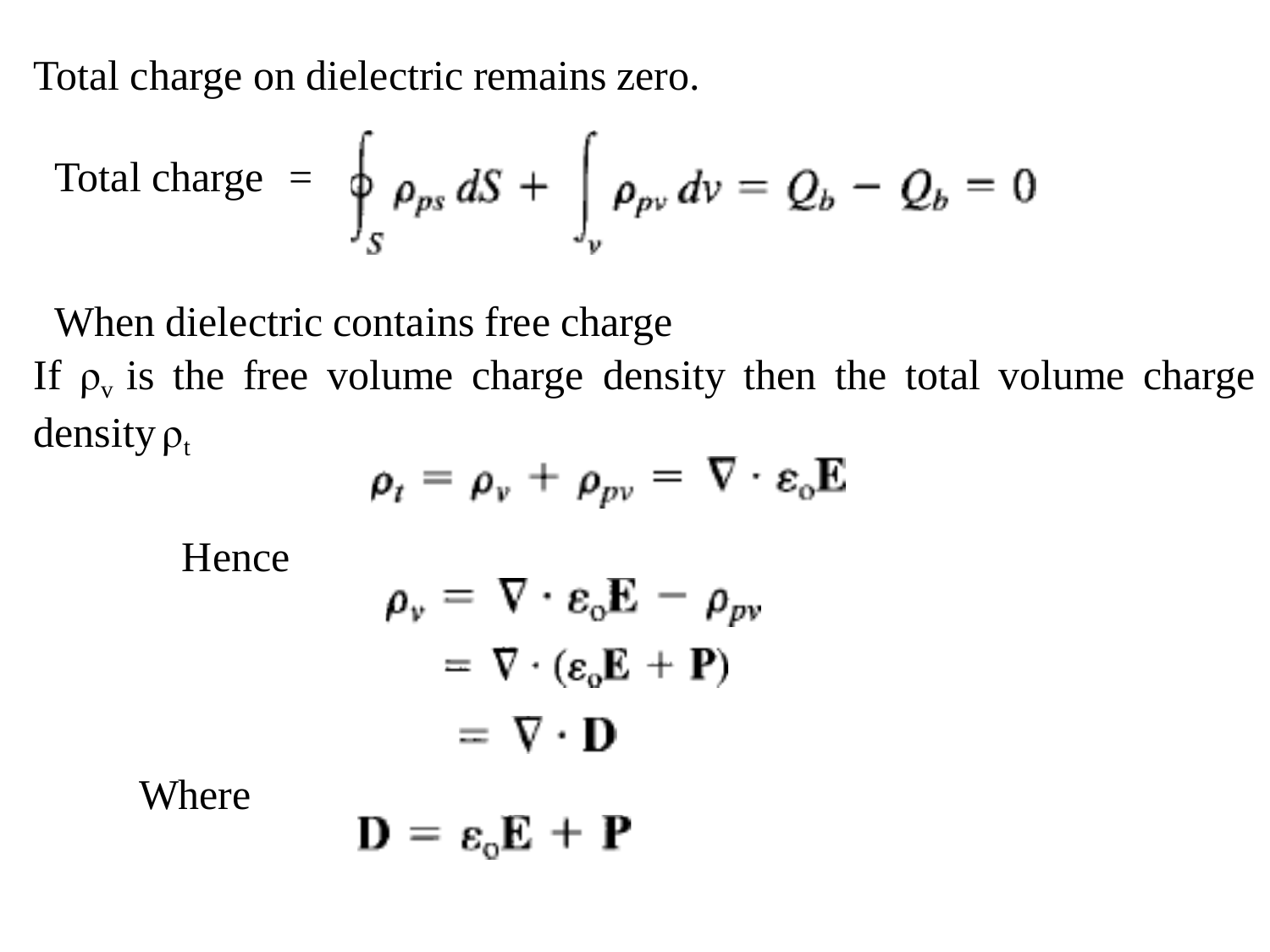The effect of the dielectric on the electric fiel*E*d is to incr*L* inside it by an am*P*ount .

The polarization would vary directly as the applied electric field.

$$
\mathbf{P}=\chi_e\mathbf{\varepsilon}_{\mathrm{o}}\mathbf{E}
$$

Where  $\chi_e$  is known as the electric susceptibility of the material It is a measure of how susceptible a given dielectric is to electric fields.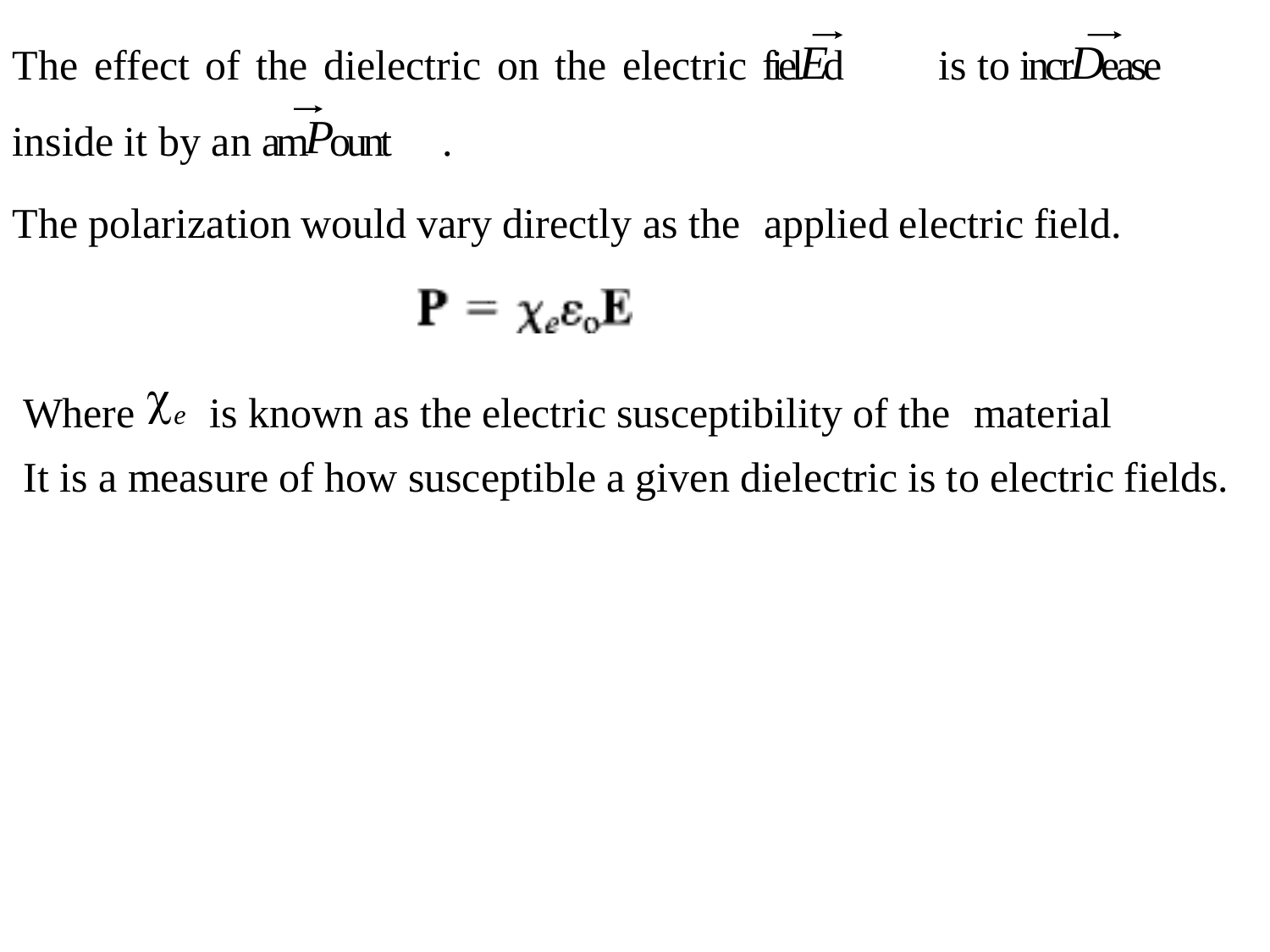#### *Dielectric Constant and Strength*

We know that

Thus

$$
\mathbf{D} = \varepsilon_{0} \mathbf{E} + \mathbf{P} \text{ and } \mathbf{P} = \chi_{e} \varepsilon_{0} \mathbf{E}
$$

$$
\mathbf{D} = \varepsilon_{0} (1 + \chi_{e}) \mathbf{E} = \varepsilon_{0} \varepsilon_{r} \mathbf{E}
$$
or
$$
\mathbf{D} = \varepsilon \mathbf{E}
$$
where
$$
\varepsilon = \varepsilon_{o} \varepsilon_{r}
$$
and
$$
\varepsilon_{r} = 1 + \chi_{e} = \frac{\varepsilon}{\varepsilon_{o}}
$$

where  $\epsilon$  is the permittivity of the dielectric,  $\epsilon_0$  is the permittivity of the free space and  $\epsilon_{r}$  is the dielectric constant or relative permittivity.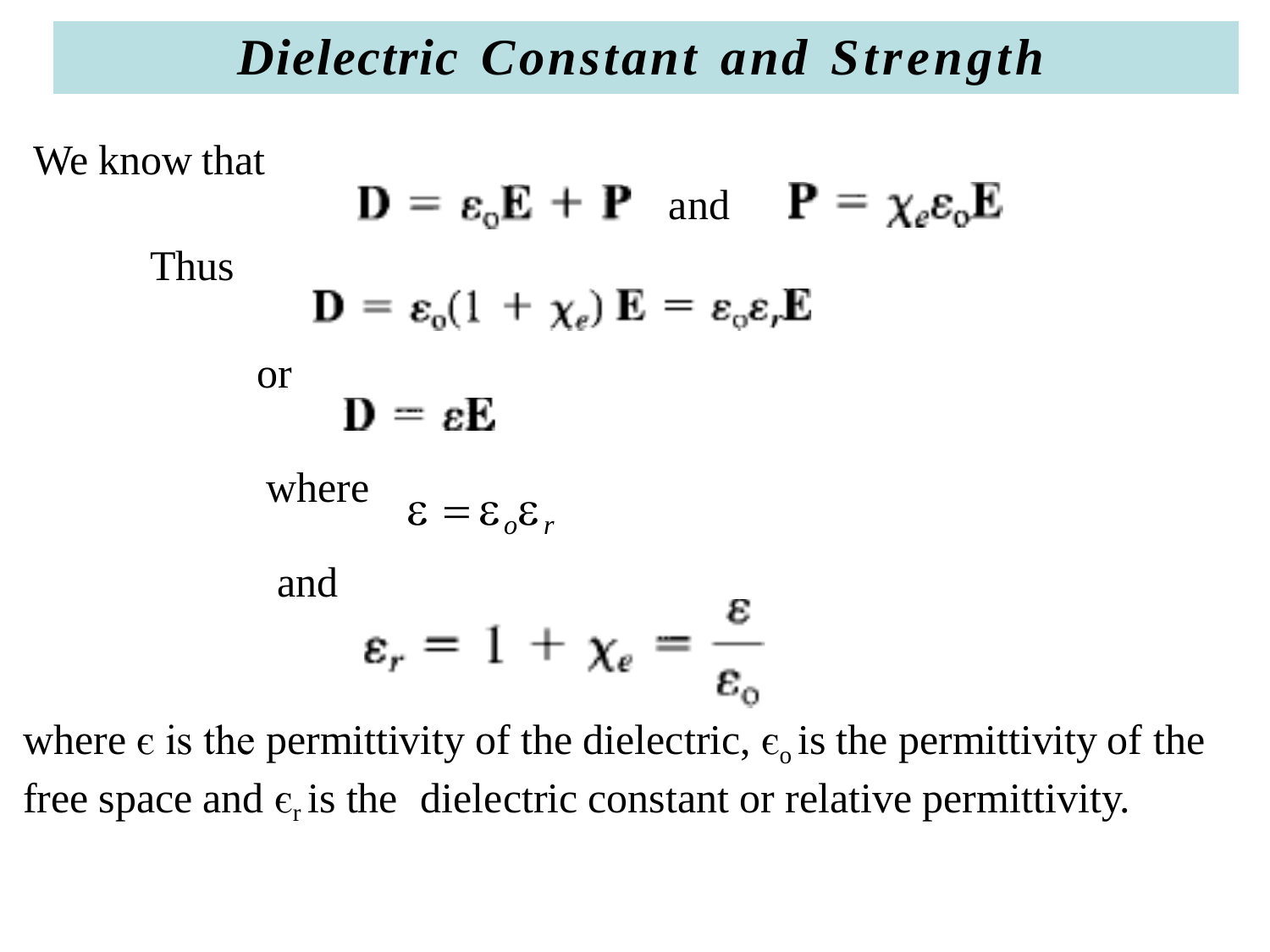No dielectric is ideal. When the electric field in a dielectric is sufficiently high then it begins to pull electrons completely out of the molecules, and the dielectric becomes conducting.

When a dielectric becomes conducting then it is called dielectric breakdown. It depends on the type of material, humidity, temperature and the amount of time for which the field is applied.

The minimum value of the electric field at which the dielectric breakdown occurs is called the dielectric strength of the dielectric material.

or

The dielectric strength is the maximum value of the electric field that a dielectric can tolerate or withstand without breakdown.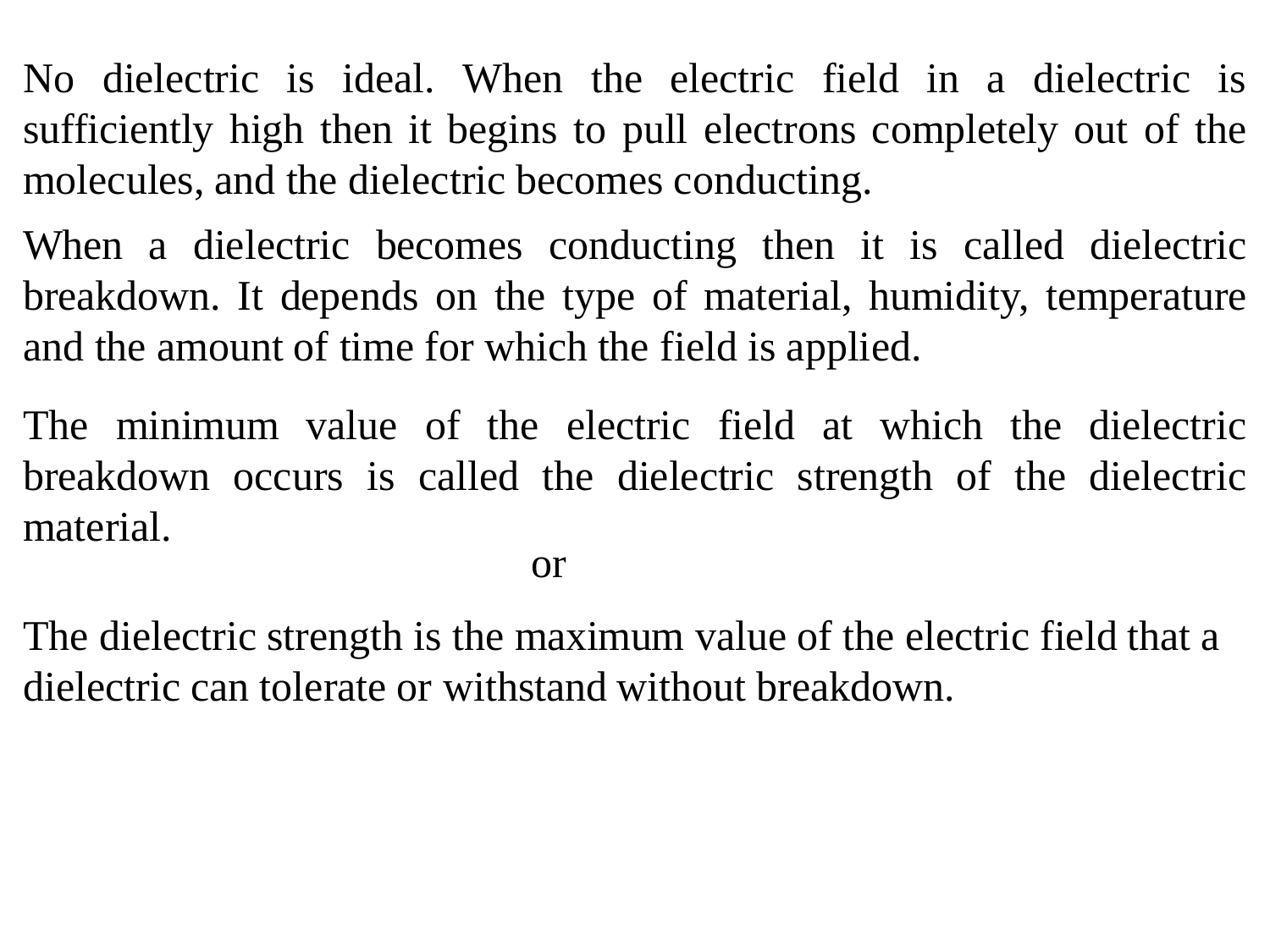## *Continuity Equation and Relaxation Time*

According to principle of charge conservation, the time rate of decrease of charge within a given volume must be equal to the net outward current flow through the closed surface of the volume.

The current  $I_{out}$  coming out of the closed surface

$$
I_{\text{out}} = \oint \mathbf{J} \cdot d\mathbf{S} = \frac{-dQ_{\text{in}}}{dt} \qquad (i)
$$

where  $Q_{in}$  is the total charge enclosed by the closed surface. Using divergence theorem

$$
\oint_{S} \mathbf{J} \cdot d\mathbf{S} = \int_{v} \nabla \cdot \mathbf{J} \, dv
$$

But

$$
\frac{-dQ_{\text{in}}}{dt} = -\frac{d}{dt}\int_{v} \rho_{v} dv = -\int_{v} \frac{\partial \rho_{v}}{\partial t} dv
$$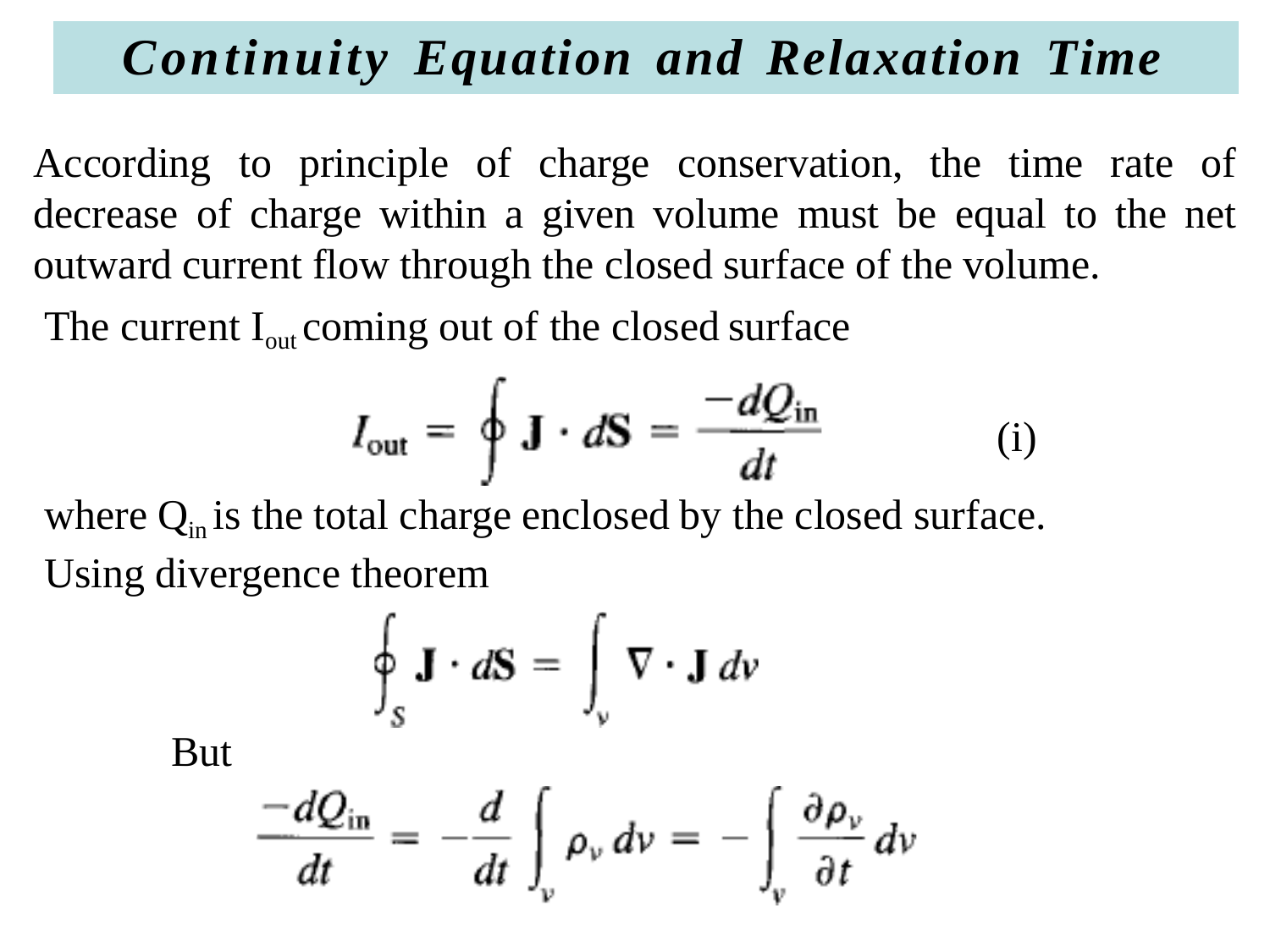Equation (i) now becomes

$$
\int_{\nu} \nabla \cdot \mathbf{J} \, d\nu = -\int_{\nu} \frac{\partial \rho_{\nu}}{\partial t} \, d\nu
$$
\nor\n
$$
\nabla \cdot \mathbf{J} = -\frac{\partial \rho_{\nu}}{\partial t}
$$
\n(ii)

This is called the continuity of current equation.

**Effect of introducing charge at some interior point of a conductor/dielectric**

According to Ohm's law

$$
\mathbf{J} = \boldsymbol{\sigma} \mathbf{E}
$$

J.

According to Gauss's law

$$
\nabla \cdot \mathbf{E} = \frac{\rho_v}{\varepsilon}
$$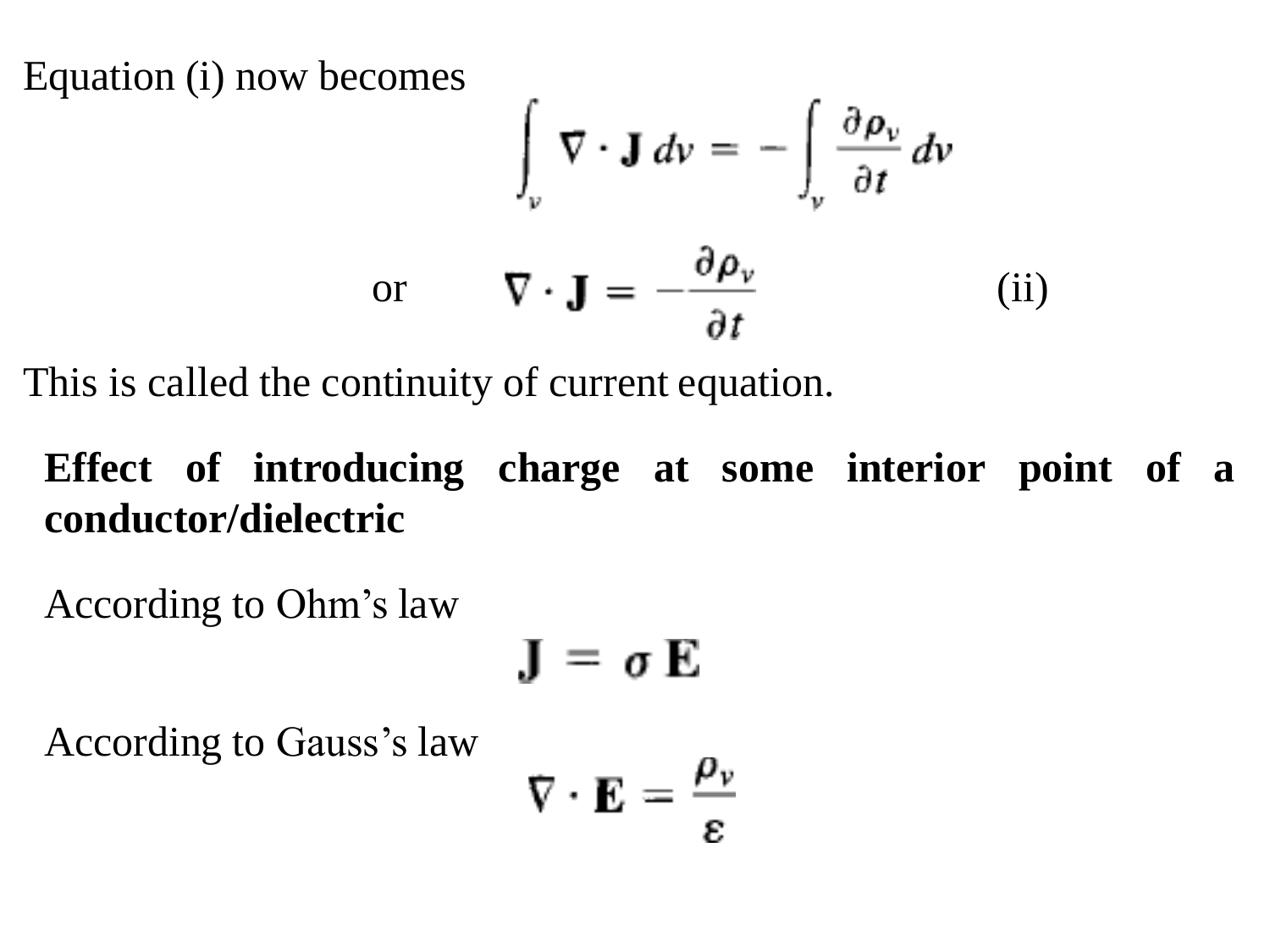Equation (ii) now becomes

$$
\nabla \cdot \sigma \mathbf{E} = \frac{\sigma \rho_v}{\varepsilon} = -\frac{\partial \rho_v}{\partial t}
$$
  
or 
$$
\frac{\partial \rho_v}{\partial t} + \frac{\sigma}{\varepsilon} \rho_v = 0
$$

This is homogeneous liner ordinary differential equation. By separating variables we get m.

$$
\frac{\partial \rho_{\nu}}{\rho_{\nu}} = -\frac{\sigma}{\varepsilon} \partial t
$$

Integrating both sides

$$
\ln \rho_v = -\frac{\sigma t}{\varepsilon} + \ln \rho_{vo}
$$

where  $\ln \rho_{vo}$  is a constant of integration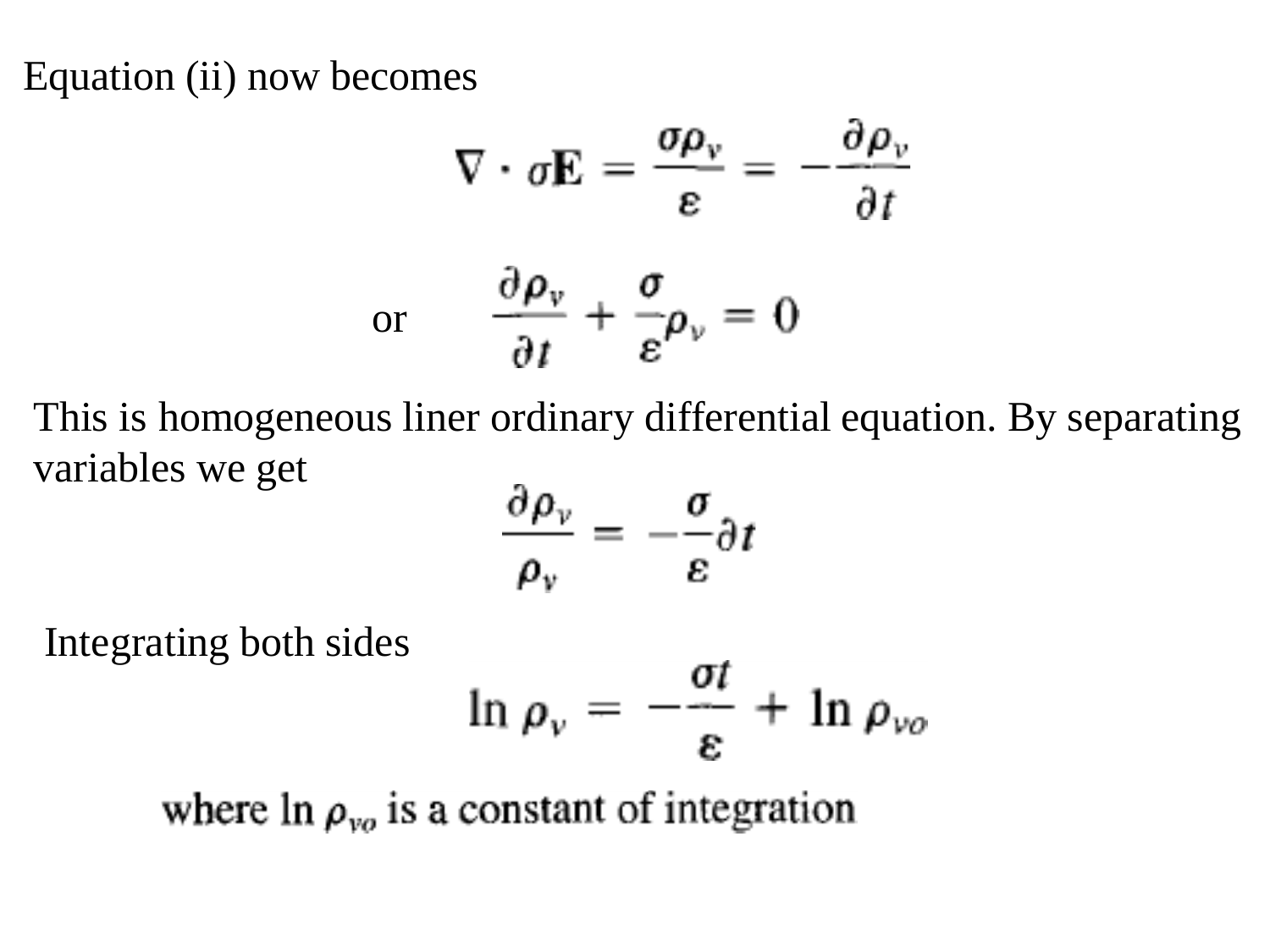$$
\rho_{\nu} = \rho_{\nu o} e^{-t/T_r}
$$
 (iii)  
where 
$$
T_r = \frac{\varepsilon}{\sigma}
$$

 $\rho_{\nu o}$  is the initial charge density (i.e.,  $\rho_{\nu}$  at  $t = 0$ )

Equation (iii) shows that as a result of introducing charge at some interior point of the material there is a decay of the volume charge density  $\rho_{v}$ .

The time constant  $T<sub>r</sub>$  is known as the relaxation time or the relaxation time.

Relaxation time is the time in which a charge placed in the interior of a material to drop to  $e^{-1} = 36.8$  % of its initial value.

For Copper  $T_r = 1.53 \times 10^{-19}$  sec (short for good conductors) For fused Quartz  $T_r = 51.2$  days (large for good dielectrics)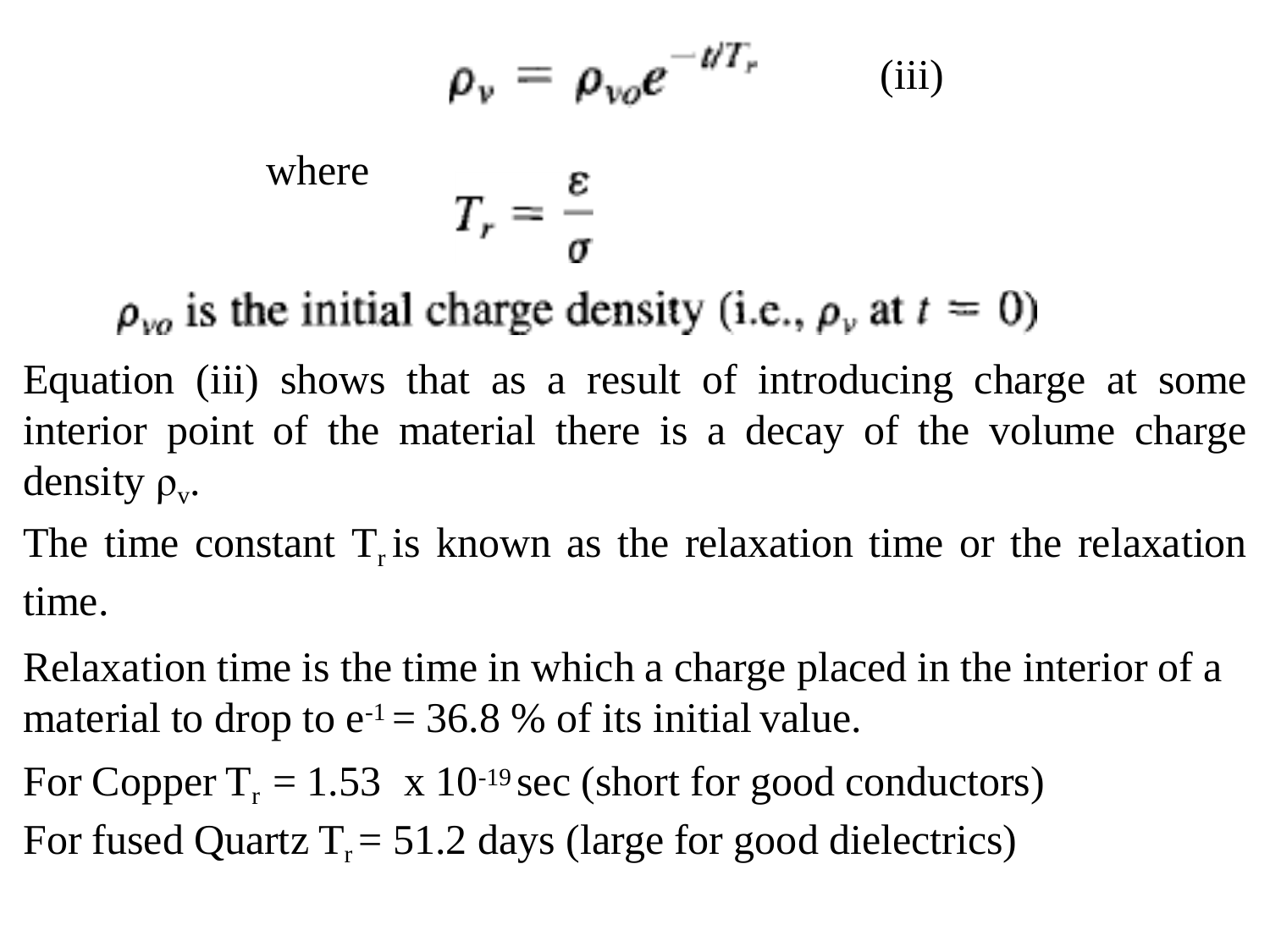# *Boundary Conditions*

If the field exists in a region consisting of two different media, the conditions that the field must satisfy at the interface separating the media are called boundary conditions

These conditions are helpful in determining the field on one side of the boundary when the field on other side is known.

We will consider the boundary conditions at an interface separating

- 1. Dielectric  $(\epsilon_{r1})$  and Dielectric  $(\epsilon_{r2})$
- 2. Conductor and Dielectric
- 3. Conductor and free space

For determining boundary conditions we will use Maxwell's equations

$$
\oint \mathbf{E} \cdot d\mathbf{l} = 0 \text{ and } \oint \mathbf{D} \cdot d\mathbf{S} = Q_{\text{enc}}
$$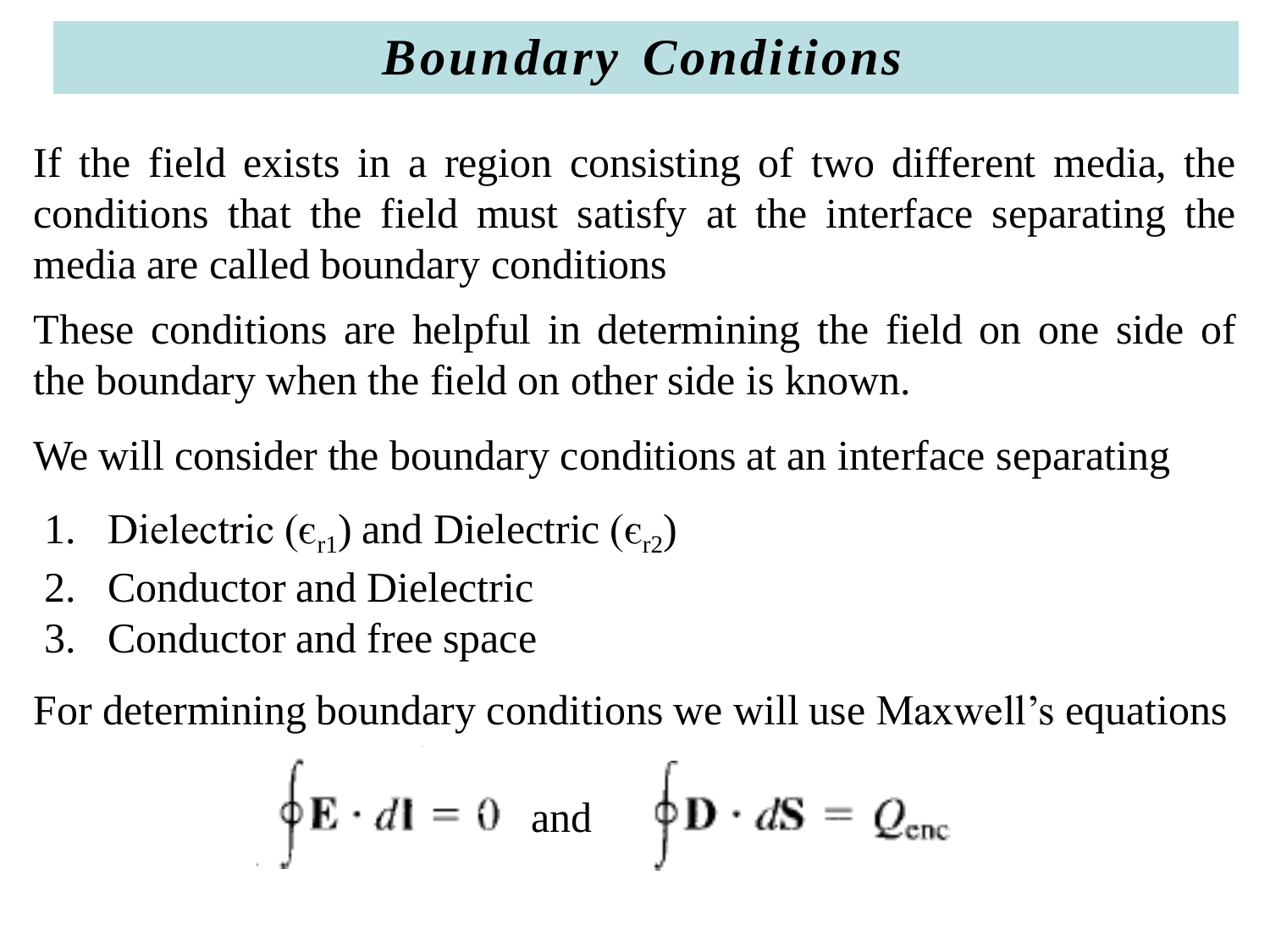## *Boundary Conditions (Between two different dielectrics)*

Consider the **E** field existing in a region consisting of two different dielectrics characterized by  $\epsilon_1 = \epsilon_0 \epsilon_{r1}$  and  $\epsilon_2 = \epsilon_0 \epsilon_{r2}$ 

 $\mathbf{E}_1$  and  $\mathbf{E}_2$  in the media 1 and 2 can be written as  $E_1 = E_{1t} + E_{1n}$  and  $E_2 = E_{2t} + E_{2n}$ But  $\oint \mathbf{E} \cdot d\mathbf{l} = 0$ 

Assuming that the path abcda is very small with respect to the variation in **E**



$$
0 = E_{1t} \Delta w - E_{1n} \frac{\Delta h}{2} - E_{2n} \frac{\Delta h}{2} - E_{2t} \Delta w + E_{2n} \frac{\Delta h}{2} + E_{1n} \frac{\Delta h}{2}
$$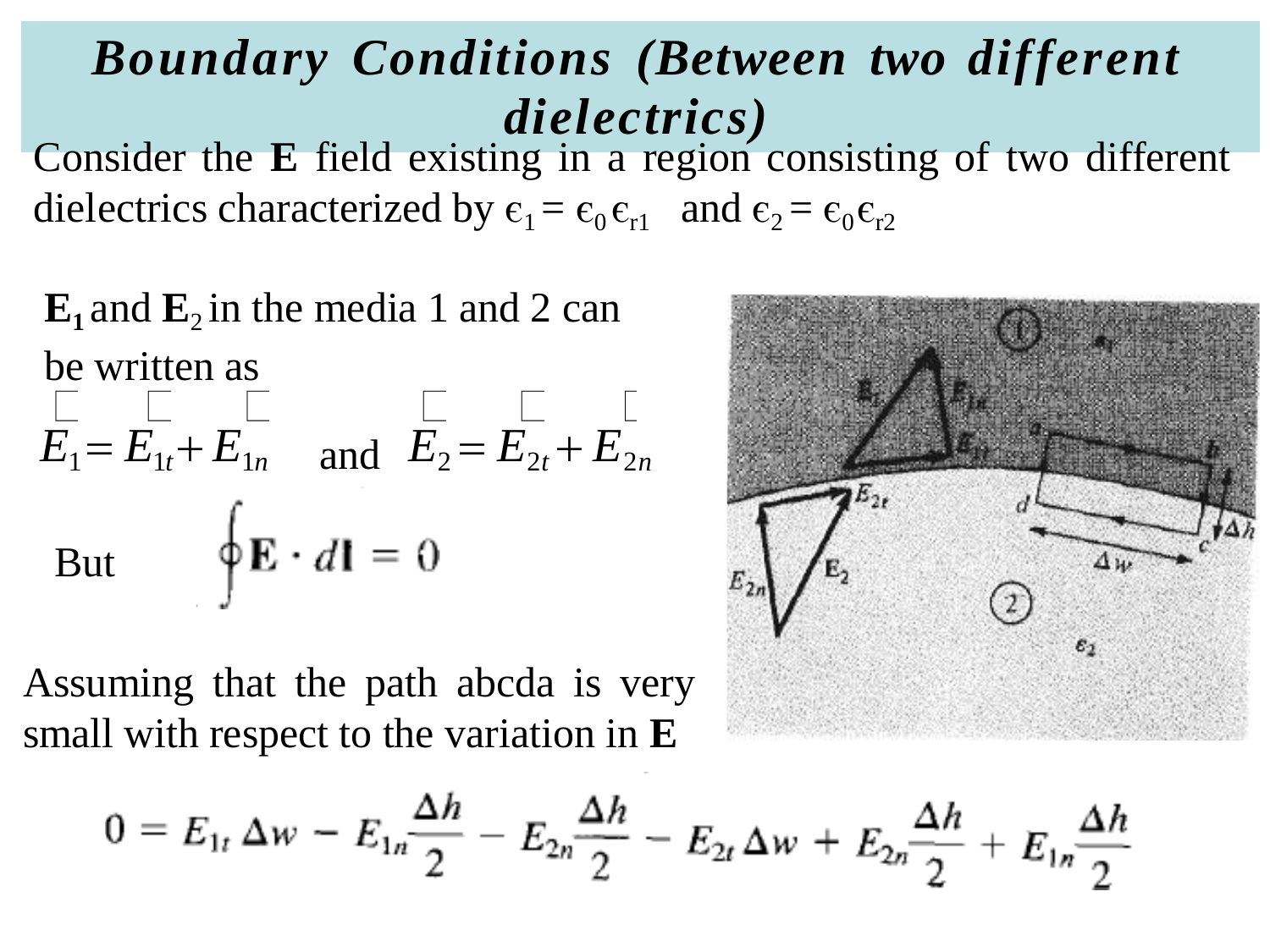As 
$$
\Delta h \rightarrow 0
$$
  $E_{1r} = E_{2r}$ 

Thus the tangential components of **E** are the same on the two sides of the boundary. **E** is continuous across the boundary.

But 
$$
\mathbf{D} = \varepsilon \mathbf{E} = \mathbf{D}_t + \mathbf{D}_n
$$
  
\nThus  $\frac{D_{1t}}{\varepsilon_1} = E_{1t} = E_{2t} = \frac{D_{2t}}{\varepsilon_2}$   
\nor  $\frac{D_{1t}}{\varepsilon_1} = \frac{D_{2t}}{\varepsilon_2}$ 

Here **D**<sub>t</sub> undergoes some change across the surface and is said to be discontinuous across the surface.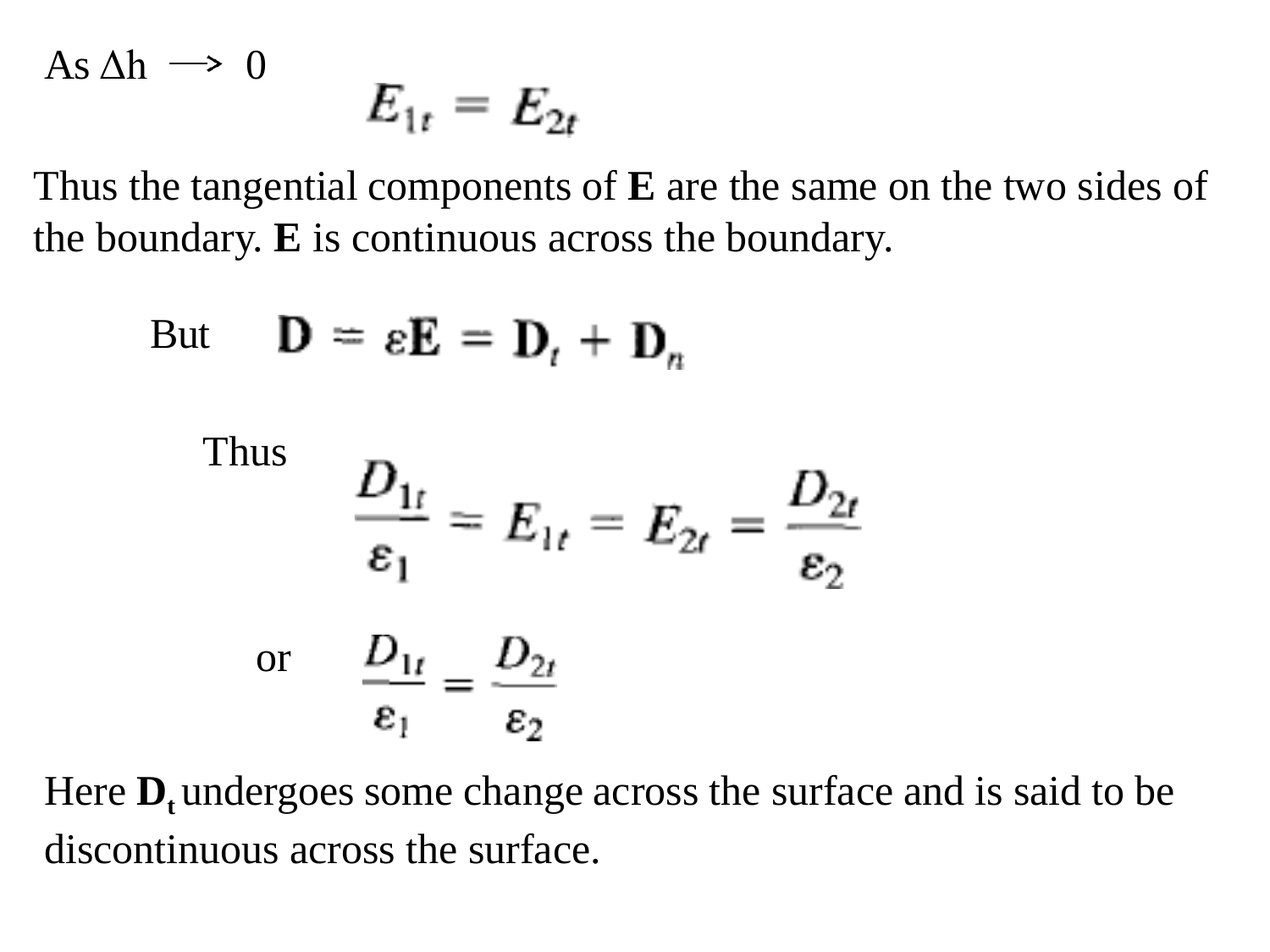Applying 
$$
\oint \mathbf{D} \cdot d\mathbf{S} = Q_{\text{enc}}
$$

Putting  $\Delta h \rightarrow 0$  gives

$$
\Delta Q = \rho_S \, \Delta S = D_{1n} \, \Delta S - D_{2n} \, \Delta S
$$

$$
D_{1n}-D_{2n}=\rho_S
$$



Where  $\rho_s$  is the free charge density placed deliberately at the boundary

If there is no charge on the boundary i.e.  $\rho_s = 0$  then

$$
D_{1n}=D_{2n}
$$

Thus the normal components of **D** is continuous across the surface.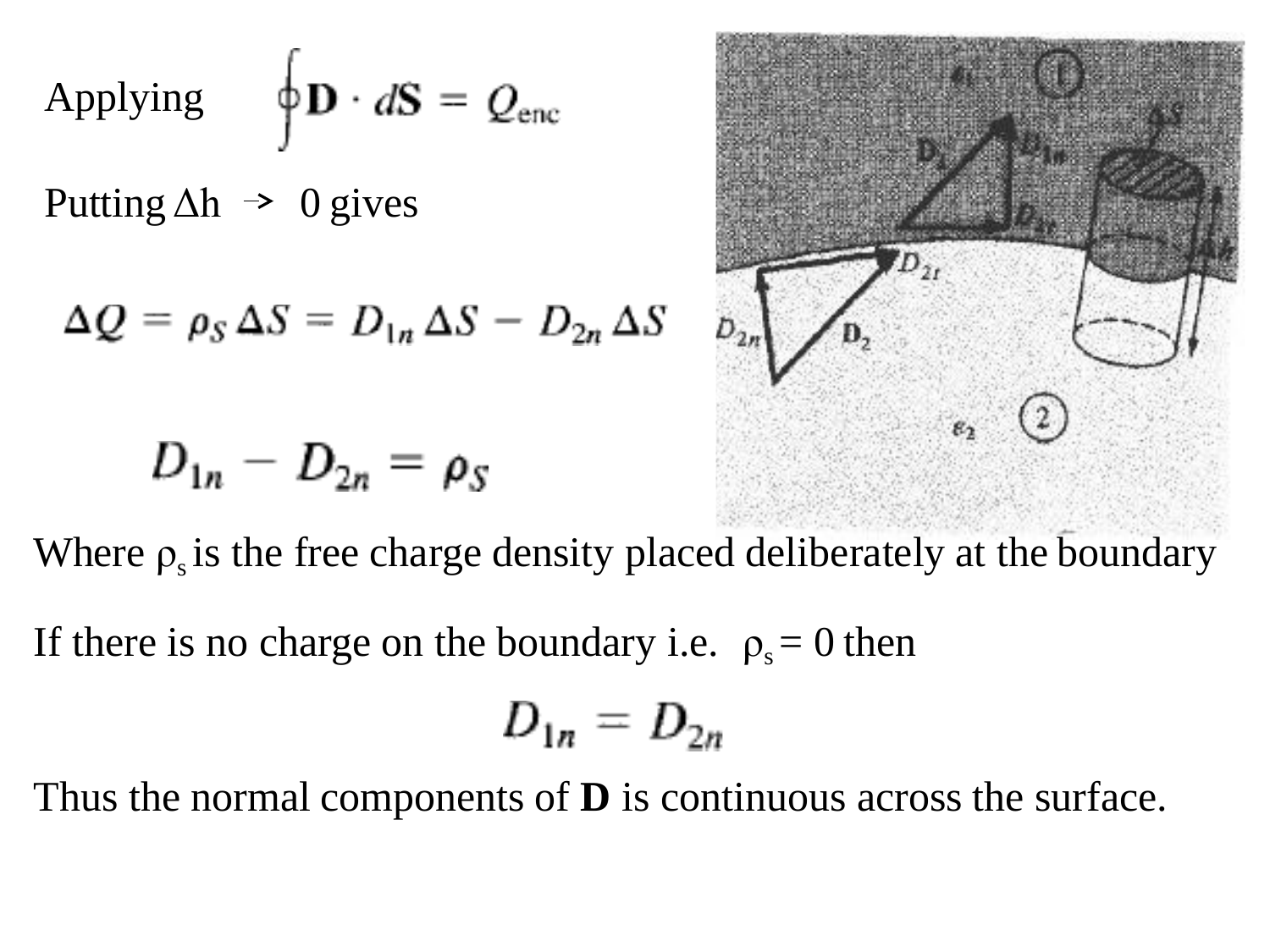#### *Biot-Savart's Law*

It states that the magnetic field intensity d**H** produce at a point P by the differential current element Idl is proportional to the product Idl and the sine of angle  $\alpha$  between the element and line joining P to the element and is inversely proportional to the square of distance **R** between P and the element.

$$
dH \propto \frac{I \, dl \sin \alpha}{R^2} \quad \text{or} \quad dH = \frac{I \, dl \sin \alpha}{4\pi R^2}
$$
\n
$$
dH = \frac{I \, dl \times \mathbf{a}_R}{4\pi R^2} = \frac{I \, dl \times \mathbf{R}}{4\pi R^3} \qquad \qquad \int_{\infty}^{\infty} \int_{\mathcal{B} \, dH \, (\text{inward})} \rho \, dH
$$

The direction of d**H** can be determined by the right hand thumb rule with the right hand thumb pointing in the direction of the current, the right hand fingers encircling the wire in the direction of d**H**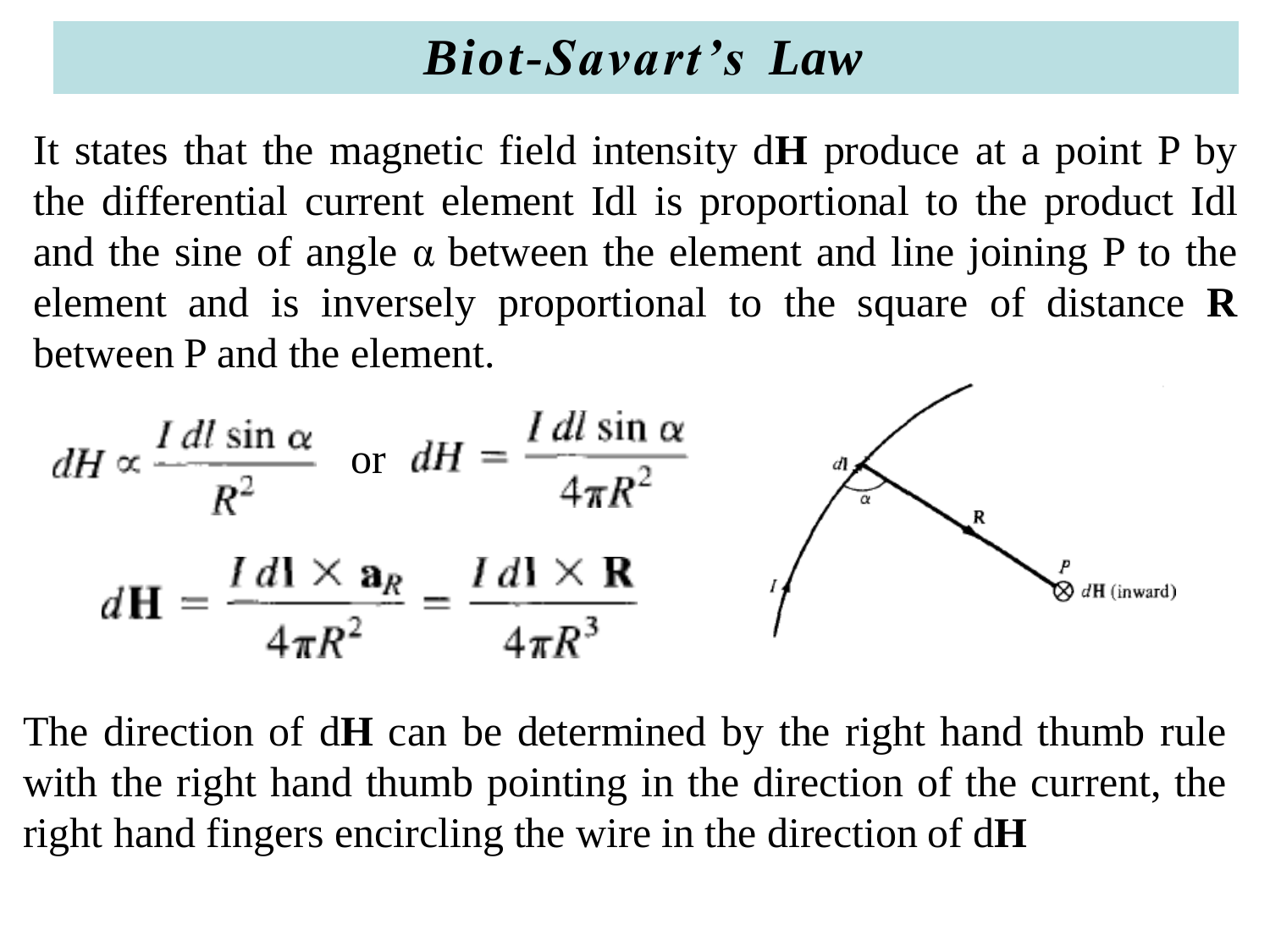## *Ampere's circuit Law*

The line integral of the tangential component of **H** around a close path is the same as the net current  $I_{inc}$  enclosed by the path.

$$
\oint \mathbf{H} \cdot d\mathbf{l} = I_{\text{enc}}
$$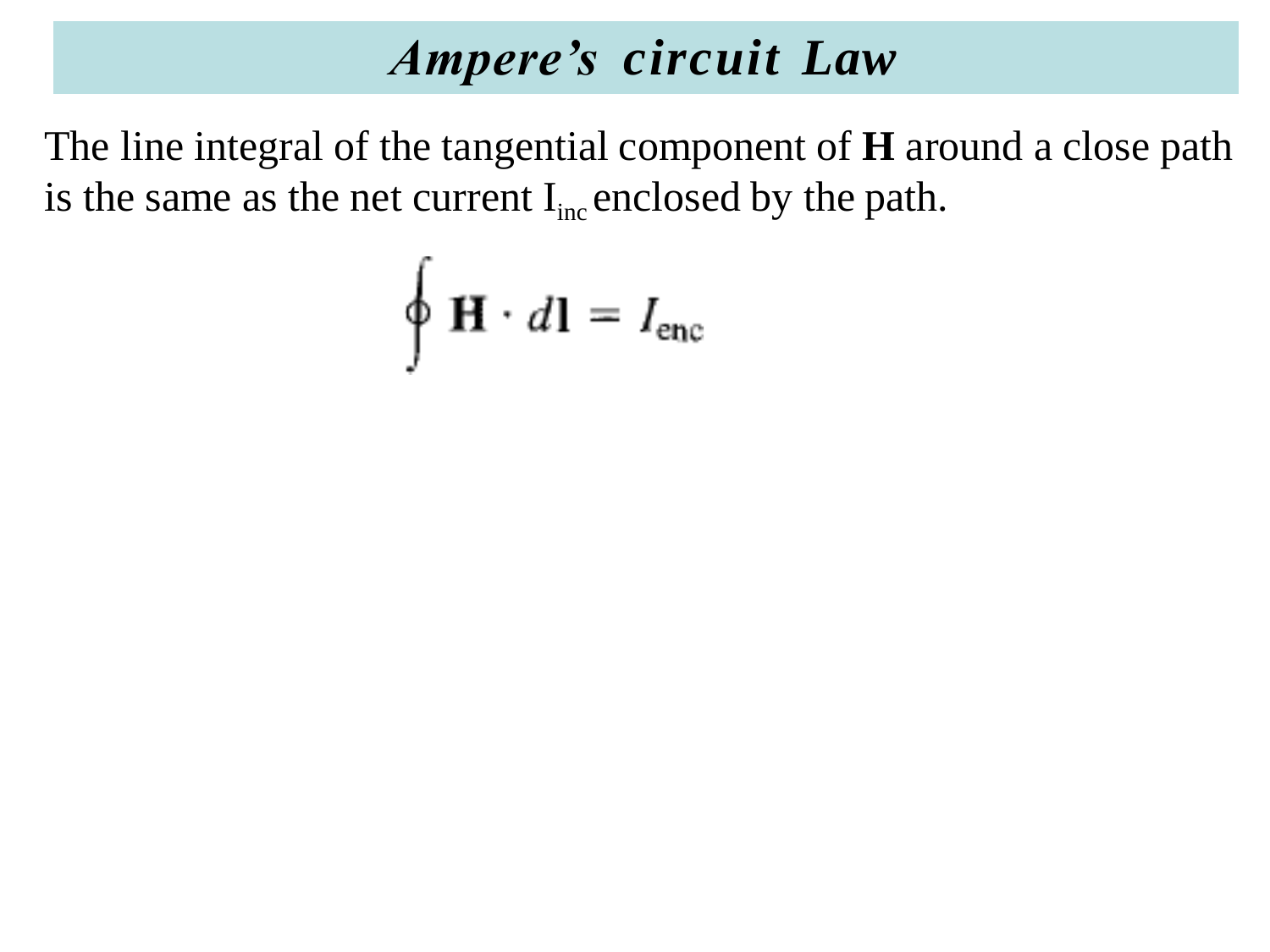

To solve integral we need to know how **H** is like

We assume the sheet comprising of filaments *d***H** above and below the sheet due to pair of filamentary current.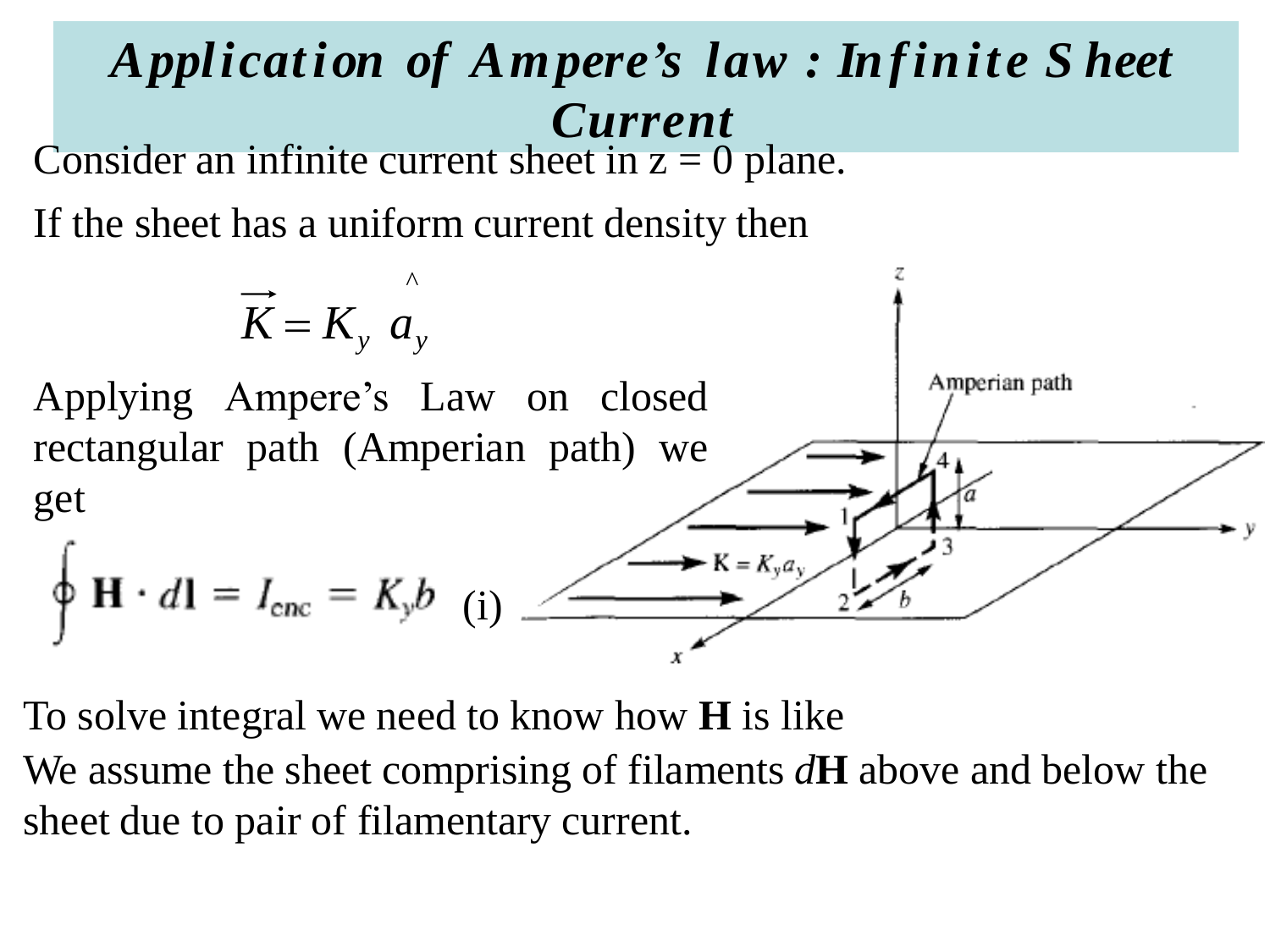The resultant *d***H** has only an x-component.

Also **H** on one side of sheet is the negative of the other.

Due to infinite extent of the sheet, it can be regarded as consisting of such filamentary pairs so that the characteristic of **H** for a pair are the same for the infinite current sheets

$$
\mathbf{H} = \begin{cases} H_o \mathbf{a}_x & z > 0 \\ -H_o \mathbf{a}_x & z < 0 \end{cases}
$$
 (ii)

where  $H<sub>o</sub>$  is to be determined.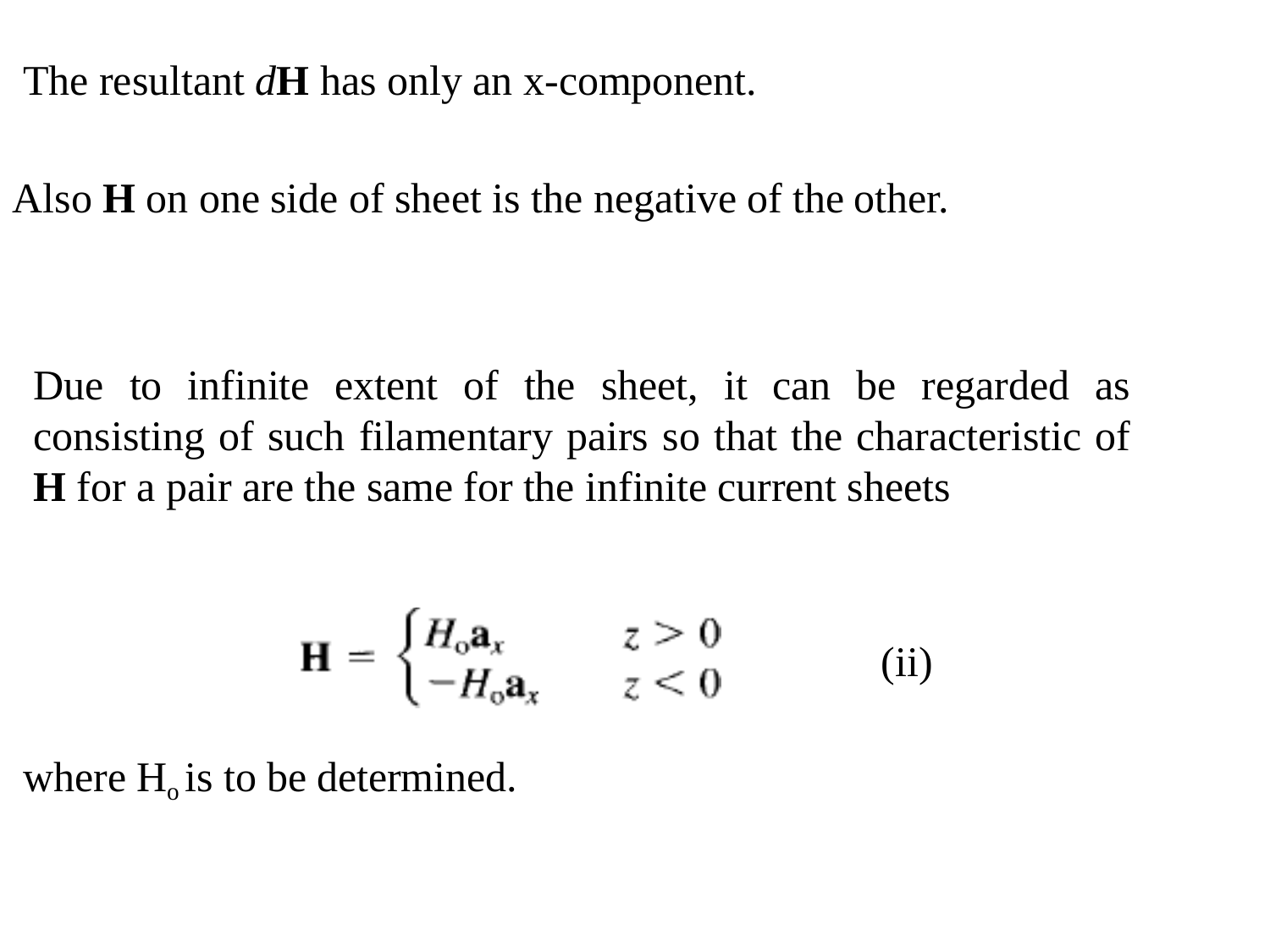Evaluating the line integral of **H** along the closed path

$$
\oint \mathbf{H} \cdot d\mathbf{l} = \left( \int_{1}^{2} + \int_{2}^{3} + \int_{3}^{4} + \int_{4}^{1} \right) \mathbf{H} \cdot d\mathbf{l}
$$
  
= 0(-a) + (-H<sub>0</sub>)(-b) + 0(a) + H<sub>0</sub>(b)  
= 2H<sub>0</sub>b (iii)

Comparing (i) and (iii), we get

$$
H_{\rm o} = \frac{1}{2} K_{\rm y} \qquad \qquad \text{(iv)}
$$

Using (iv) in (ii), we get

$$
\mathbf{H} = \begin{cases} \frac{1}{2} K_y \mathbf{a}_x, & z > 0 \\ -\frac{1}{2} K_y \mathbf{a}_x, & z < 0 \end{cases}
$$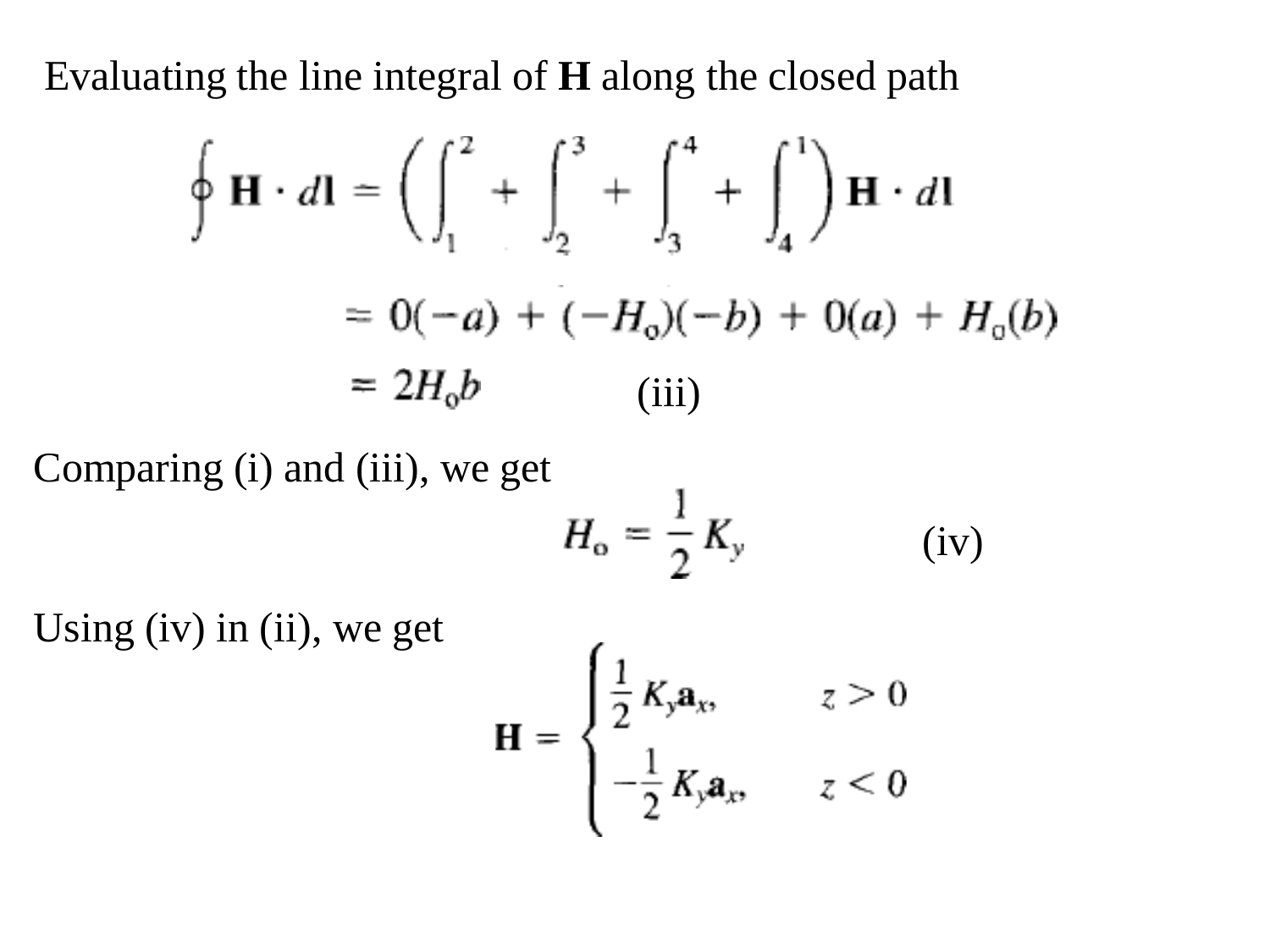Generally, for an infinite sheet of current density **K**

$$
\mathbf{H} = \frac{1}{2} \mathbf{K} \times \mathbf{a}_n
$$

where  $a_n$  is a unit normal vector directed from the current sheet to the point of interest.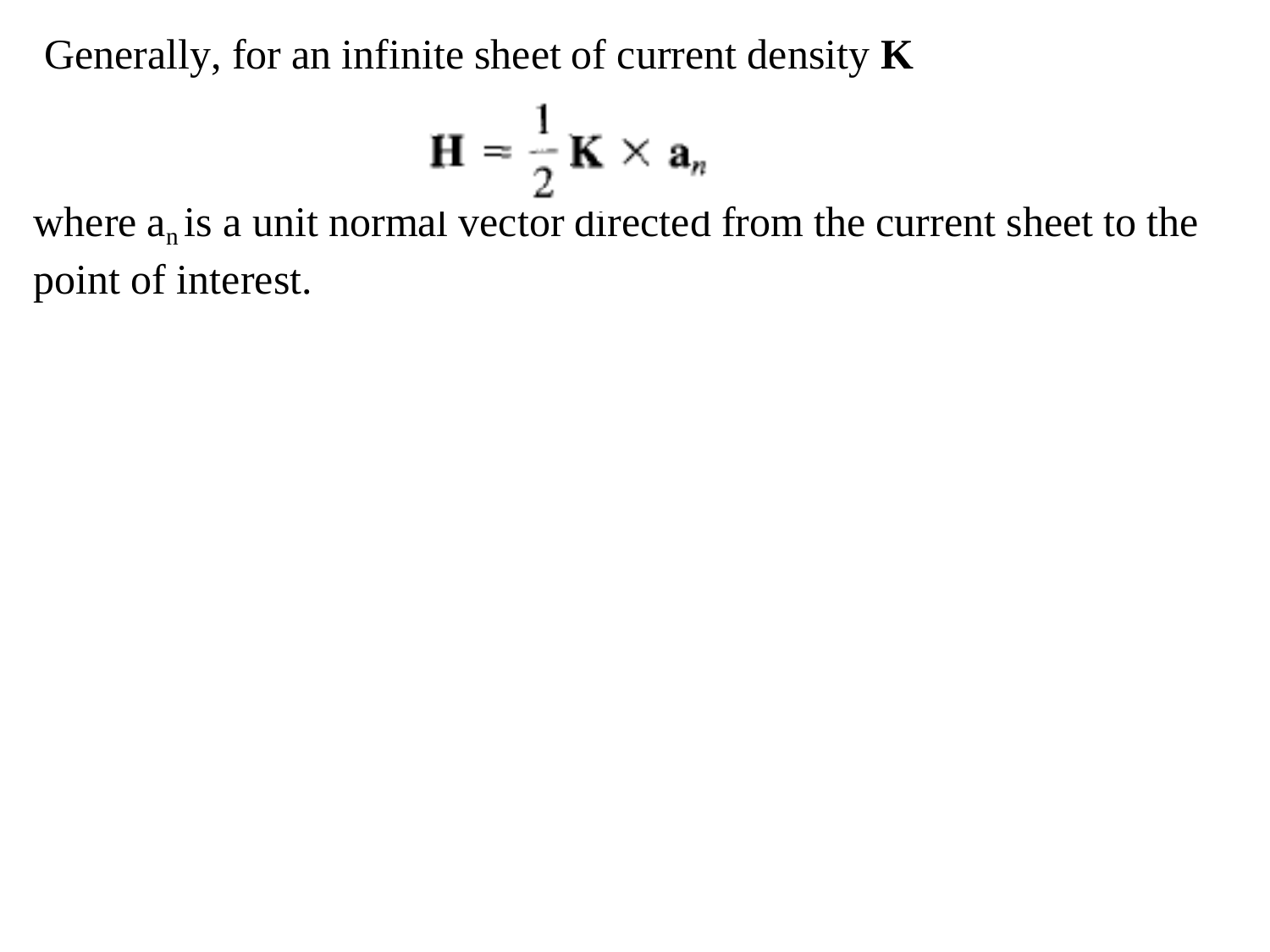## *Magnetic Flux Density*

The magnetic flux density **B** is similar to the electric flux density **D**  Therefore, the magnetic flux density **B** is related to the magnetic field intensity **H**

# $\mathbf{B} = \mu_0 \mathbf{H}$

where  $\mu_0$  is a constant and is known as the permeability of free space. Its unit is Henry/meter (H/m) and has the value

$$
\mu_{\rm o}=4\pi\times10^{-7}\,\rm H/m
$$

The magnetic flux through a surface S is given by

$$
\mathbf{Y} = \int_{\mathbb{R}} \mathbf{B} \cdot d\mathbf{S}
$$

where the magnetic flux  $\psi$  is in webers (Wb) and the magnetic flux density is in weber/ square meter or Teslas.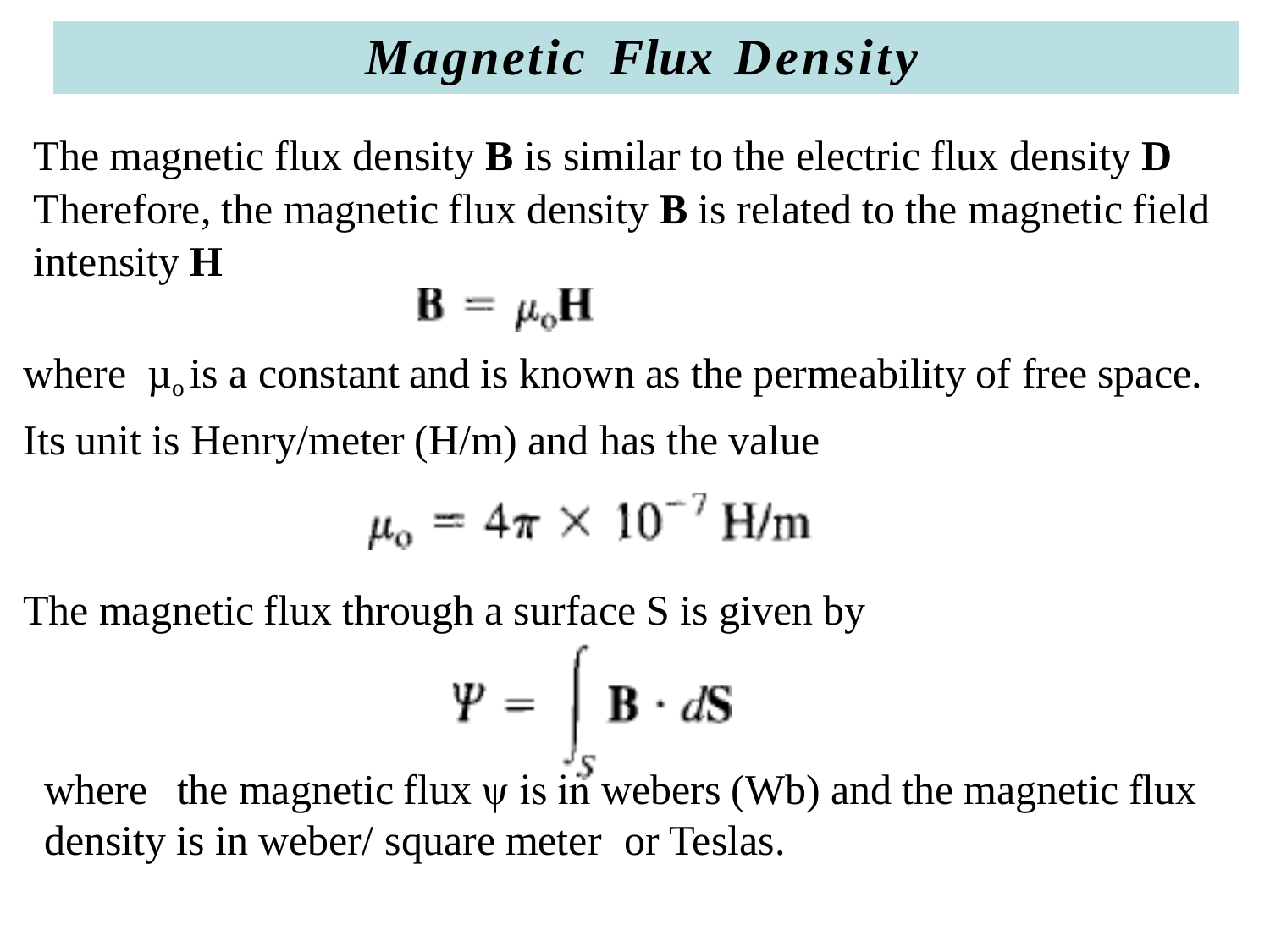Magnetic flux lines due to a straight wire with current coming out of the page

Each magnetic flux line is closed with no beginning and no end and are also not crossing each other.



In an electrostatic field, the flux passing through a closed surface is the same as the charge enclosed.

$$
\mathbf{P} = \oint \mathbf{D} \cdot d\mathbf{S} = Q
$$

Thus it is possible to have an isolated electric charge.

Also the electric flux lines are not necessarily closed.

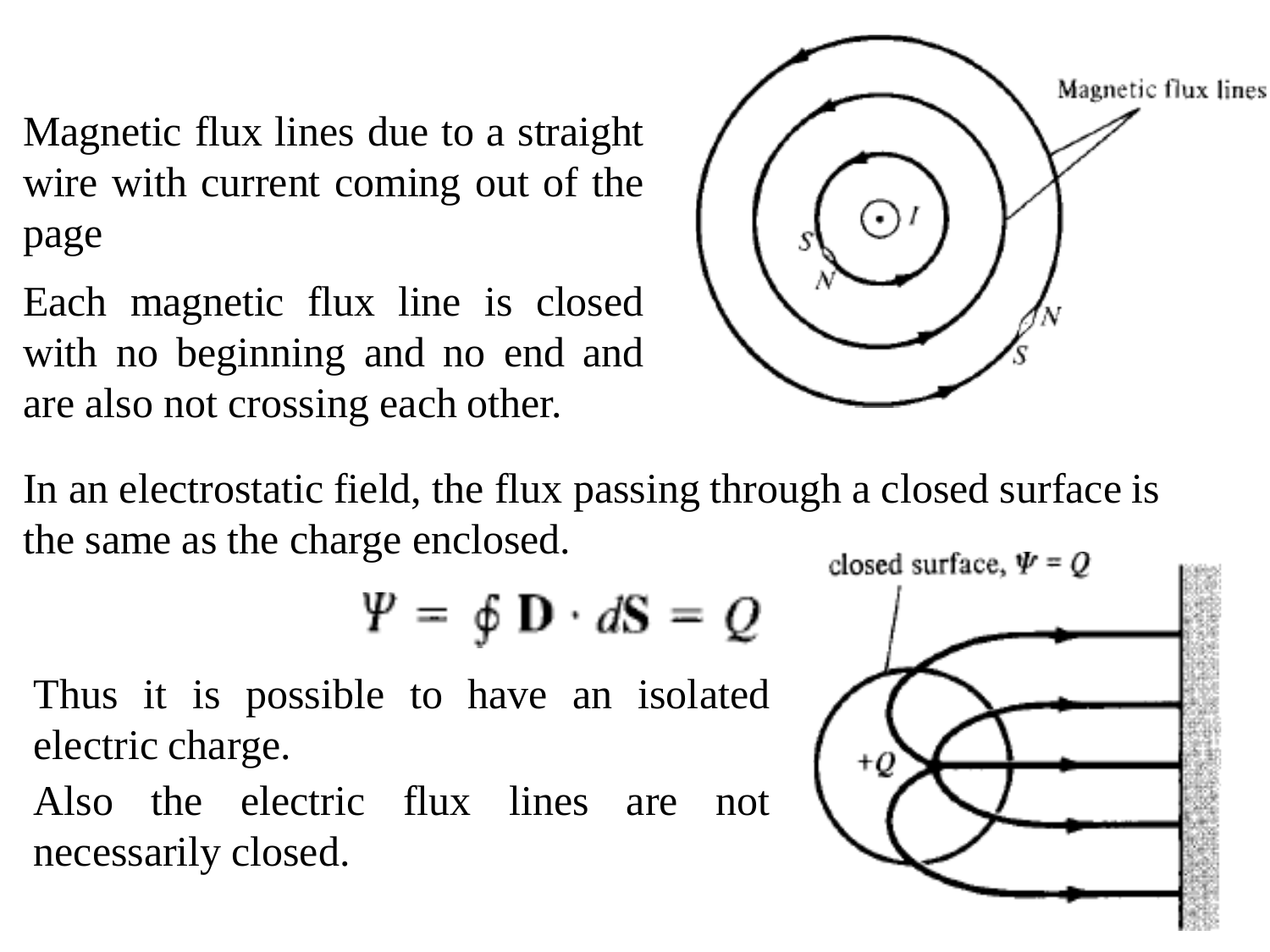Magnetic flux lines are always close upon themselves,.

So it is not possible to have an isolated magnetic pole (or magnetic charges)



**An isolated magnetic charge does not exist.**

Thus the total flux through a closed surface in a magnetic field must be zero.  $\oint \mathbf{B} \cdot d\mathbf{S} = 0$ 

This equation is known as the law of conservation of magnetic flux or Gauss's Law for Magnetostatic fields.

Magnetostatic field is not conservative but magnetic flux is conserved.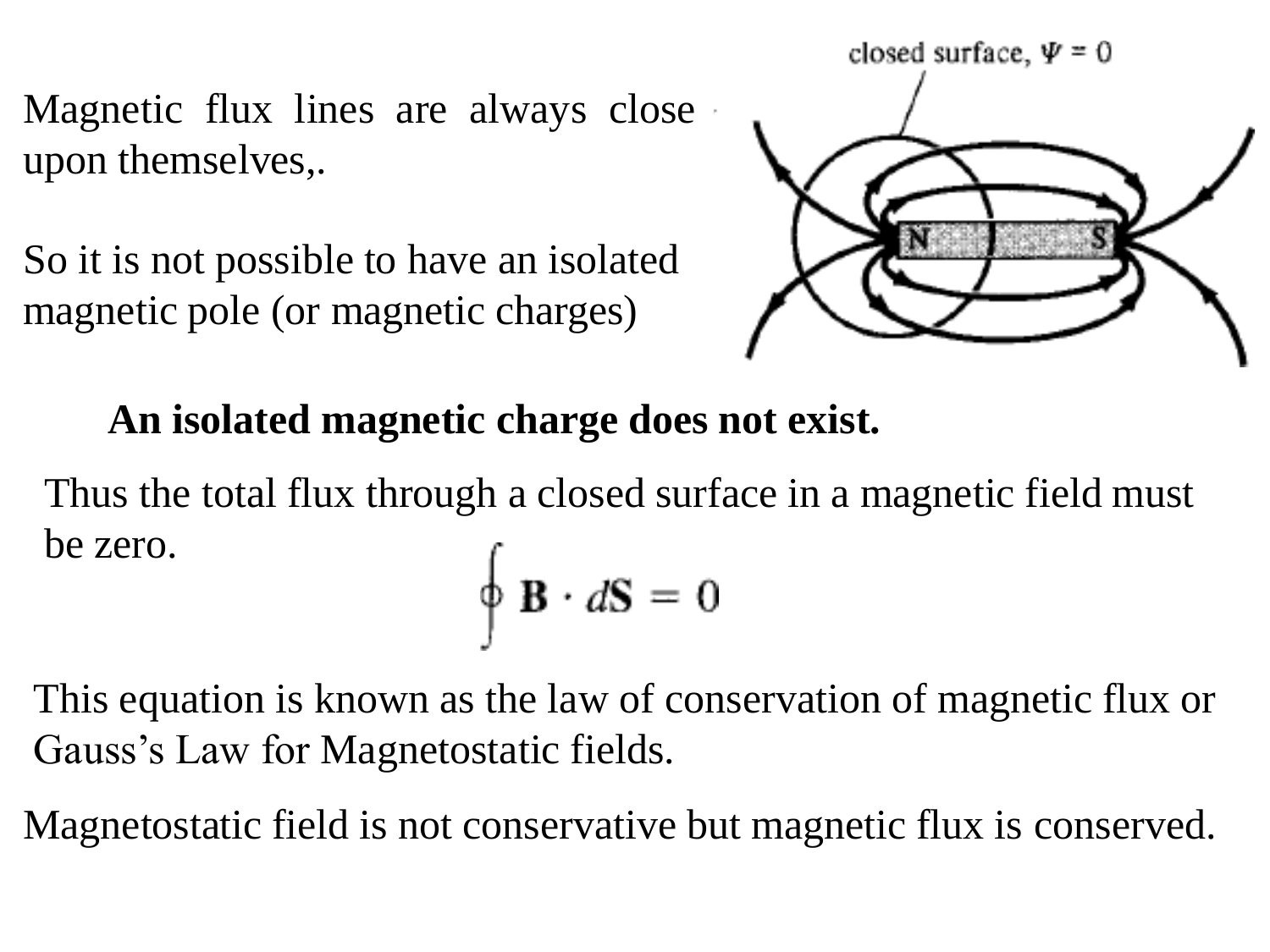Applying Divergence theorem, we get

$$
\oint_{S} \mathbf{B} \cdot d\mathbf{S} = \int_{v} \nabla \cdot \mathbf{B} dv = 0
$$
\nor\n
$$
\nabla \cdot \mathbf{B} = 0
$$

This is Maxwell's fourth equation.

This equation suggests that magnetostatic fields have no source or sinks.

Also magnetic flux lines are always continuous.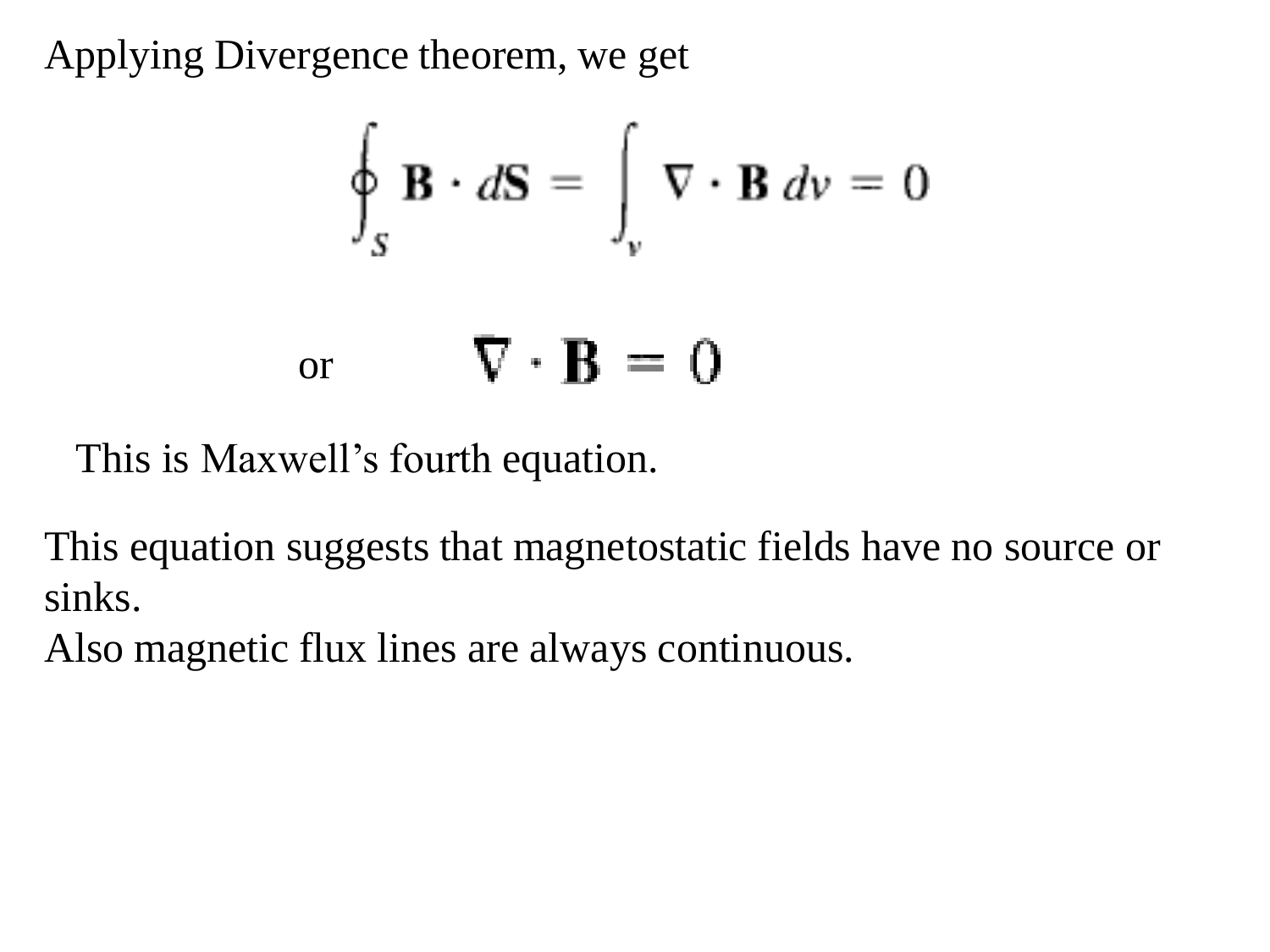## *Faraday's law*

According to Faraday a time varying magnetic field produces an induced voltage (called electromotive force or emf) in a closed circuit, which causes a flow of current.

The induced emf  $(V_{emf})$  in any closed circuit is equal to the time rate of change of the magnetic flux linkage by the circuit. This is Faraday's Law and can be expressed as

$$
V_{\rm emf} = -\frac{d\lambda}{dt} = -N\frac{d\Psi}{dt}
$$

where N is the number of turns in the circuit and  $\psi$  is the flux through each turn.

The negative sign shows that the induced voltage acts in such a way to oppose the flux producing in it. This is known as Lenz's Law.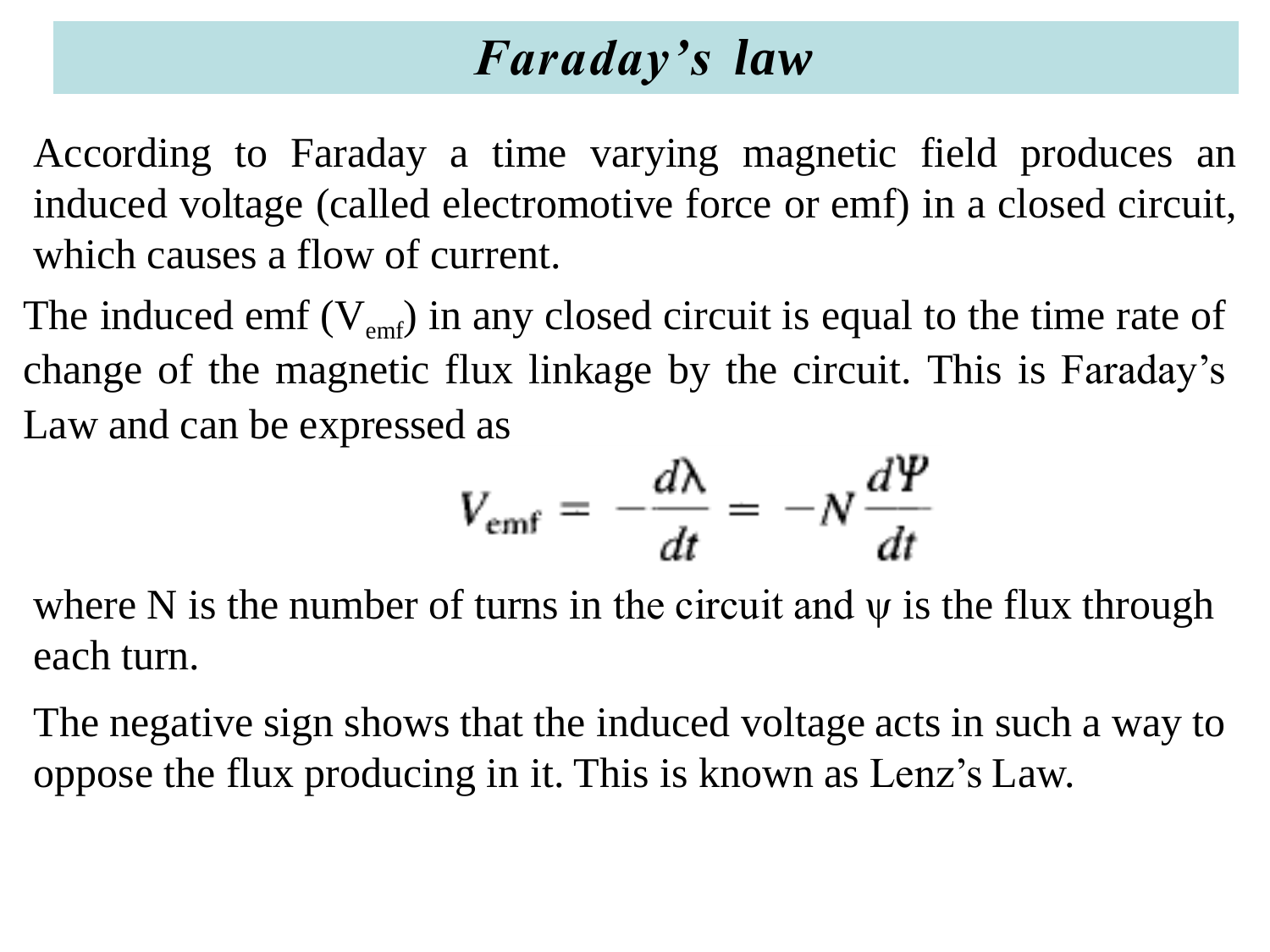#### *Transformer and Motional EMF*

For a circuit with a single turn  $(N = 1)$  $V_{\text{emf}} = -\frac{d\varPsi}{dt}$ 

In terms of **E** and **B** this can be written as

$$
V_{\text{emf}} = \oint_{L} \mathbf{E} \cdot d\mathbf{l} = -\frac{d}{dt} \int_{S} \mathbf{B} \cdot d\mathbf{S} \qquad (i)
$$

where  $\psi$  has been replaced by  $\int_S \mathbf{B} \cdot d\mathbf{S}$  and S is the surface area of the circuit bounded by a closed path L..

The equation says that in time-varying situation, both electric and magnetic fields are present and are interrelated.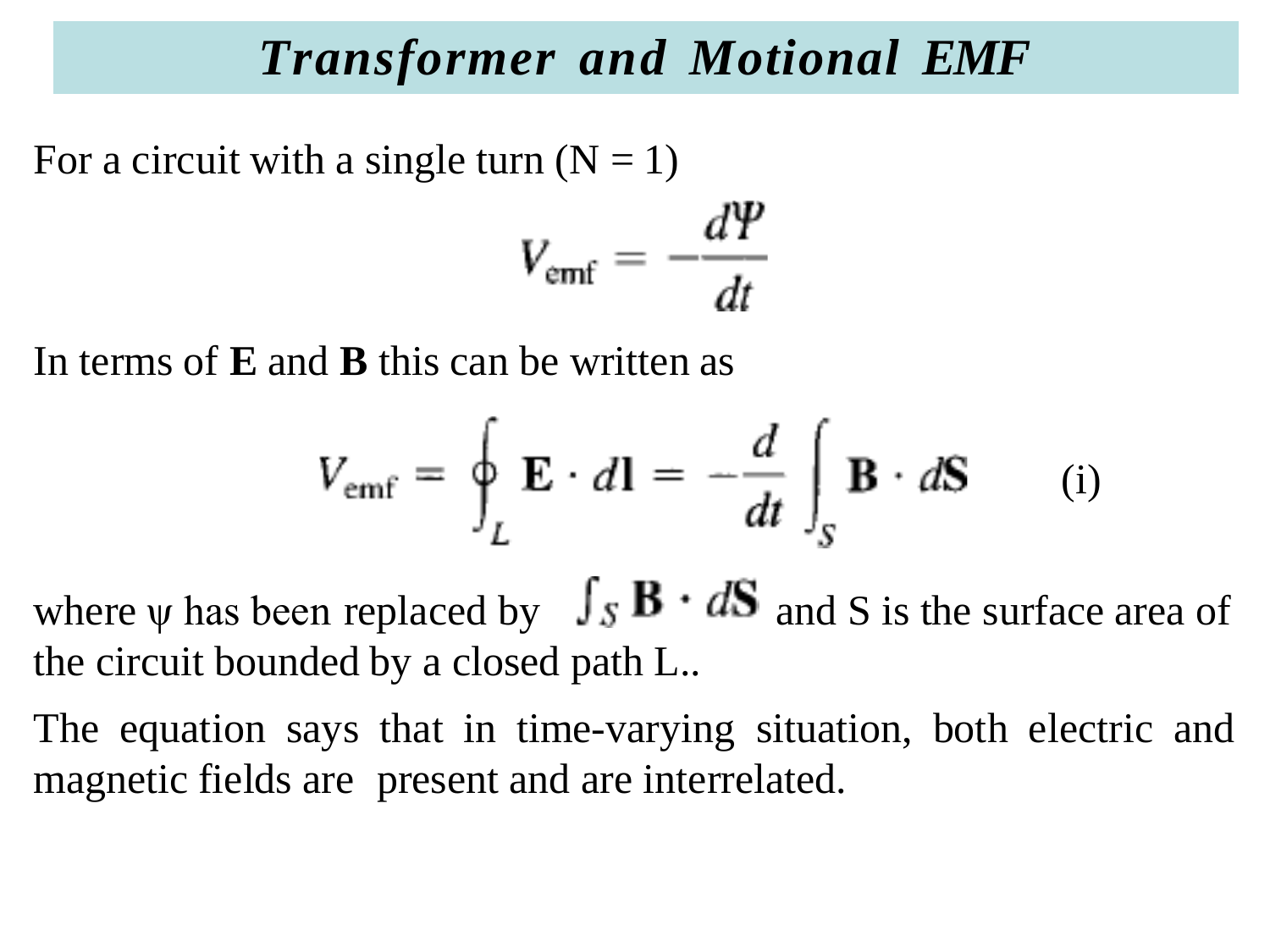The variation of flux with time may be caused in three ways.

- 1. By having a stationary loop in a time-varying **B** field.
- 2. By having a time-varying loop area in a static **B** field.
- 3. By having a time-varying loop area in a time-varying **B** field.

## *S t ationary loop in a time-vary ing B field (Transformer emf)*

Consider a stationary conducting loop in a time-varying magnetic **B** field. The equation (i) becomes

$$
V_{\text{emf}} = \oint_L \mathbf{E} \cdot d\mathbf{l} = -\int_S \frac{\partial \mathbf{B}}{\partial t} \cdot d\mathbf{s}
$$

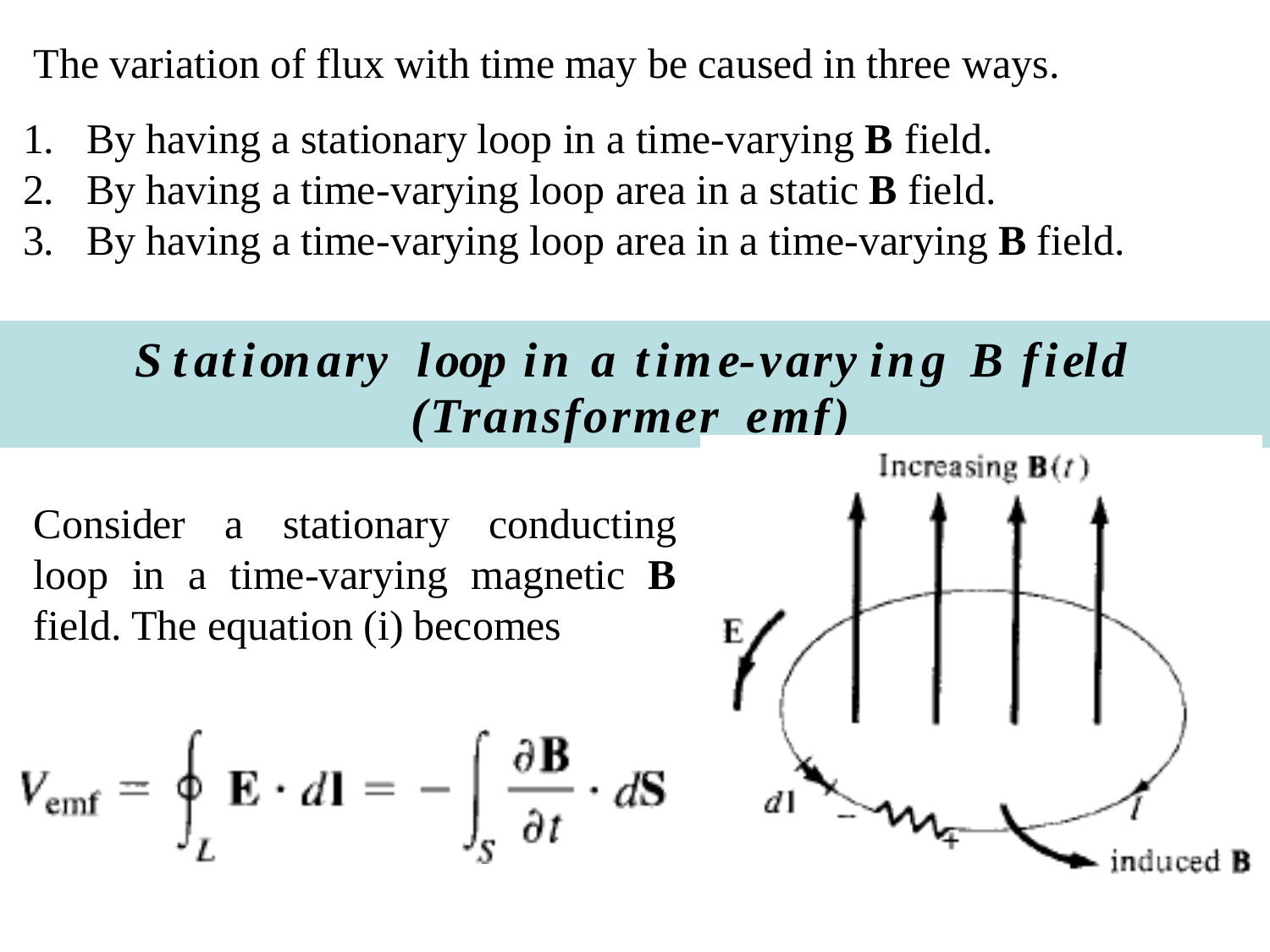This emf induced by the time-varying current in a stationary loop is often referred to as transformer emf in power analysis since it is due to the transformer action.

By applying Stokes's theorem to the middle term, we get

$$
\int_{S} (\nabla \times \mathbf{E}) \cdot d\mathbf{S} = -\int_{S} \frac{\partial \mathbf{B}}{\partial t} \cdot d\mathbf{S}
$$

$$
\nabla \times \mathbf{E} = -\frac{\partial \mathbf{B}}{\partial t}
$$

Thus

This is one of the Maxwell's equations for time-varying fields.

It shows that the time-varying field is not conservative.

$$
\nabla \times \mathbf{E} \neq 0
$$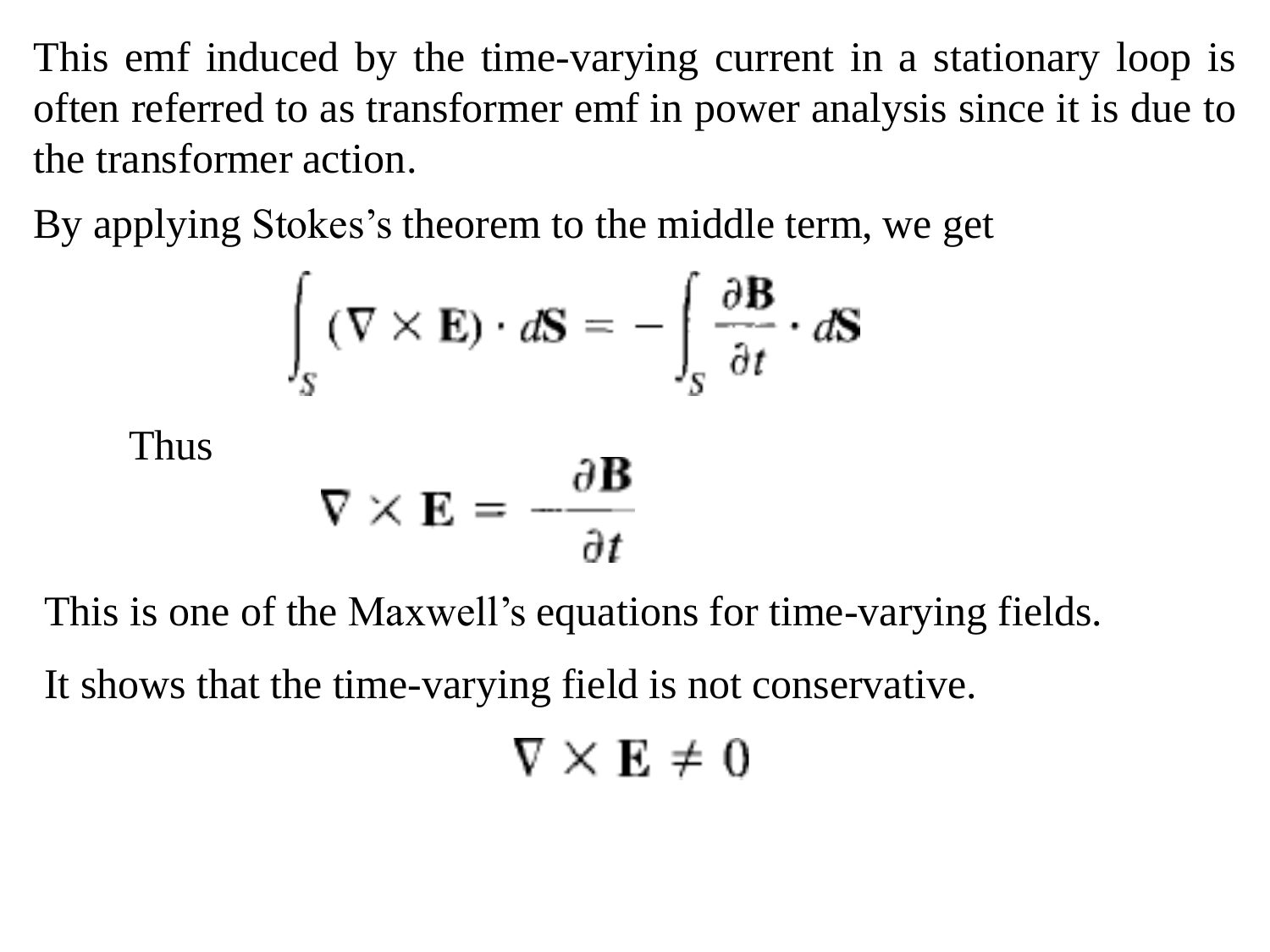*2. Moving loop in static B field (Motional emf)*

When a conducting loop is moving in a static **B** field, an emf is introduced in the loop.

The force on a charge moving with uniform velocity **u** in a magnetic field **B** is

$$
F_m = Q\mathbf{u} \times \mathbf{B}
$$

The motional electric field  $\mathbf{E}_{\text{m}}$  is defined as

$$
\mathbf{E}_m = \frac{\mathbf{F}_m}{Q} = \mathbf{u} \times \mathbf{B}
$$

Consider a conducting loop moving with uniform velocity **u,** the emf induced in the loop is

$$
V_{\text{emf}} = \oint_{L} \mathbf{E}_{m} \cdot d\mathbf{l} = \oint_{L} (\mathbf{u} \times \mathbf{B}) \cdot d\mathbf{l}
$$
 (i)

This kind of emf is called the motional emf or flux-cutting emf. Because it is due to the motional action. eg,. Motors, generators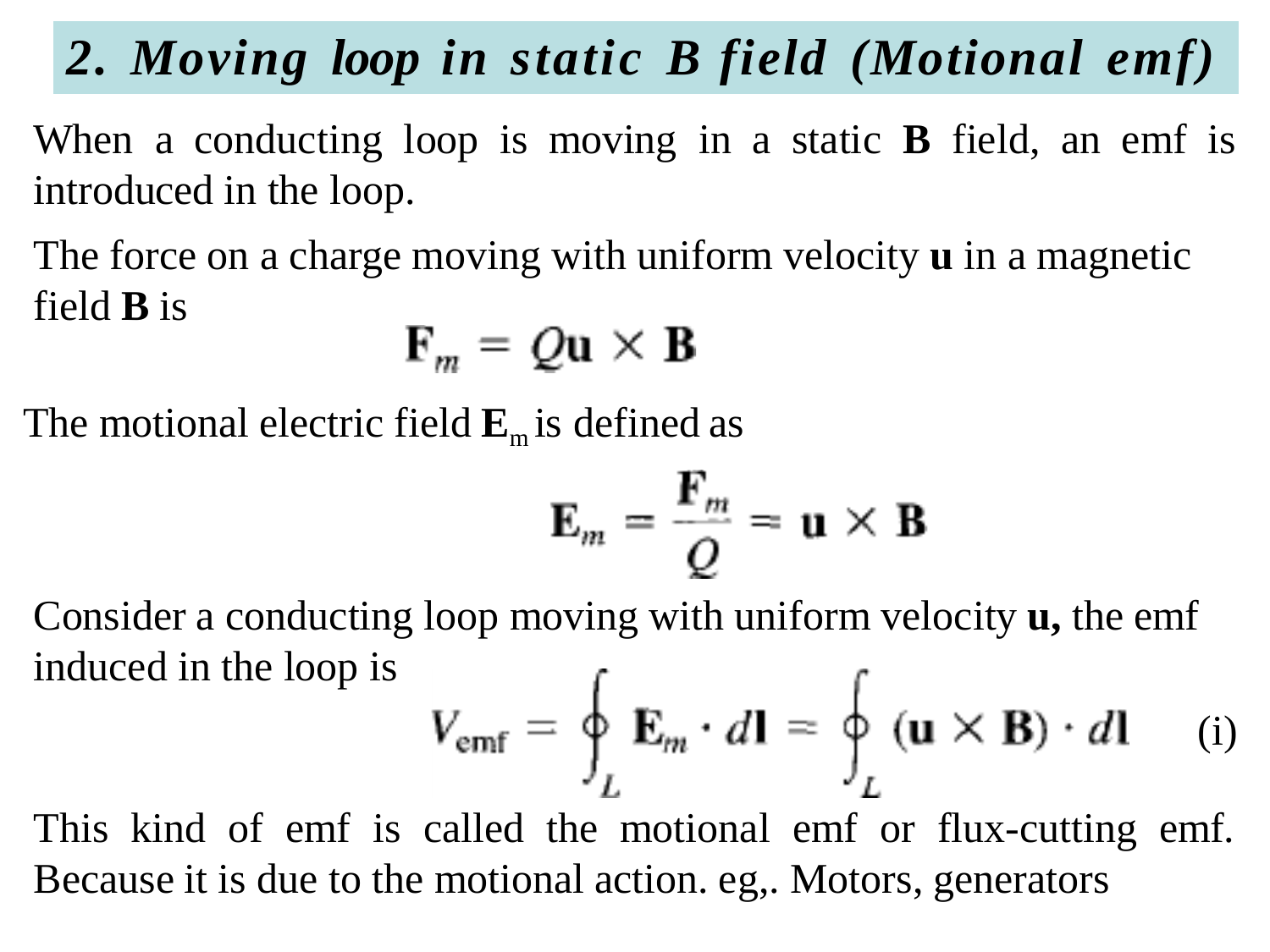By applying Stokes's theorem to equation (i), we get

$$
\int_{S} (\nabla \times \mathbf{E}_{m}) \cdot d\mathbf{S} = \int_{S} \nabla \times (\mathbf{u} \times \mathbf{B}) \cdot d\mathbf{S}
$$

$$
\nabla \times \mathbf{E}_m = \nabla \times (\mathbf{u} \times \mathbf{B})
$$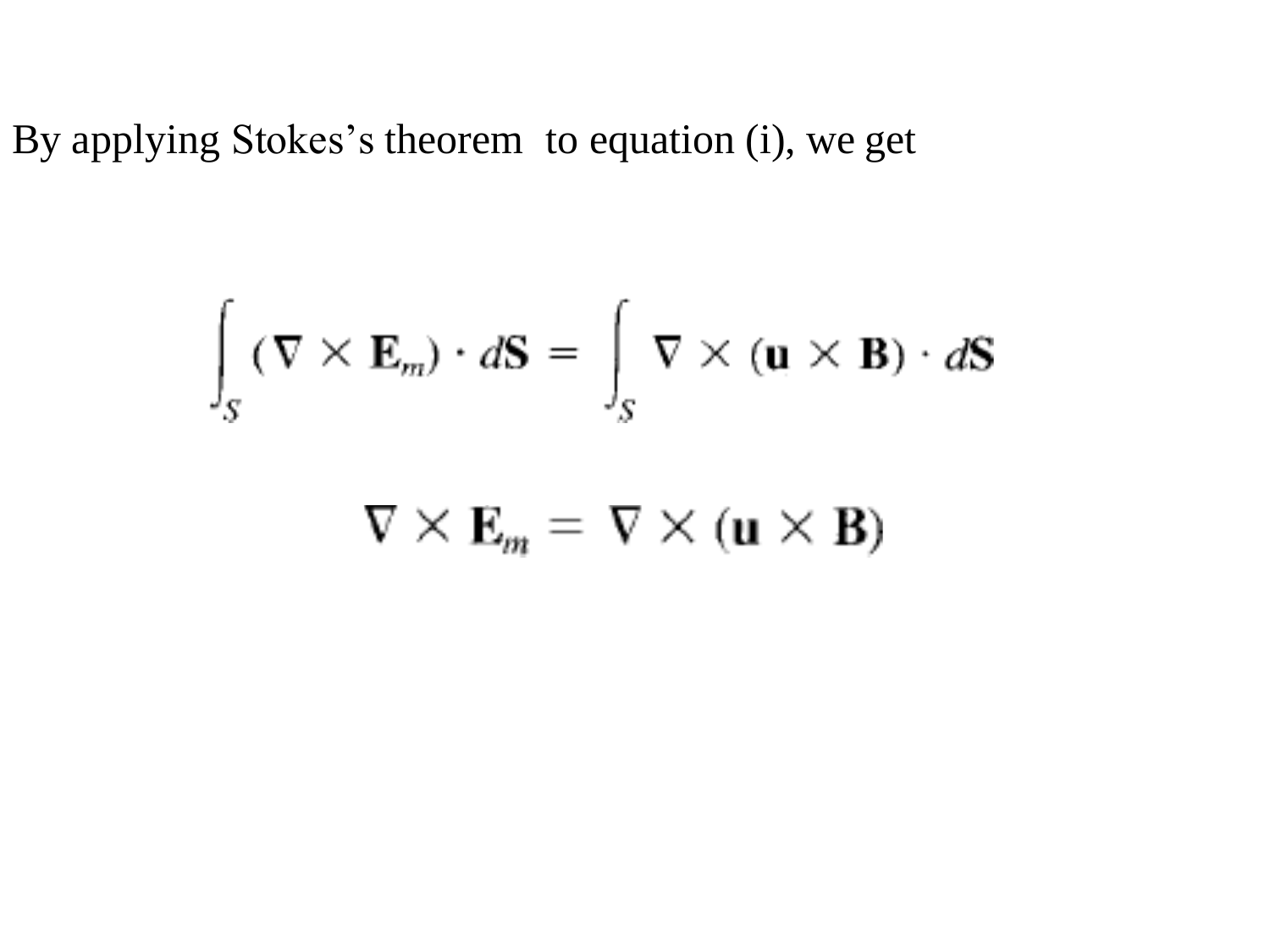## *3. Moving loop in time-varying field*

Consider a moving conducting loop in a time-varying magnetic field Then both transformer emf and motional emf are present.

Thus the total emf will be the sum of transformer emf and motional emf

$$
V_{\text{emf}} = \oint_{L} \mathbf{E} \cdot d\mathbf{l} = -\int_{S} \frac{\partial \mathbf{B}}{\partial t} \cdot d\mathbf{S} + \oint_{L} (\mathbf{u} \times \mathbf{B}) \cdot d\mathbf{l}
$$

also

$$
\nabla \times \mathbf{E} = -\frac{\partial \mathbf{B}}{\partial t} + \nabla \times (\mathbf{u} \times \mathbf{B})
$$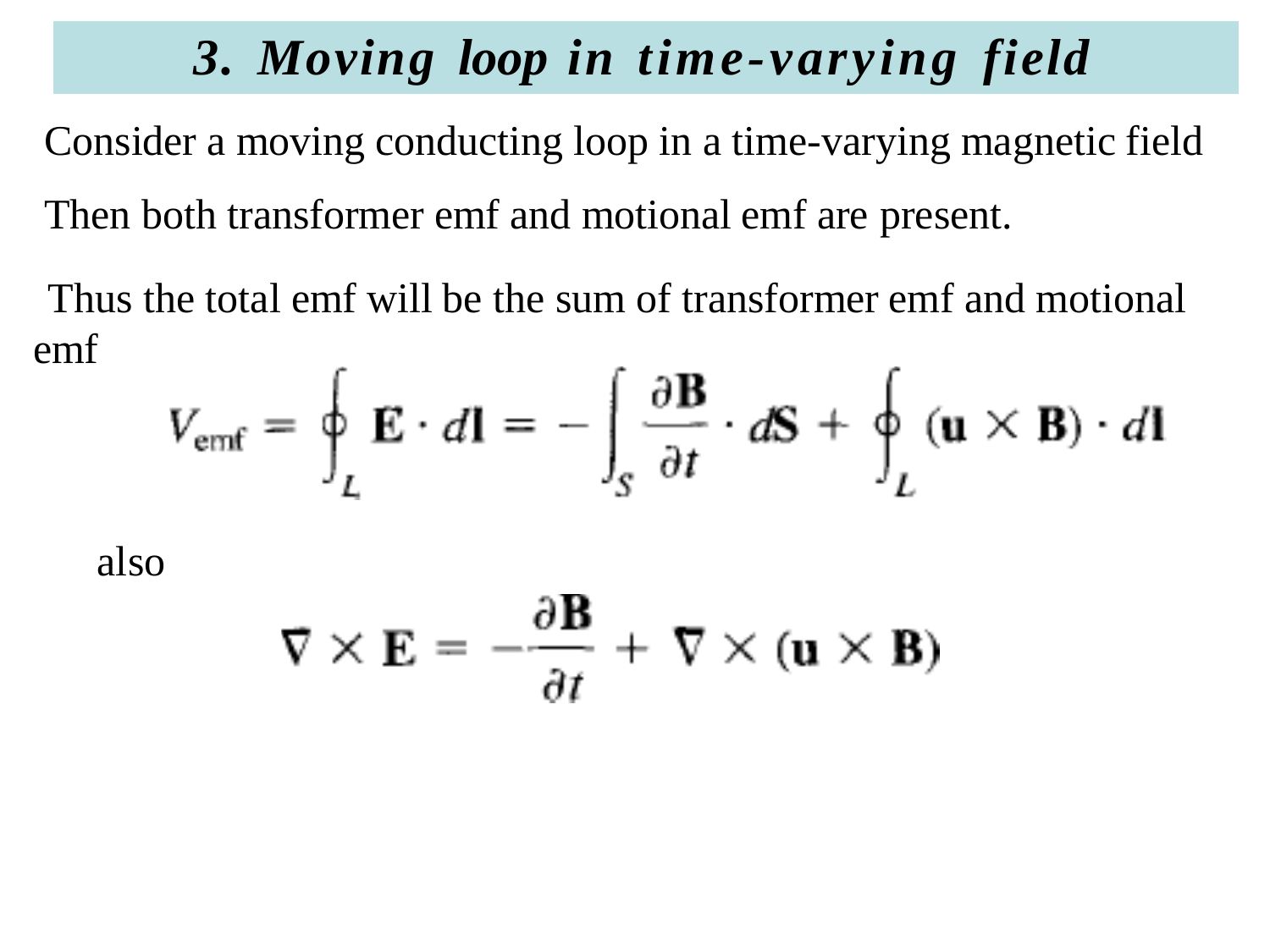## *Displacement Current*

For static EM fields

 $\nabla \times \mathbf{H} = \mathbf{J}$ (i)

But the divergence of the curl of a vector field is zero. So

$$
\nabla \cdot (\nabla \times \mathbf{H}) = 0 = \nabla \cdot \mathbf{J} \qquad (ii)
$$

But the continuity of current requires

$$
\nabla \cdot \mathbf{J} = -\frac{\partial \rho_{\nu}}{\partial t} \neq 0 \qquad \text{(iii)}
$$

Equation (ii) and (iii) are incompatible for time-varying conditions So we need to modify equation (i) to agree with (iii)

Add a term to equation (i) so that it becomes

$$
\nabla \times \mathbf{H} = \mathbf{J} + \mathbf{J}_d \qquad \text{(iv)}
$$

where  $J_d$  is to defined and determined.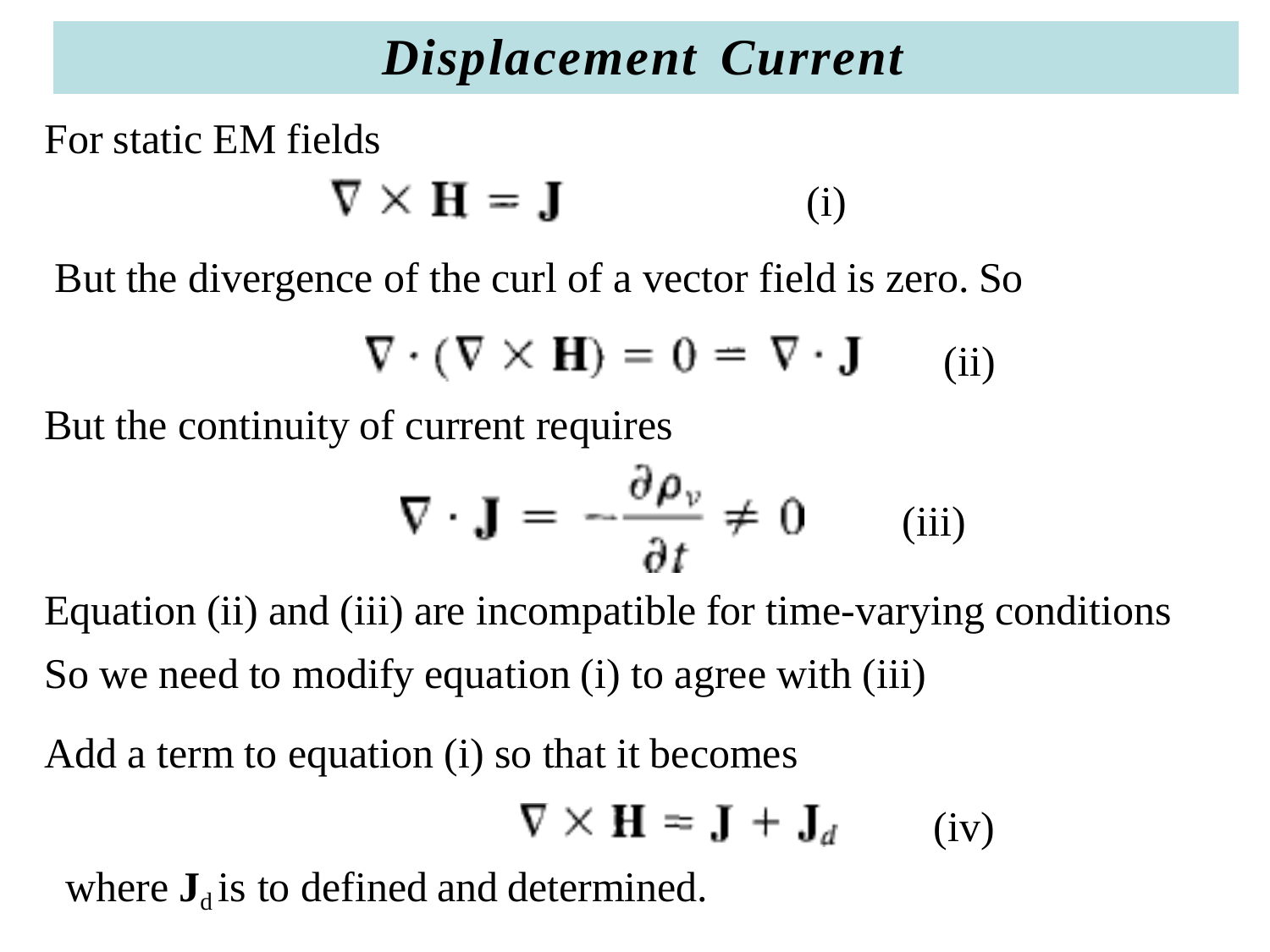Again the divergence of the curl of a vector field is zero. So

$$
\nabla \cdot (\nabla \times \mathbf{H}) = 0 = \nabla \cdot \mathbf{J} + \nabla \cdot \mathbf{J}_d \qquad \text{(v)}
$$

In order for equation (v) to agree with (iii)

$$
\nabla \cdot \mathbf{J}_d = -\nabla \cdot \mathbf{J} = \frac{\partial \rho_v}{\partial t} = \frac{\partial}{\partial t} (\nabla \cdot \mathbf{D}) = \nabla \cdot \frac{\partial \mathbf{D}}{\partial t}
$$
  
or 
$$
\mathbf{J}_d = \frac{\partial \mathbf{D}}{\partial t}
$$
 (vi)  
Putting (vi) in (iv), we get

$$
\nabla \times \mathbf{H} = \mathbf{J} + \frac{\partial \mathbf{D}}{\partial t}
$$

This is Maxwell's equation (based on Ampere Circuital Law) for a time-varying field. The term  $J_d = \partial D/\partial t$  is known as displacement current density and **J** is the conduction current density  $I = \sigma E$ .